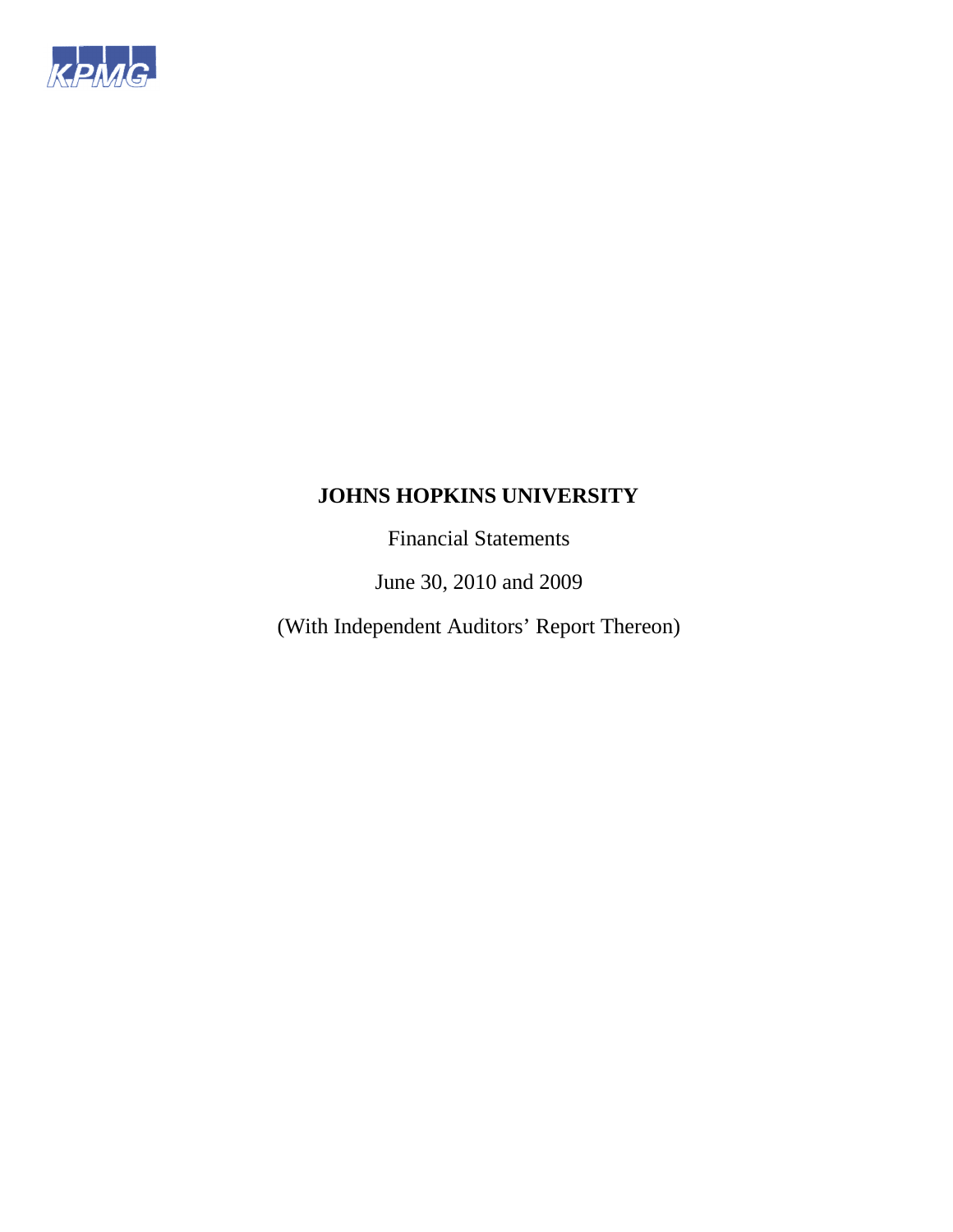

**KPMG LLP** 1 East Pratt Street Baltimore, MD 21202-1128

### **Independent Auditors' Report**

The Board of Trustees The Johns Hopkins University:

We have audited the accompanying balance sheets of The Johns Hopkins University (the University) as of June 30, 2010 and 2009, and the related statements of activities and cash flows for the years then ended. These financial statements are the responsibility of the University's management. Our responsibility is to express an opinion on these financial statements based on our audits.

We conducted our audits in accordance with auditing standards generally accepted in the United States of America. Those standards require that we plan and perform the audit to obtain reasonable assurance about whether the financial statements are free of material misstatement. An audit includes consideration of internal control over financial reporting as a basis for designing audit procedures that are appropriate in the circumstances, but not for the purpose of expressing an opinion on the effectiveness of the University's internal control over financial reporting. Accordingly, we express no such opinion. An audit also includes examining, on a test basis, evidence supporting the amounts and disclosures in the financial statements, assessing the accounting principles used and significant estimates made by management, as well as evaluating the overall financial statement presentation. We believe that our audits provide a reasonable basis for our opinion.

In our opinion, the financial statements referred to above present fairly, in all material respects, the financial position of The Johns Hopkins University as of June 30, 2010 and 2009, and the changes in its net assets and its cash flows for the years then ended in conformity with U.S. generally accepted accounting principles.

As described in note 10, the University adopted Financial Accounting Standards Board Staff Position 117-1, *Endowments of Not-for-Profit Organizations: Net Asset Classification of Funds Subject to an Enacted Version of the Uniform Prudent Management of Institutional Funds Act, and Enhanced Disclosures for All Endowments Funds*, effective July 1, 2008.

KPMG LLP

October 23, 2010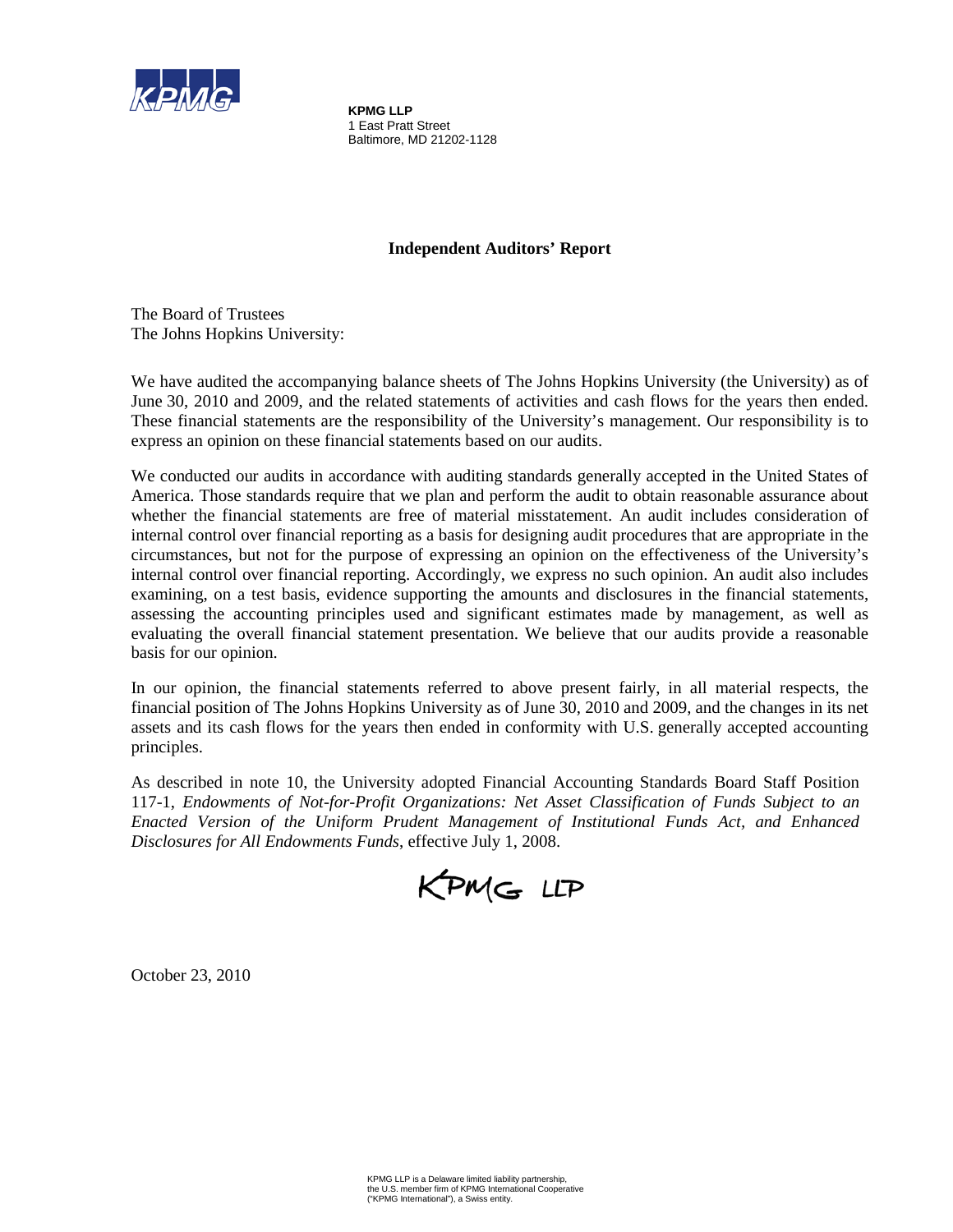Balance Sheets

June 30, 2010 and 2009

(In thousands)

| <b>Assets</b>                                                  | 2010      | 2009      |
|----------------------------------------------------------------|-----------|-----------|
| \$<br>Cash and cash equivalents                                | 165,914   | 188,119   |
| Accounts receivable, net                                       | 455,395   | 447,266   |
| Contributions receivable, net                                  | 163,866   | 227,994   |
| Prepaid expenses, deferred charges and other assets            | 134,046   | 111,817   |
| Student loans receivable, net                                  | 33,732    | 36,015    |
| Investments                                                    | 3,798,503 | 3,338,643 |
| Investment in property and equipment, net                      | 2,007,795 | 1,987,034 |
| Interests in trusts and endowment funds held by others         | 94,171    | 90,637    |
| <b>Total</b> assets<br>S                                       | 6,853,422 | 6,427,525 |
| <b>Liabilities and Net Assets</b>                              |           |           |
| \$<br>Accounts payable and accrued expenses                    | 405,390   | 349,054   |
| Deferred revenues and other liabilities                        | 366,865   | 330,819   |
| Payables and deferred revenues under split interest agreements | 63,643    | 62,120    |
| Debt                                                           | 1,518,688 | 1,531,602 |
| Pension and postretirement obligations                         | 291,831   | 170,619   |
| Other long-term liabilities                                    | 170,256   | 163,936   |
| Endowment and similar funds held for others                    | 399,981   | 340,687   |
| <b>Total liabilities</b>                                       | 3,216,654 | 2,948,837 |
| Net assets:                                                    |           |           |
| Unrestricted                                                   | 1,491,376 | 1,425,428 |
| Temporarily restricted                                         | 880,907   | 829,553   |
| Permanently restricted                                         | 1,264,485 | 1,223,707 |
| Total net assets                                               | 3,636,768 | 3,478,688 |
| Total liabilities and net assets<br>S                          | 6,853,422 | 6,427,525 |

See accompanying notes to financial statements.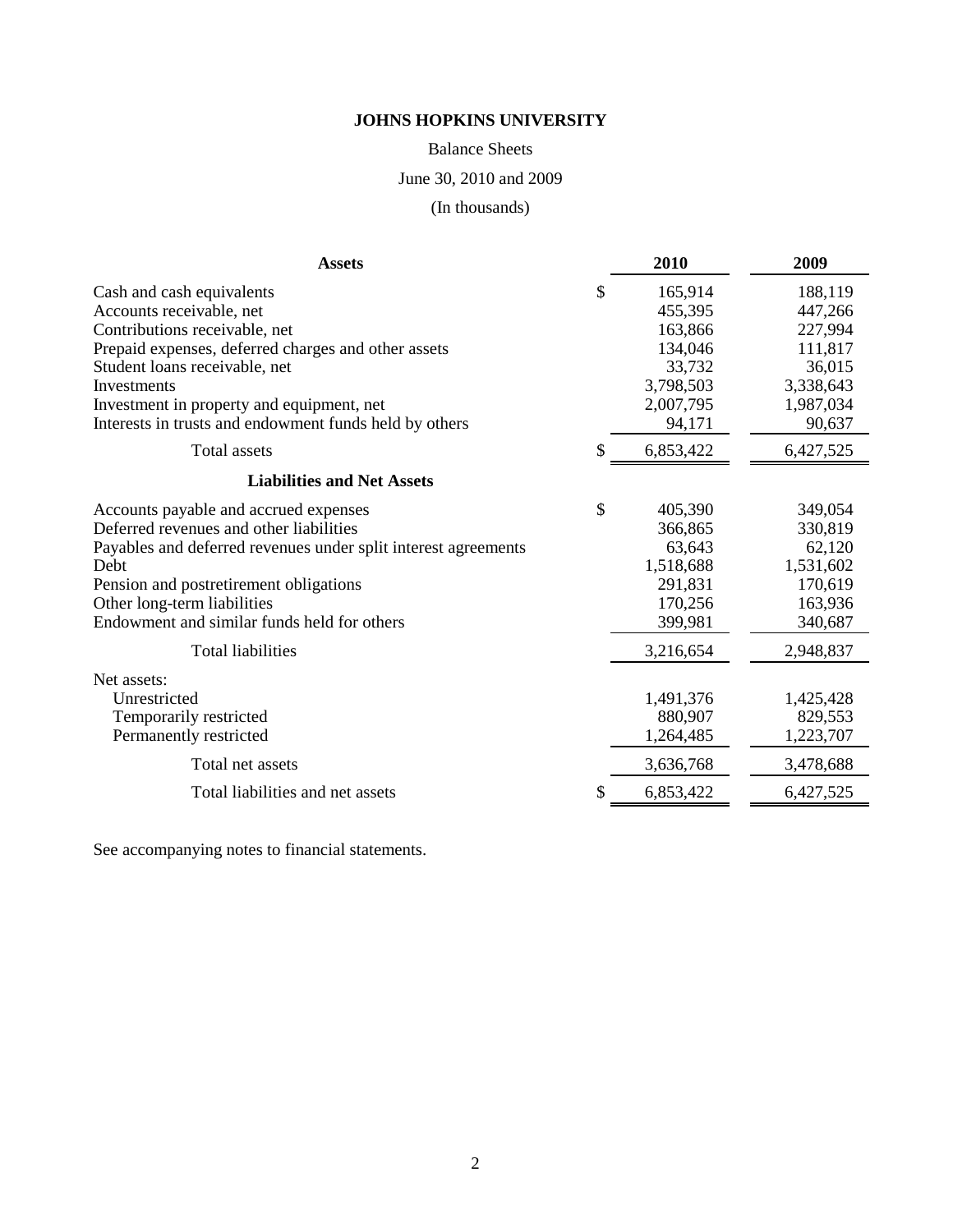Statements of Activities

June 30, 2010 and 2009

(In thousands)

|                                                                      | 2010          | 2009      |
|----------------------------------------------------------------------|---------------|-----------|
| <b>Changes in Unrestricted Net Assets from Operating Activities:</b> |               |           |
| Revenues:                                                            |               |           |
| Tuition and fees, net of financial aid of \$207,292 and \$197,223    | \$<br>410,980 | 389,467   |
| Grants, contracts and similar agreements                             | 2,390,824     | 2,189,150 |
| Clinical services                                                    | 416,697       | 407,051   |
| Reimbursements from affiliated institutions                          | 354,394       | 344,087   |
| Contributions                                                        | 72,183        | 86,675    |
| Investment return                                                    | 156,033       | 145,420   |
| Maryland State aid                                                   | 16,255        | 20,974    |
| Sales and services of auxiliary enterprises                          | 87,736        | 82,335    |
| Other revenues                                                       | 95,321        | 101,909   |
| Net assets released from restrictions                                | 102,769       | 77,166    |
| Total operating revenues                                             | 4,103,192     | 3,844,234 |
| Expenses:                                                            |               |           |
| Compensation and benefits                                            | 2,340,088     | 2,205,954 |
| Contractual services                                                 | 864,736       | 801,228   |
| Supplies, materials and other                                        | 483,560       | 477,725   |
| Depreciation and amortization                                        | 176,618       | 172,138   |
| Travel                                                               | 92,107        | 85,256    |
| Interest                                                             | 62,269        | 47,561    |
| Total operating expenses                                             | 4,019,378     | 3,789,862 |
| Excess of revenues over expenses from operating activities           | \$<br>83,814  | 54,372    |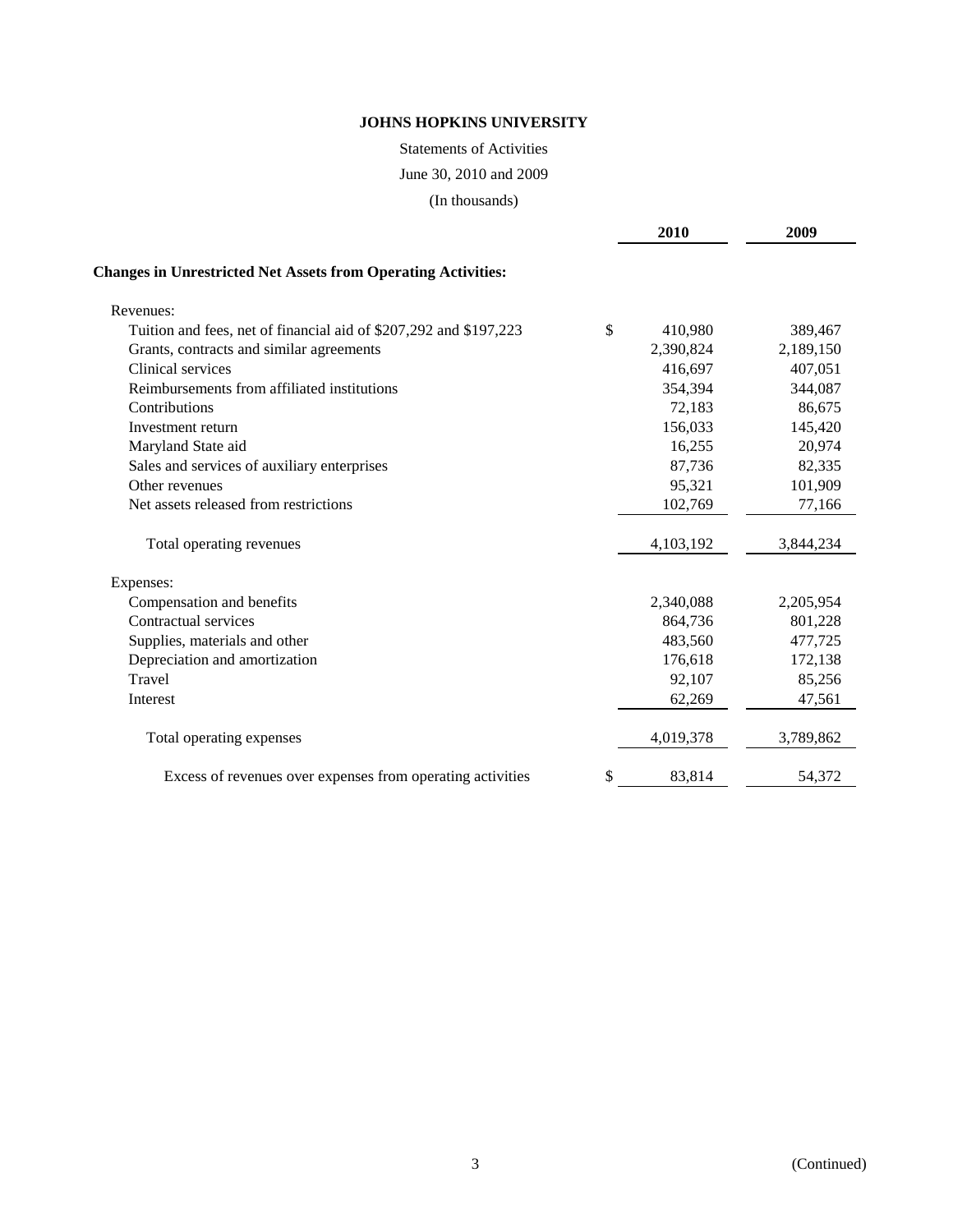### Statements of Activities

### June 30, 2010 and 2009

(In thousands)

|                                                                                                                                           | <b>2010</b>                                       | 2009                                          |
|-------------------------------------------------------------------------------------------------------------------------------------------|---------------------------------------------------|-----------------------------------------------|
| <b>Changes in Unrestricted Net Assets from Nonoperating Activities:</b>                                                                   |                                                   |                                               |
| Investment return<br>Change in benefit plans funded status, excluding benefit cost<br>Net assets released from restrictions<br>Other, net | \$<br>105,578<br>(121, 811)<br>16,448<br>(18,081) | (379, 401)<br>(89,920)<br>10,048<br>(19, 922) |
| Change in unrestricted net assets from nonoperating activities                                                                            | (17, 866)                                         | (479, 195)                                    |
| Total changes in unrestricted net assets before reclassification                                                                          | 65,948                                            | (424, 823)                                    |
| Reclassification of net assets for FSP 117-1                                                                                              |                                                   | (557, 375)                                    |
| Total changes in unrestricted net assets                                                                                                  | 65,948                                            | (982, 198)                                    |
| <b>Changes in Temporarily Restricted Net Assets:</b>                                                                                      |                                                   |                                               |
| Contributions<br>Investment return<br>Net assets reclassed from restrictions                                                              | 54,013<br>116,558<br>(119,217)                    | 135,113<br>(285, 533)<br>(87, 214)            |
| Changes in temporarily restricted net assets before reclassification                                                                      | 51,354                                            | (237, 634)                                    |
| Reclassification of net assets for FSP 117-1                                                                                              |                                                   | 557,375                                       |
| Changes in temporarily restricted net assets                                                                                              | 51,354                                            | 319,741                                       |
| <b>Changes in Permanently Restricted Net Assets:</b>                                                                                      |                                                   |                                               |
| Contributions<br>Investment return<br>Other, net                                                                                          | 42,413<br>(3,379)<br>1,744                        | 55,665<br>(27,084)<br>105                     |
| Changes in permanently restricted net assets                                                                                              | 40,778                                            | 28,686                                        |
| Total changes in net assets                                                                                                               | 158,080                                           | (633,771)                                     |
| Net assets at beginning of year                                                                                                           | 3,478,688                                         | 4,112,459                                     |
| Net assets at end of year                                                                                                                 | \$<br>3,636,768                                   | 3,478,688                                     |
|                                                                                                                                           |                                                   |                                               |

See accompanying notes to financial statements.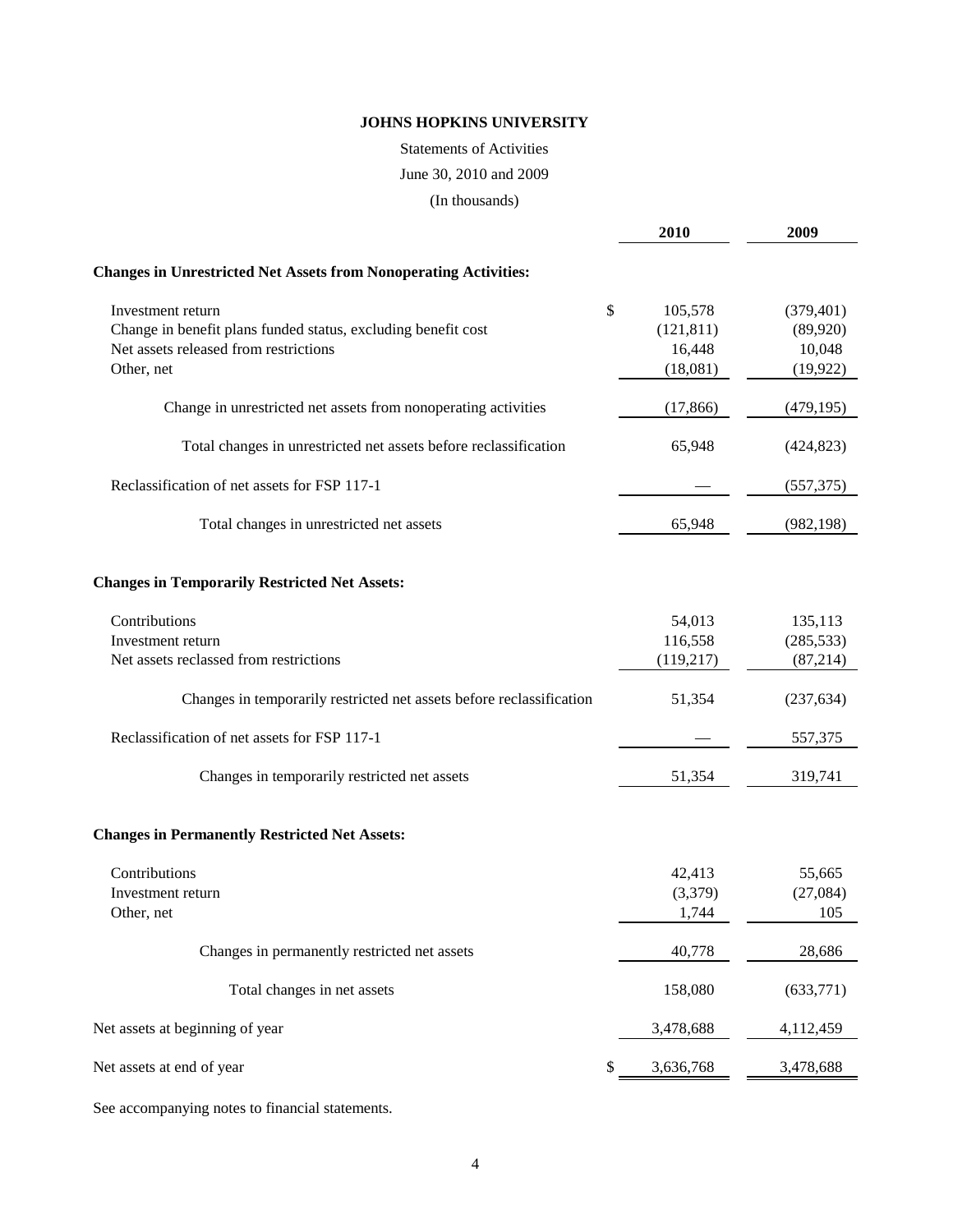Statements of Cash Flows

## Years ended June 30, 2010 and 2009

## (In thousands)

|                                                             | 2010          | 2009        |
|-------------------------------------------------------------|---------------|-------------|
| Cash flows from operating activities:                       |               |             |
| Changes in net assets                                       | \$<br>158,080 | (633,771)   |
| Adjustments to reconcile changes in net assets to net cash  |               |             |
| provided by operating activities:                           |               |             |
| Depreciation, amortization and loss on asset disposals      | 177,296       | 176,737     |
| Gain on sale of property                                    |               | (19,010)    |
| Contributions restricted for long-term investment           | (75, 865)     | (77, 367)   |
| Net realized and unrealized (gains) losses from investments | (333, 047)    | 584,729     |
| Net unrealized losses from swaps                            | 14,710        | 11,479      |
| Change in benefit plans funded status                       | 121,811       | 89,920      |
| Changes in operating assets and liabilities:                |               |             |
| Accounts receivable, net                                    | 42,628        | (43,593)    |
| Contributions receivable, net                               | 64,128        | (32,087)    |
| Prepaid expenses, deferred charges, and other assets        | (31,041)      | (10,928)    |
| Accounts payable and accrued expenses                       | 668           | 17,199      |
| Deferred revenues and other liabilities                     | 21,336        | 17,347      |
| Investments, interests and payables related to trusts       |               |             |
| and split interest agreements                               | 11,336        | (3,845)     |
| Other long-term liabilities                                 | (3,274)       | 782         |
| Net cash provided by operating activities                   | 168,766       | 77,592      |
| Cash flows from investing activities:                       |               |             |
| Purchases of investments                                    | (2,425,678)   | (4,950,221) |
| Proceeds from sales and maturities of investments           | 2,347,437     | 4,512,663   |
| Purchases of property and equipment                         | (193, 427)    | (244, 727)  |
| Proceeds from sale of property                              |               | 11,075      |
| Disbursements for student loans                             | (2, 421)      | (4,354)     |
| Repayments of student loans                                 | 4,704         | 4,127       |
| Change in deposits with bond trustees                       | 8,812         | (11,066)    |
| Change in endowments held for others                        | 6,371         | (7, 812)    |
| Net cash used in investing activities                       | (254, 202)    | (690, 315)  |
| Cash flows from financing activities:                       |               |             |
| Contributions restricted for long-term investment           | 75,865        | 77,367      |
| Proceeds from borrowings                                    | 21,928        | 708,168     |
| Advanced refinancing of debt                                |               | (174, 855)  |
| Debt payments                                               | (34, 562)     | (30, 426)   |
| Net cash provided by financing activities                   | 63,231        | 580,254     |
| Net decrease in cash and cash equivalents                   | (22, 205)     | (32, 469)   |
| Cash and cash equivalents at beginning of year              | 188,119       | 220,588     |
| Cash and cash equivalents at end of year                    | \$<br>165,914 | 188,119     |

See accompanying notes to financial statements.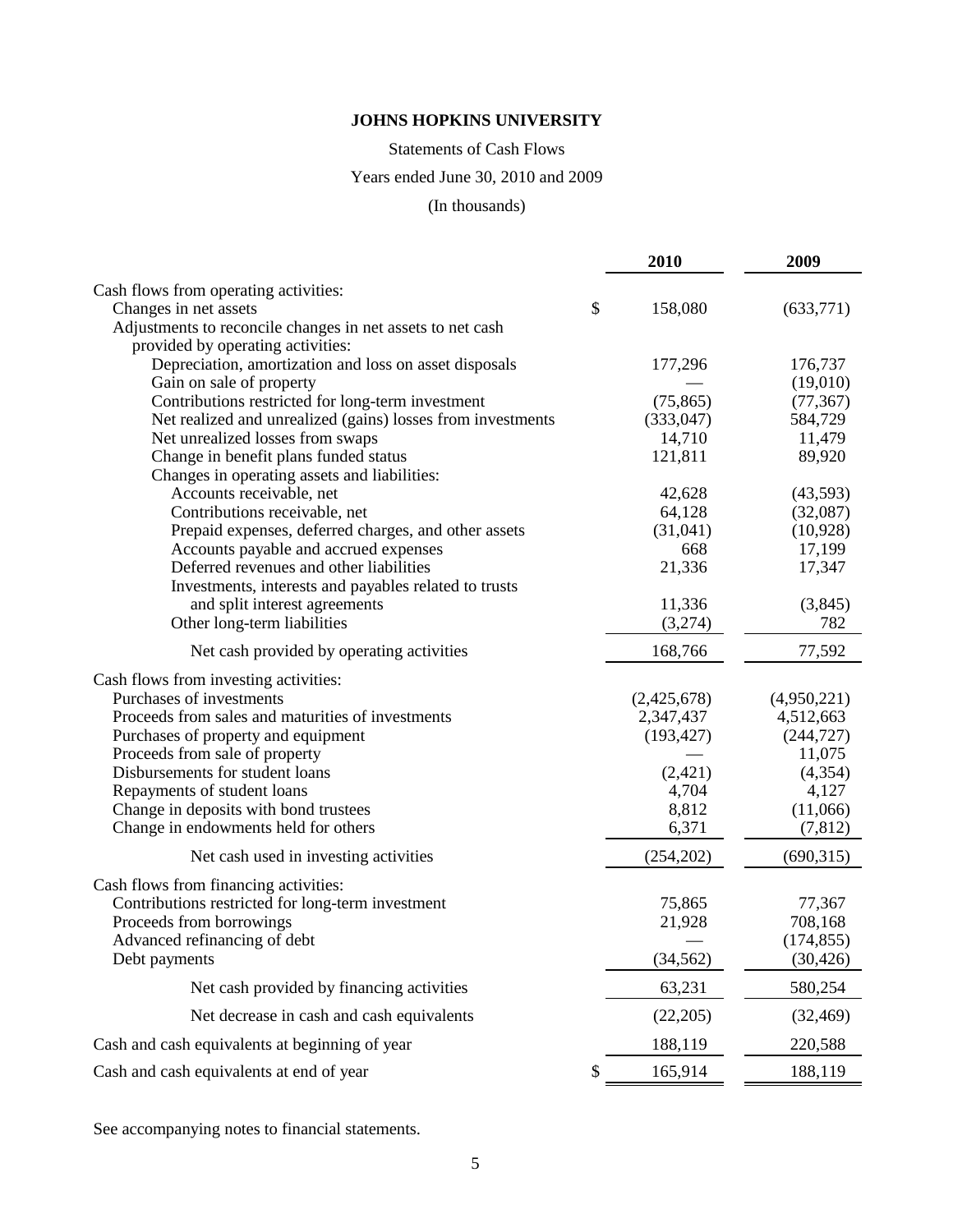Notes to Financial Statements

June 30, 2010 and 2009

### **(1) Basis of Presentation and Summary of Significant Accounting Policies**

### *(a) General*

The Johns Hopkins University (the University) is a private, nonprofit institution that provides education and related services to students and others, research and related services to sponsoring organizations and professional medical services to patients. The University is based in Baltimore, Maryland, but also maintains facilities and operates education programs elsewhere in Maryland, in Washington, D.C. and, on a more limited scale, in certain foreign locations.

Education and related services (e.g., room, board, etc.) are provided to approximately 21,000 students, including 13,000 full-time students and 8,000 part-time students, and produced approximately 12% of the University's operating revenues in fiscal 2010 and 2009. The full-time students are divided about equally between graduate level (including postdoctoral) and undergraduate level. Students are drawn from a broad geographic area, including most of the states in the United States and numerous foreign countries. The majority of the part-time students are graduate level students from the Baltimore-Washington, D.C. area.

Research and related services (e.g., research training) are provided through approximately 1,950 government and private sponsors. Grants, contracts and similar agreements produced approximately 58% and 57% of the University's operating revenues in fiscal 2010 and 2009, respectively. Approximately 88% of these revenues come from departments and agencies of the United States government. Major government sponsors include the Department of Health and Human Services, the Department of Defense, the National Aeronautics and Space Administration and the Agency for International Development.

Professional medical services are provided by members of the University's faculty to patients at The Johns Hopkins Hospital (the Hospital) and other hospitals and outpatient care facilities in the Baltimore area and produced approximately 10% and 11% of the University's operating revenues in fiscal 2010 and 2009, respectively. The patients are predominantly from the Baltimore area, other parts of Maryland or surrounding states.

### *(b) Basis of Presentation*

The financial statements include the accounts of the various academic and support divisions, the Applied Physics Laboratory (APL), the Johns Hopkins University Press and affiliated organizations which are controlled by the University, including Jhpiego Corporation and Peabody Institute of the City of Baltimore. All significant inter-entity activities and balances are eliminated for financial reporting purposes. Investments in organizations which the University does not control, including Dome Corporation, FSK Land Corporation, Johns Hopkins Healthcare LLC, Johns Hopkins Home Care Group, Inc., Johns Hopkins Medical Institutions Utilities LLC (JHMI Utilities LLC), and Johns Hopkins International LLC are accounted for using the equity method.

The preparation of financial statements in conformity with generally accepted accounting principles requires management to make estimates and judgments that affect the reported amounts of assets and liabilities and disclosures of contingencies at the date of the financial statements and revenues and expenses recognized during the reporting period. Actual results could differ from those estimates.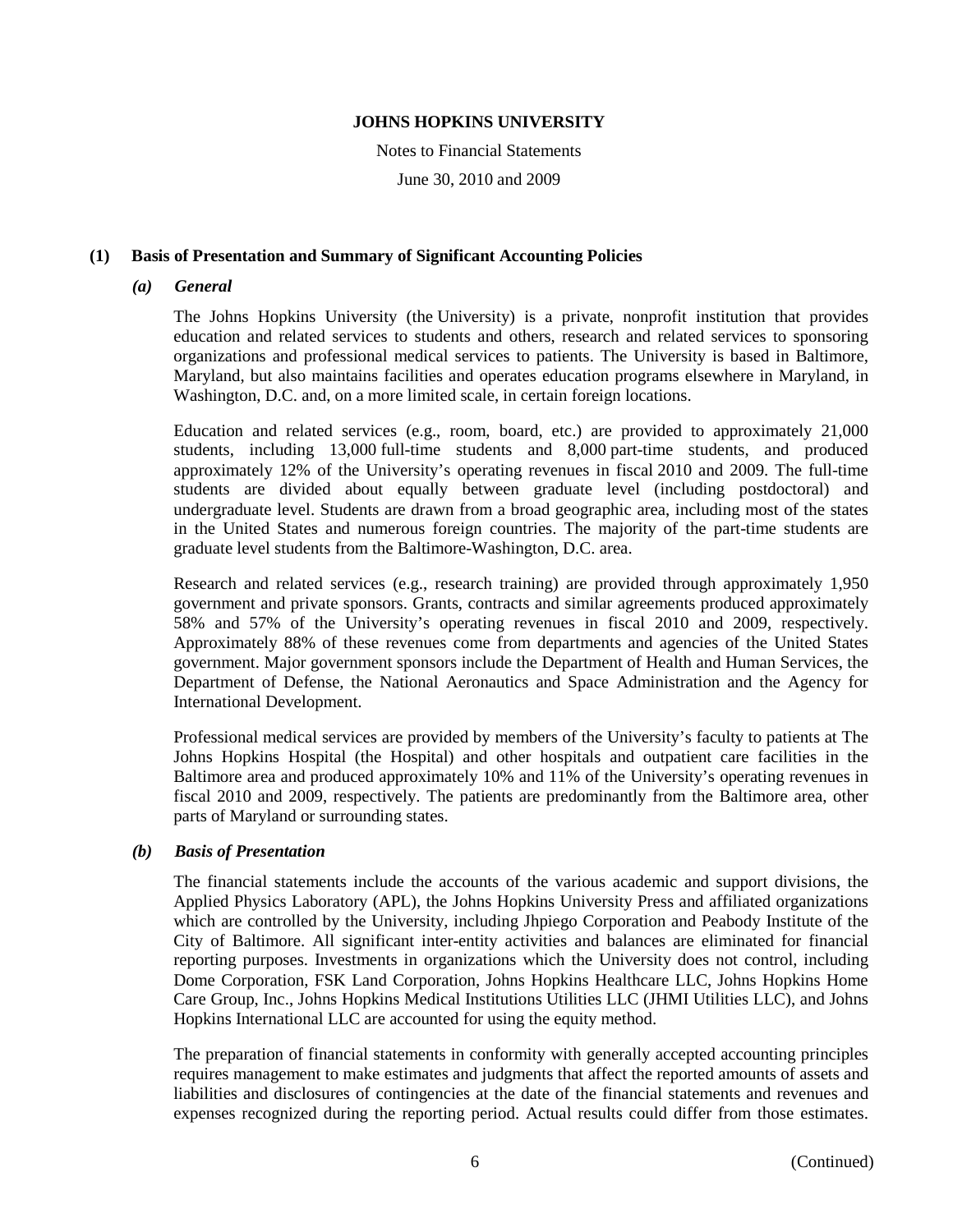Notes to Financial Statements June 30, 2010 and 2009

The most significant estimates and judgments affecting the University's financial statements relate to fair values of nonmarketable investments, allowances for uncollectible accounts and contributions receivable, provisions for self insured liabilities and property damage claims, payables and deferred revenues under split interest agreements, and the actuarial assumptions used to determine obligations under defined benefit pension and postretirement plans.

Certain amounts for fiscal 2009 have been reclassified to conform to the presentation for fiscal 2010.

Net assets, revenues and gains and losses are classified based on the existence or absence of donor-imposed restrictions. Accordingly, net assets of the University are classified and reported as follows:

- *Unrestricted*  Net assets that are not subject to donor-imposed stipulations.
- *Temporarily restricted*  Net assets subject to donor-imposed stipulations that will be met by actions of the University and/or the passage of time.
- *Permanently restricted*  Net assets subject to donor-imposed stipulations that they be maintained permanently by the University. Generally, the donors of these assets permit the University to use all or part of the income earned on related investments for general or specific purposes, primarily divisional and departmental support and student financial aid.

Revenues are reported as increases in unrestricted net assets unless their use is limited by donor-imposed restrictions. Expenses are reported as decreases in unrestricted net assets. Gains and losses on investments are reported as increases or decreases in unrestricted net assets unless their use is restricted by explicit donor stipulations or by law. Under Maryland law, appreciation on donor restricted endowments is classified as temporarily restricted until appropriated for expenditure. Expirations of temporary restrictions recognized on net assets (i.e., the donor-stipulated purpose has been fulfilled and/or the stipulated time period has elapsed) are reported as net assets released from restrictions which reflect reclassifications from temporarily restricted net assets to unrestricted net assets. Temporary restrictions on gifts to acquire long-lived assets are considered met in the period in which the assets are placed in service.

### *(c) Contributions*

Contributions, including unconditional promises to give, are recognized in the appropriate category of net assets in the period received, except that contributions which impose restrictions that are met in the same fiscal year are included in unrestricted revenues. Conditional promises to give are not recognized until the conditions on which they depend are substantially met. Contributions of assets other than cash are recorded at their estimated fair value at the date of gift, except that contributions of works of art, historical treasures and similar assets held as part of collections are not recognized or capitalized.

Allowance is made for uncollectible contributions receivable based upon management's judgment and analysis of the creditworthiness of the donors, past collection experience and other relevant factors. Estimated collectible contributions to be received after one year are discounted using a risk-adjusted rate for the expected period of collection. Amortization of the discount is included in contributions revenue.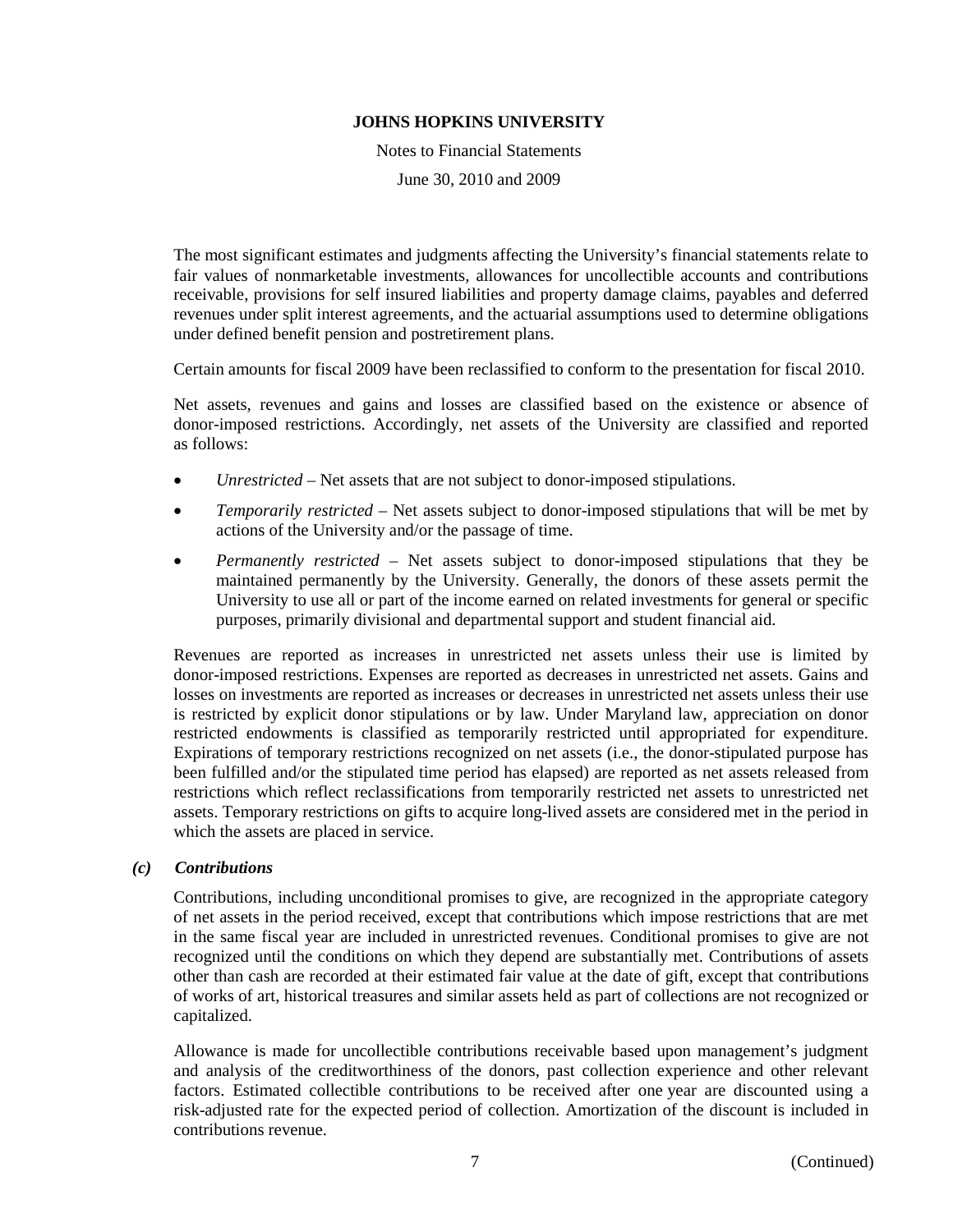Notes to Financial Statements

June 30, 2010 and 2009

### *(d) Cash and Cash Equivalents*

Short-term investments with maturities at dates of purchase of three months or less are classified as cash equivalents, except that any such investments purchased with funds on deposit with bond trustees, with funds held in trusts by others or by external endowment investment managers are classified with the respective assets. Cash equivalents include short-term U.S. Treasury securities and other highly liquid investments where the carrying amount approximates fair value.

### *(e) Clinical Services*

Clinical services revenues are recognized in the period in which services are rendered and are reported at the estimated net realizable amounts from patients, third-party payors and others. Allowance is made for uncollectible accounts based primarily on past collection experience and analyses of outstanding receivables. Contractual allowances are estimated based on actual claims paid by third-party payors.

### *(f) Investments and Investment Income*

Investments in United States government and agency obligations, debt securities and directly held public equities are stated at fair value, which are determined primarily based on quoted market prices. Investments in private equity and venture capital, certain real property assets, absolute return funds, and public equities held through commingled funds (collectively, alternative investments and commingled funds) are stated at estimated fair value based on the funds' net asset values (NAV), or their equivalents, as a practical expedient, unless it is probable that all or a portion of the investment will be sold for an amount different from NAV. As of June 30, 2010 and 2009, the University had no plans or intentions to sell investments at amounts different from NAV. The fair values estimated by the general partners or investment managers are reviewed and evaluated by the University's investment office. These estimated fair values may differ from the values that would have been used had a ready market existed for these investments, and the differences could be significant. Investments in certain real property assets are recorded at fair value based upon independent third party appraisals.

Investments are exposed to certain risks, such as interest rate, credit and overall market volatility. Due to the level of risk associated with certain investment securities, changes in the value of investment securities could occur in the near term, and these changes could materially affect the amounts reported in the accompanying financial statements. Liquidity risk represents the possibility that the University may not be able to rapidly adjust the size of its portfolio holdings in times of high volatility and financial stress at a reasonable price. If the University was forced to dispose of an illiquid investment at an inopportune time, it might be forced to do so at a substantial discount to fair value.

Investment return included in operating revenues consists of income and realized gains and losses on investments of working capital and nonpooled endowment funds (except where restricted by donors) and the annual payout for pooled endowment and similar funds approved by the Board of Trustees. Unrealized gains and losses of working capital investments and nonpooled endowment funds, any difference between the total return recognized and the payout for pooled endowment and similar funds, and income and realized gains restricted by donors are reported as nonoperating activities.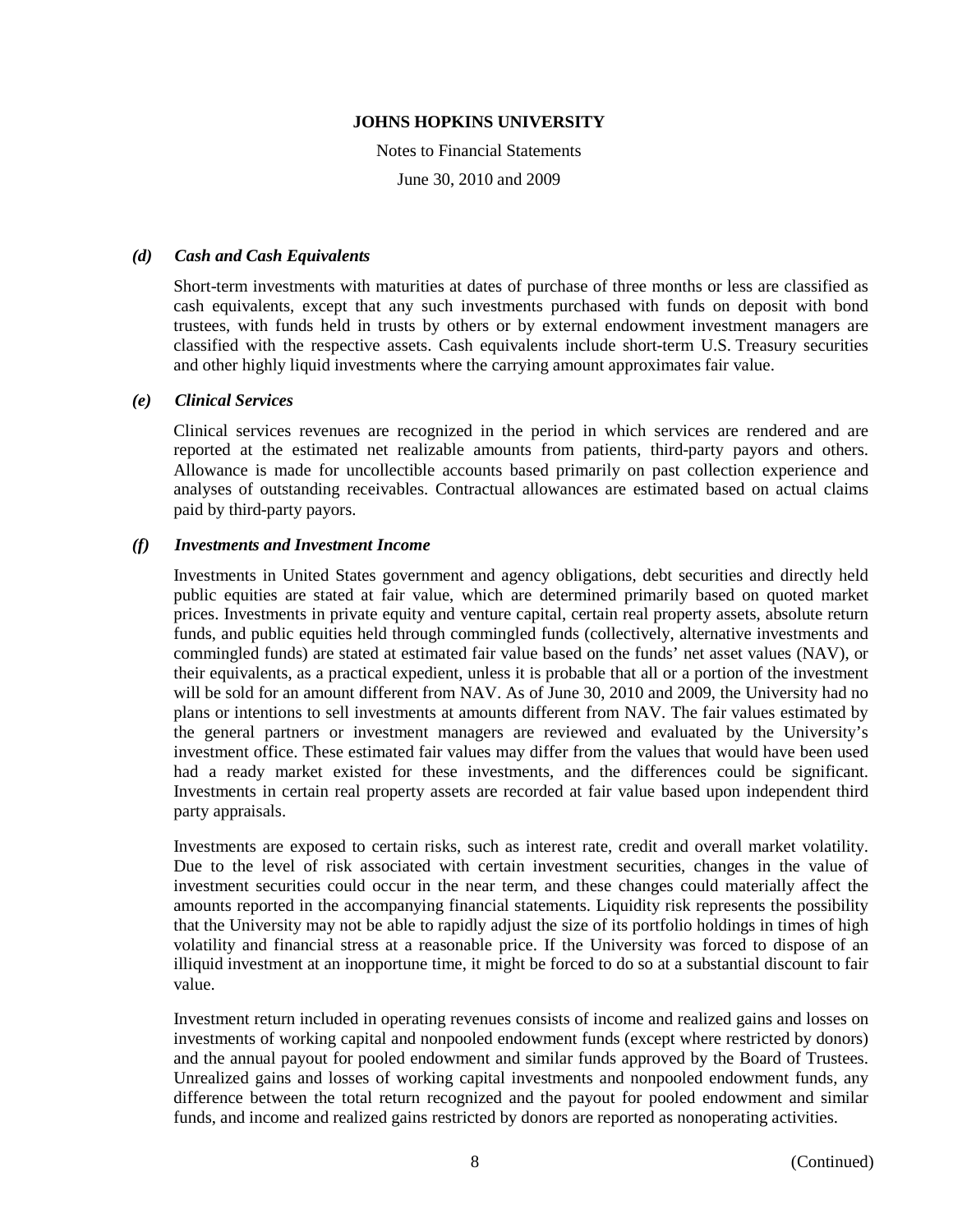Notes to Financial Statements June 30, 2010 and 2009

#### *(g) Investment in Property and Equipment*

Investment in property and equipment is stated at cost, if purchased, or at estimated fair value at the date of gift, if donated, less accumulated depreciation and amortization. Depreciation of buildings, equipment and library collections and amortization of leasehold improvements are computed using the straight-line method over the estimated useful lives of the assets. Land and certain historic buildings are not subject to depreciation. Title to certain equipment purchased using funds provided by government sponsors is vested in the University. Such equipment is included in investment in property and equipment. Certain equipment used by the APL in connection with its performance under agreements with the United States government is owned by the government. These facilities and equipment are not included in the balance sheets; however, the University is accountable to the government for them. Repairs and maintenance costs are expensed as incurred. Costs relating to retirement, disposal or abandonment of assets where the University has a legal obligation to perform certain activities are accrued using either site-specific surveys or square foot estimates as appropriate.

Costs of purchased software are capitalized along with internal and external costs incurred during the application development stage (i.e., from the time the software is selected until it is ready for use). Capitalized costs are amortized on a straight-line basis over the expected life of the software. Computer software maintenance costs are expensed as incurred.

#### *(h) Split Interest Agreements and Interests in Trusts*

The University's split interest agreements with donors consist primarily of irrevocable charitable remainder trusts and charitable gift annuity agreements for which the University serves as trustee. Assets held under these arrangements are included in investments and are recorded at fair value. Contribution revenues are recognized at the date the trusts or agreements are established after recording liabilities for the present value of the estimated future payments to be made to the donors and/or other beneficiaries. The liabilities are adjusted during the terms of the trusts for changes in the values of the assets, accretion of the discounts and other changes in estimates of future benefits. Assets and liabilities under the University's charitable annuity agreements were \$44,783,000 and \$25,736,000, respectively, as of June 30, 2010.

The University is also the beneficiary of certain perpetual and remainder trusts held and administered by others. The fair values of the trusts are recognized as assets and contribution revenues at the dates the trusts are established. The assets held in these trusts are included in interests in trusts and endowment funds held by others and are adjusted for changes in the fair value of the trust assets through nonoperating investment return.

### *(i) Affiliated Institutions*

The University has separate administrative agreements for the exchange of services with the Hospital and other medical and educational institutions. Costs incurred by the University in providing services to these institutions and the related reimbursements are reported as operating expenses and revenues, respectively, in the appropriate classifications.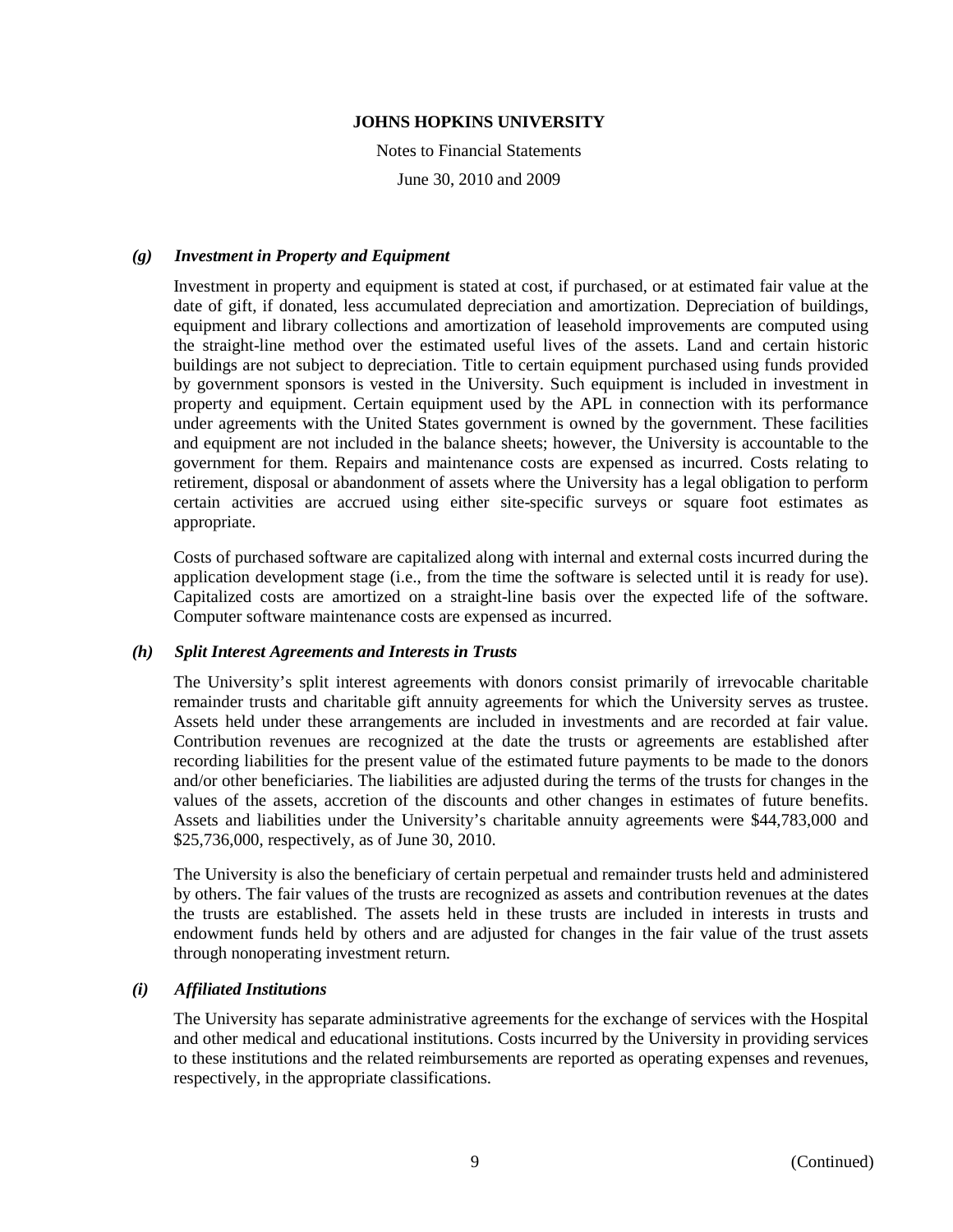Notes to Financial Statements

June 30, 2010 and 2009

The University holds several endowment and similar funds which are designated for purposes or activities that are carried out by the Hospital and The Johns Hopkins Hospital Endowment Fund Incorporated (JHHEFI). The assets of these funds are included in investments and the related income is paid to the Hospital and JHHEFI. The carrying values of the funds are adjusted for earnings from and changes in the fair values of the investments and distributions paid and are classified as liabilities on the balance sheets as endowment and similar funds held for others.

### *(j) Insurance*

The University, together with other institutions, has formed captive insurance companies which arrange and provide professional liability, general liability and property damage insurance for their shareholders. Defined portions of claims paid by these companies are self insured. The University's claims liabilities are recognized as claims are incurred using actuarial studies based upon historical claims data, cost trends and other actuarial estimates. Insurance expenses are recognized as operating expenses as incurred. In addition, the University is self insured for certain other risks, primarily health and workers compensation. Accrued self insurance liabilities aggregated \$59,511,000 and \$59,277,000 as of June 30, 2010 and 2009, respectively.

### *(k) Sponsored Projects*

Revenues under grants, contracts and similar agreements with sponsors are recognized as expenditures are incurred for agreement purposes. These revenues include recoveries of facilities and administrative costs which are generally determined as a negotiated or agreed-upon percentage of direct costs, with certain exclusions. Facilities and administrative cost recovery revenues for the academic and support divisions of the University were \$281,594,000 in fiscal 2010 and \$257,475,000 in fiscal 2009. Funds received from sponsors in advance of expenditures incurred are reported as deferred revenue.

### *(l) Tuition and Fees Revenue and Student Financial Aid*

Student tuition and fees are recorded as revenue during the year the related academic services are rendered. Student tuition and fees received in advance of services to be rendered are recorded as deferred revenue. The University provides financial aid to eligible students, generally in a "package" that includes loans, compensation under work-study programs and/or grant and scholarship awards. The loans are provided primarily through programs of the United States government (including direct and guaranteed loan programs) under which the University is responsible only for certain administrative duties. The grants and scholarships include awards provided from gifts and grants from private donors, income earned on endowment funds restricted for student aid and University funds.

### *(m) Refundable Advances from the United States Government*

Funds provided by the United States government under the Federal Perkins, Nursing and Health Professions Student Loan programs are loaned to qualified students, administered by the University, and may be reloaned after collections. These funds are ultimately refundable to the government and are included in other long-term liabilities. These advances totaled \$29,832,000 and \$29,966,000 as of June 30, 2010 and 2009, respectively.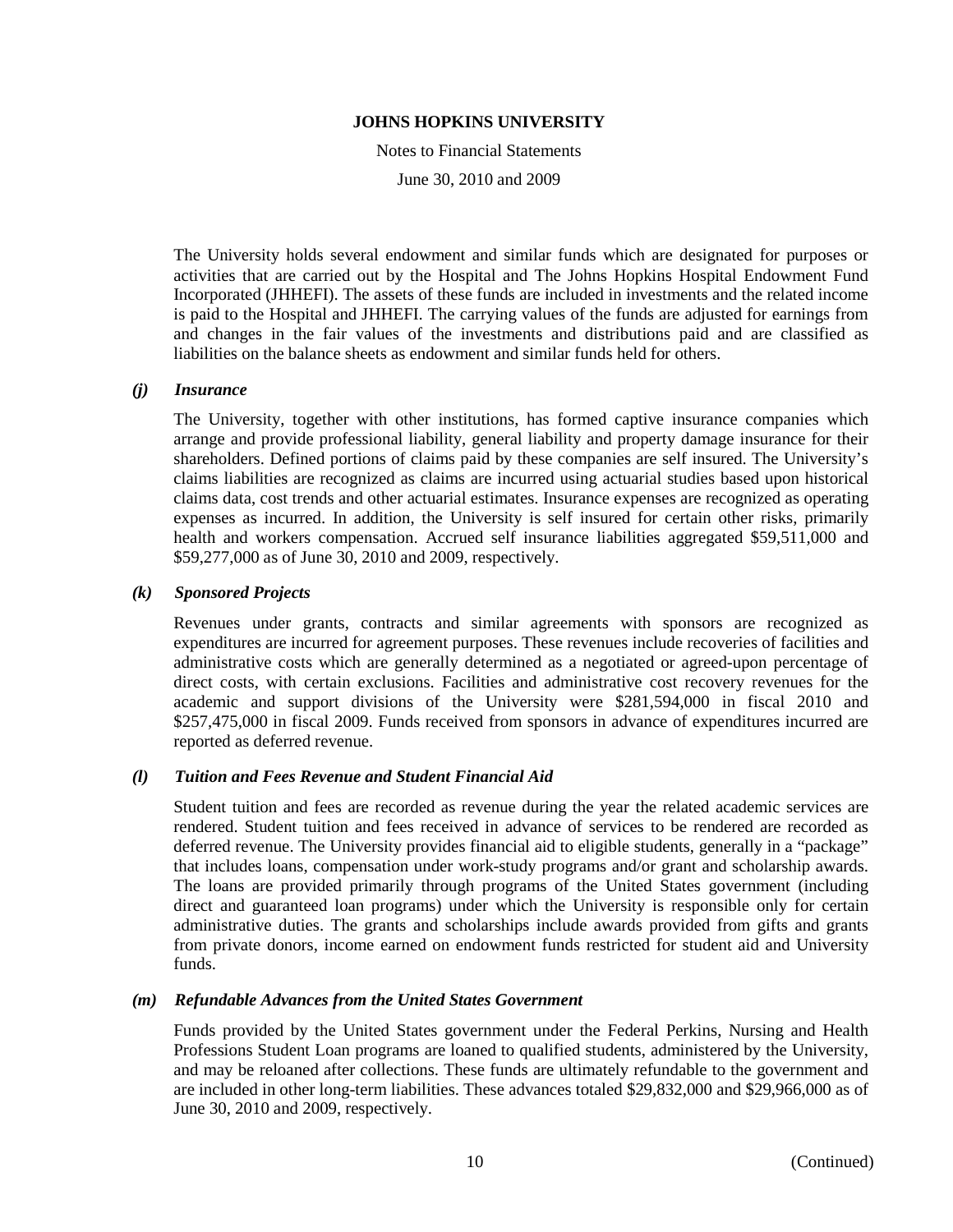Notes to Financial Statements June 30, 2010 and 2009

### *(n) Income Taxes*

The University is qualified as a not-for-profit organization under Section  $501(c)(3)$  of the Internal Revenue Code, as amended. Accordingly, it is not subject to income taxes except to the extent it has taxable income from activities that are not related to its exempt purpose. The University recognizes the effect of income tax positions only if those positions are more likely than not of being sustained. No provision for income taxes was required for fiscal 2010 or 2009.

#### *(o) Leases*

The University conducts certain operations in leased facilities which have minimum lease obligations under noncancelable operating leases. Certain leases contain rent escalations, renewal options and require payments for taxes, insurance and maintenance. Rent expense is charged to operations as incurred, except for escalating rents, which are charged to operations on a straight-line basis over the life of the lease.

The University also enters into lease agreements that are classified as capital leases. Buildings and equipment under capital leases are recorded at the lower of the net present value of the minimum lease payments or the value of the leased asset at the inception of the lease.

#### *(p) Derivative Financial Instruments*

The University's external investment managers are authorized to use specified derivative financial instruments in managing the assets under their control, subject to restrictions and limitations adopted by the Board of Trustees. The University uses interest rate swap agreements to manage interest rate risk associated with certain variable rate debt or to adjust its debt structure. Derivative financial instruments are measured at fair value and recognized in the balance sheets as assets or liabilities, with changes in fair value recognized in the statements of activities.

### *(q) Statement of Cash Flows*

There were no significant noncash transactions in fiscal 2010 and 2009.

#### *(r) New Accounting Pronouncements*

Effective June 30, 2010, the University adopted the disclosure provisions of Accounting Standards Update (ASU) 2009-12, *Investments in Certain Entities That Calculate Net Asset Value per Share (or its Equivalent)*, with respect to its alternative investments and commingled funds. The required disclosures include information about the University's ability to redeem its investments at the measurement date, unfunded commitments, and investee strategies.

Effective June 30, 2010, the University adopted FASB Accounting Standards Codification (ASC), *Disclosures about Derivative Instruments and Hedging Activities* (ASC 815). ASC 815 requires entities that utilize derivative instruments to provide qualitative disclosures about their objectives and strategies for using such instruments, as well as any details of credit-risk-related contingent features contained within derivatives. ASC 815 also requires entities to disclose additional information about the amounts and location of derivatives located within the financial statements, how the provisions of ASC 815 have been applied, and the impact that hedges have on the entity's financial position, financial performance, and cash flows.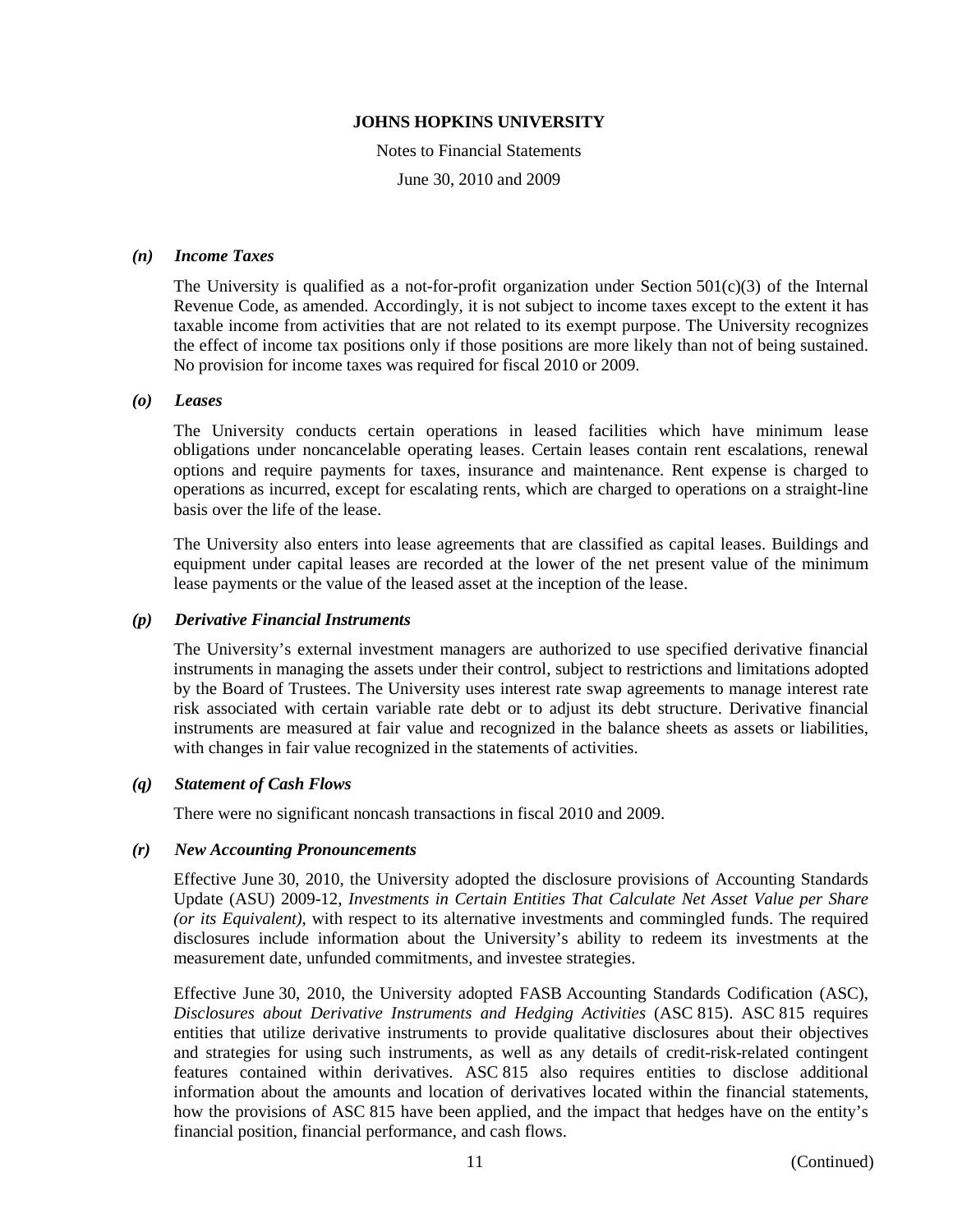Notes to Financial Statements

June 30, 2010 and 2009

Effective June 30, 2010, the University adopted FASB ASC 715, *Employers' Disclosures about Postretirement Benefit Plan Assets* (ASC 715). ASC 715 requires the University to disclose information about fair value measurements of pension and postretirement plan assets that are similar to the fair value measurement disclosures required by ASC 820, *Fair Value Measurements and Disclosures*.

### **(2) Applied Physics Laboratory (APL)**

The APL is engaged in research and development work, principally under an omnibus contract with the Naval Sea Systems Command of the United States Navy (NAVSEA). Revenues and expenses under the contract with NAVSEA and contracts with other agencies of the United States government represent substantially all of the revenues and expenses of the APL. The omnibus contract and other contracts define reimbursable costs and provide for fees to the University. The omnibus contract also requires that a portion of the fees earned by the University thereunder be retained and used for various APL-related purposes.

The current contract with NAVSEA continues until September 30, 2012. University management expects that a contractual relationship with the United States Navy will continue after expiration of the current contract.

In accordance with an agreement between the United States government and the University, the APL has been designated a national resource. Under the agreement, if the University should determine that it can no longer sponsor the APL or the Secretary of the Navy should determine that the Navy can no longer contract with the University with respect to the APL, the University will establish a charitable trust to provide for the continued availability of the APL. The trust would be administered by five trustees and the corpus would consist of the University's interest in the APL facilities, including land to the extent necessary, and the balances in the University's APL stabilization, contingency and research fund on the date the trust is established, less certain costs. Upon termination of the trust, the corpus, in whole or in part, as determined by the trustees would be returned to and held and used by the University for such educational or research purposes and in such manner as the trustees and University agree.

The APL stabilization, contingency and research fund is included in unrestricted net assets and was \$328,906,000 and \$329,446,000 as of June 30, 2010 and 2009, respectively, including net investment in property and equipment of \$269,819,000 and \$256,066,000, respectively, and funds functioning as endowment of \$56,725,000 and \$51,087,000, respectively.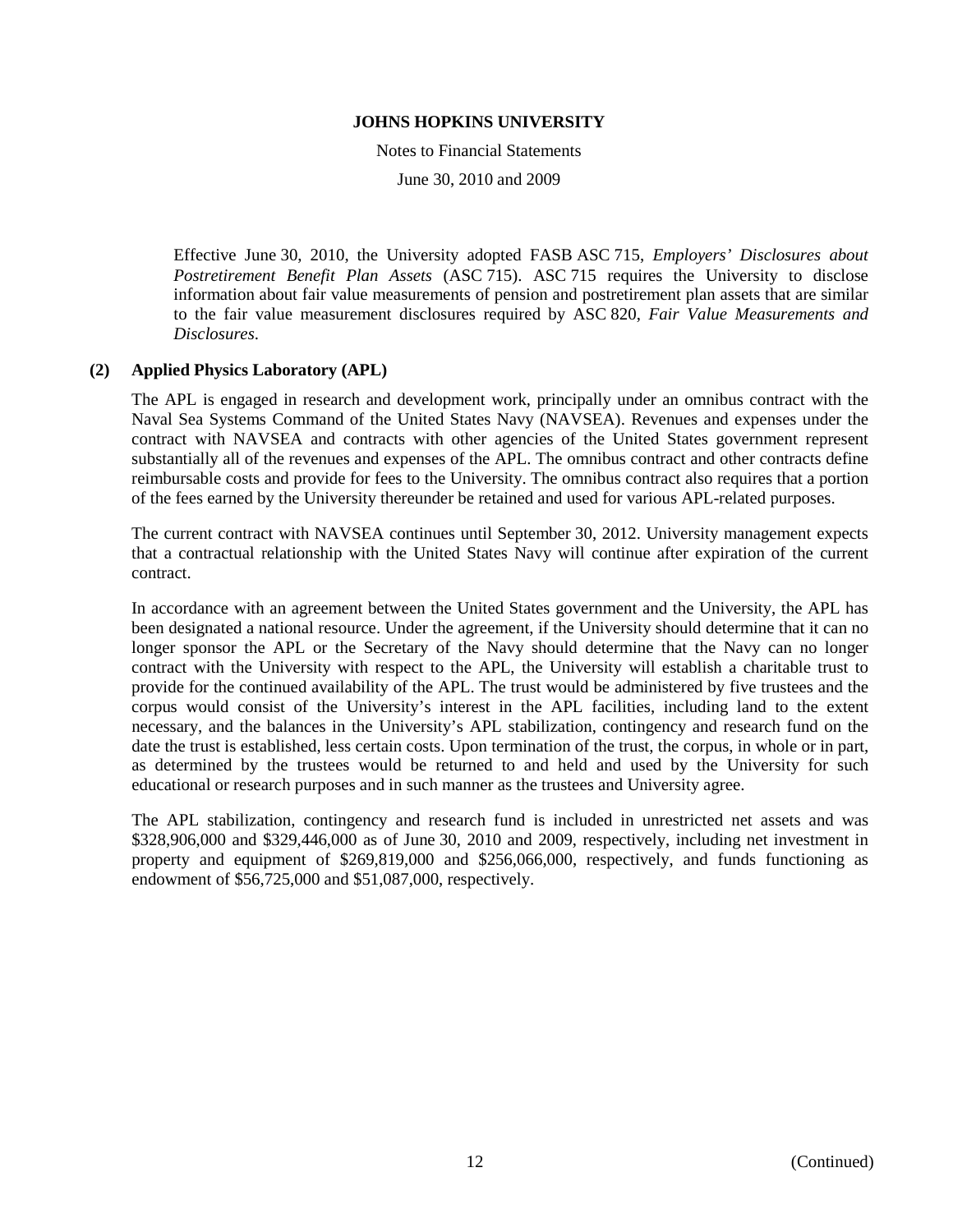Notes to Financial Statements

June 30, 2010 and 2009

### **(3) Accounts Receivable**

Accounts receivable, net is summarized as follows as of June 30, 2010 and 2009 (in thousands):

|                                                                                                                        | 2010          | 2009    |
|------------------------------------------------------------------------------------------------------------------------|---------------|---------|
| Reimbursement of costs incurred under grants and contracts                                                             | \$<br>277,283 | 315,322 |
| Affiliated institutions, primarily the Hospital                                                                        | 37,901        | 47,783  |
| <b>Students</b>                                                                                                        | 10,554        | 13,214  |
| <b>Others</b>                                                                                                          | 85,548        | 28,790  |
| Total research, training, students and other, less<br>allowances of \$36,805 in 2010 and \$26,648<br>in $2009$         | 411,286       | 405,109 |
| Receivables for medical services, less contractual and bad debt<br>allowances of \$96,208 in 2010 and \$92,364 in 2009 | 44,109        | 42,157  |
|                                                                                                                        | 455,395       | 447,266 |

Approximately 82% of reimbursement of costs incurred under grants and contracts as of June 30, 2010 and 2009 were receivables from agencies or departments of the United States Government.

In March 2010, the Internal Revenue Service announced an administrative determination to accept the position that medical residents are exempt from Federal Insurance Contribution Act (FICA) taxes for calendar years 1991 to 2002. The University has recorded a receivable for the estimated FICA refund in the amount of \$50,757,000. A corresponding liability of \$47,852,000 has been recorded for the amounts paid by the medical residents, the Hospital, and other affiliates.

The mix of gross accounts receivable for medical services from patients and third party payors consisted of the following as of June 30, 2010 and 2009: commercial third parties 37% and 40%, respectively; Medicare 21% and 18%, respectively; Medicaid 12% and 12%, respectively; Blue Cross/Blue Shield 10% and 10%, respectively; and patients 20% and 20%, respectively.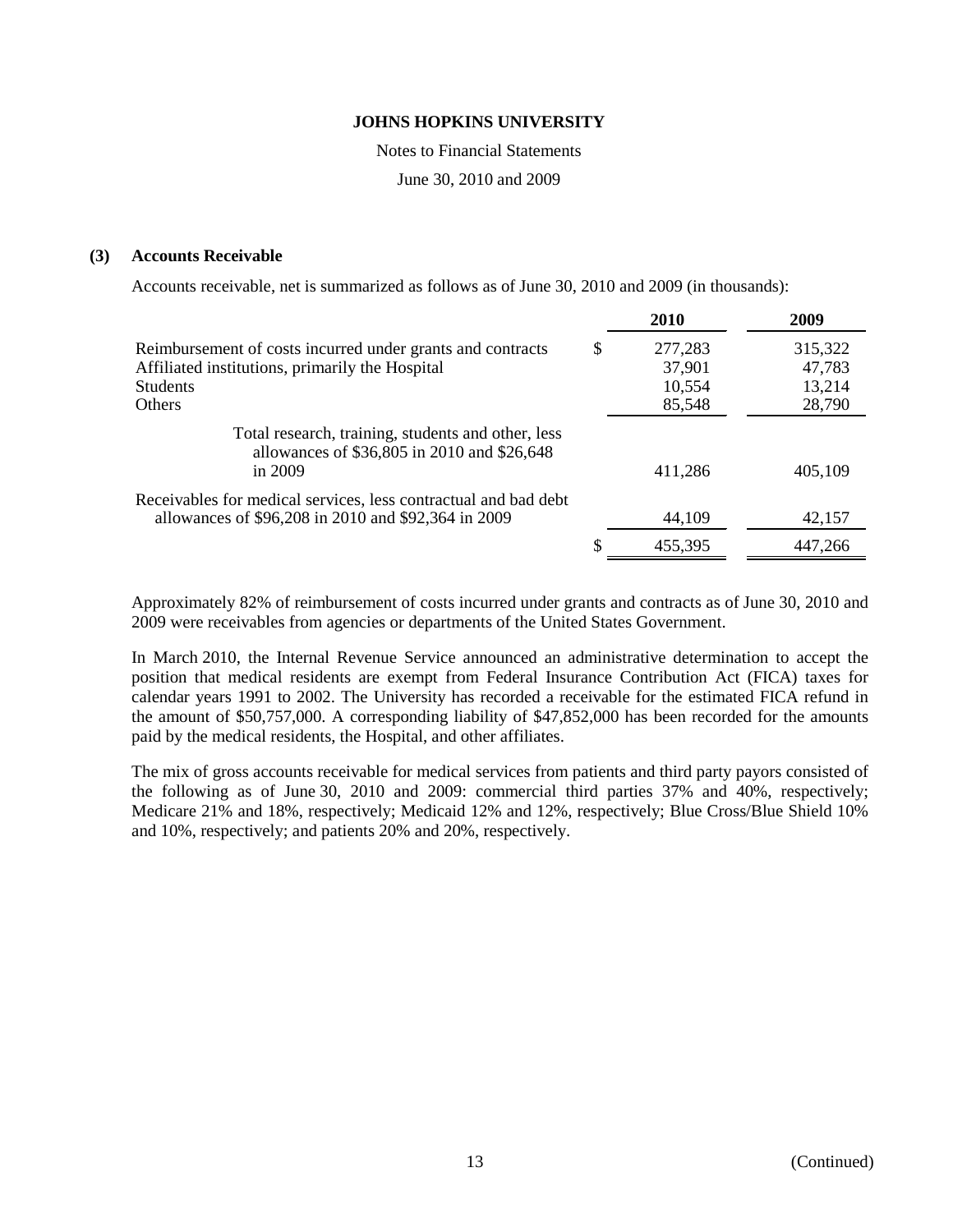Notes to Financial Statements

June 30, 2010 and 2009

### **(4) Contributions Receivable**

Contributions receivable, net, is summarized as follows as of June 30, 2010 and 2009 (in thousands):

|                                                          | <b>2010</b>  | 2009    |
|----------------------------------------------------------|--------------|---------|
| Unconditional promises scheduled to be collected in:     |              |         |
| Less than one year                                       | \$<br>49,246 | 101,605 |
| One year to five years                                   | 127,544      | 144,598 |
| Over five years                                          | 11,431       | 13,359  |
|                                                          | 188,221      | 259,562 |
| Less unamortized discount (interest ranging from 1.8% to |              |         |
| 5.1%) and allowances for uncollectible contributions     | 24,355       | 31,568  |
|                                                          | 163,866      | 227,994 |

As of June 30, 2010 and 2009, 34% and 48%, respectively, of the gross contributions receivable were due from ten donors. Approximately 20% and 50% of contribution revenues for fiscal 2010 and 2009, respectively, were from ten donors. As of June 30, 2010, the University had also been informed of bequest intentions and conditional promises to give aggregating in excess of \$400,000,000 which have not been recognized as assets or revenues. If received, these gifts will generally be restricted for specific purposes stipulated by the donors, primarily endowments for faculty support, scholarships or general operating support of a particular department or division of the University.

### **(5) Investments and Investment Return**

The overall investment objective of the University is to invest its assets in a prudent manner that will achieve a long-term rate of return sufficient to fund a portion of its annual operating activities and increase investment value after inflation. The University diversifies its investments among various asset classes incorporating multiple strategies and managers. Major investment decisions are authorized by the Board's Investment Committee, which oversees the University's investment program in accordance with established guidelines, which cover asset allocation and performance objectives and impose various restrictions and limitations on the managers. These restrictions and limitations are specific to each asset classification and cover concentrations of market risk (at both the individual issuer and industry group levels), credit quality of fixed-income and short-term investments, use of derivatives, investments in foreign securities and various other matters. The managers may make use of exchange-traded interest rate futures contracts, forward currency contracts, and other derivative instruments.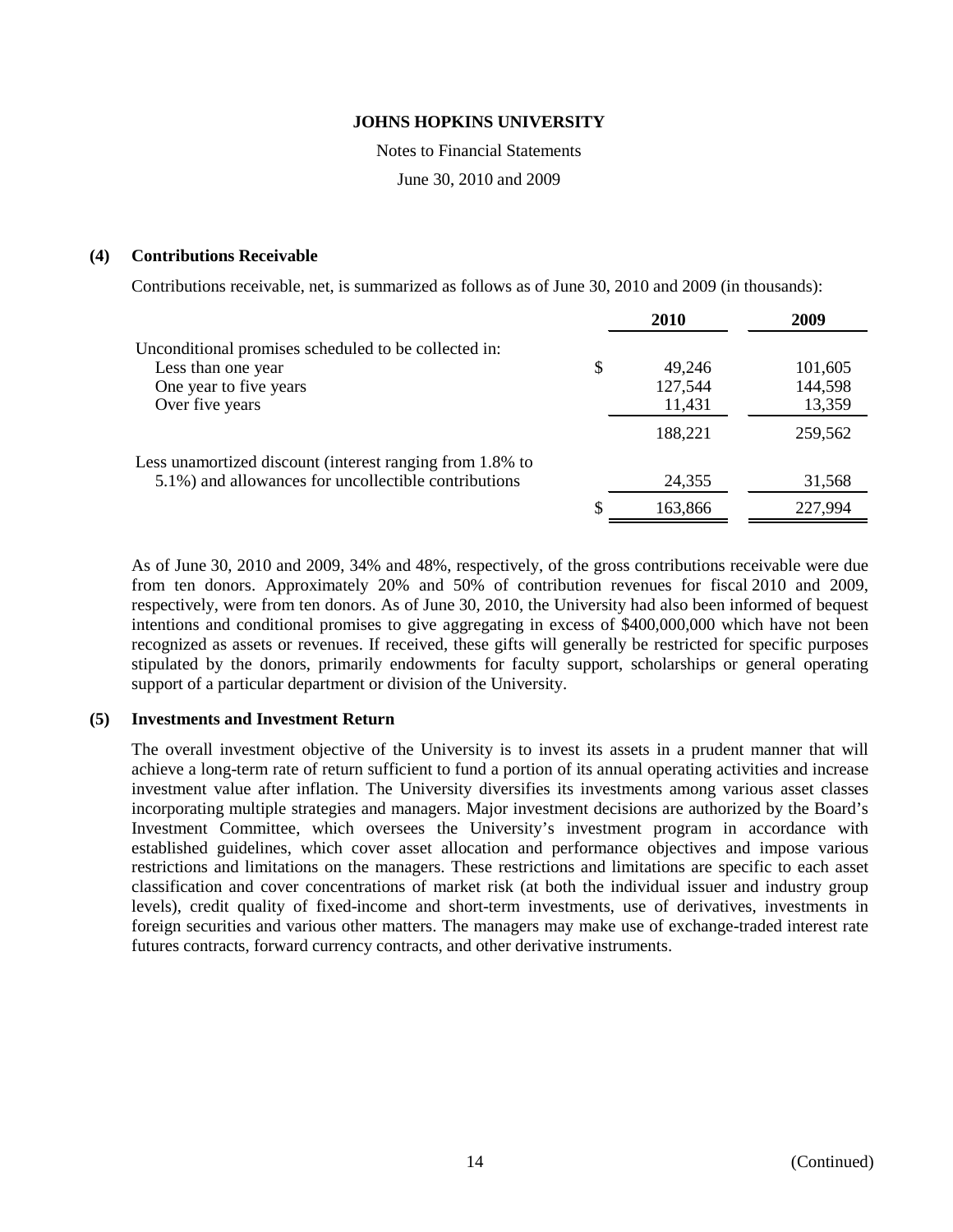Notes to Financial Statements

June 30, 2010 and 2009

Investments are summarized as follows as of June 30, 2010 and 2009 (in thousands):

|                                                 | 2010          | 2009      |
|-------------------------------------------------|---------------|-----------|
| Cash and cash equivalents                       | \$<br>142,244 | 82,505    |
| United States government and agency obligations | 507,049       | 488,782   |
| Debt securities                                 | 484,578       | 439,403   |
| Public equities                                 | 913,216       | 891,167   |
| Private equity and venture capital              | 457,879       | 361,275   |
| Real property assets                            | 439,975       | 382,319   |
| Absolute return funds                           | 776,873       | 629,574   |
| Other                                           | 76,689        | 63,618    |
|                                                 | 3,798,503     | 3,338,643 |

As of June 30, 2010 and 2009, other investments represent investments held by the University under deferred compensation agreements. Such amounts approximate the University's related liability to employees, which are included in other long-term liabilities.

Information with respect to investee strategies, redemptions, and funding commitments for those investments in funds whose fair value is estimated based upon reported NAVs follows:

**Public equities:** As of June 30, 2010, the fair value of these funds was \$548,032,000. This includes commingled funds that invest in publicly traded common stock of domestic, developed, and emerging market companies. One fund, representing \$22,417,000, offers annual liquidity while all other funds allow monthly or quarterly redemptions with various notice requirements ranging from 1 to 120 days.

**Private equity and venture capital:** As of June 30, 2010, the fair value of these funds was \$457,879,000. This includes funds making investments in leveraged buyouts of both public and private companies, as well as investments in venture capital, growth-stage investing, and distressed debt. These are limited partnerships where distributions are made to investors through the liquidation of the underlying assets. It is expected to take up to ten years to fully distribute those assets. As of June 30, 2010, the University had \$225,753,000 in unfunded commitments to these funds.

**Real property assets:** As of June 30, 2010, the fair value of these funds was \$293,128,000. This includes limited partnerships making investments in oil and gas, timber, agriculture, minerals, other commodities, and real estate. These investments make distributions to investors through the liquidation of the underlying assets. It is expected to take up to 15 years to fully distribute those assets. As of June 30, 2010, the University had \$249,519,000 in unfunded commitments to these funds.

**Absolute return funds:** As of June 30, 2010, the fair value of these funds was \$776,873,000. This includes multi-strategy, credit and distressed debt, relative value, and event-driven funds in hedge fund and drawdown formats. Hedge funds representing \$96,749,000 allow full quarterly redemptions, while \$225,049,000 allow full annual redemptions, and \$146,316,000 accumulate quarterly or annual withdrawal rights over a 2- to 3-year period. Notice requirements, range from 3 to 180 days. Funds representing \$83,430,000 are either in their initial lock-up period or offer rolling 2- or 3-year redemption availability. Drawdown funds, representing \$225,329,000, are limited partnerships where distributions are made to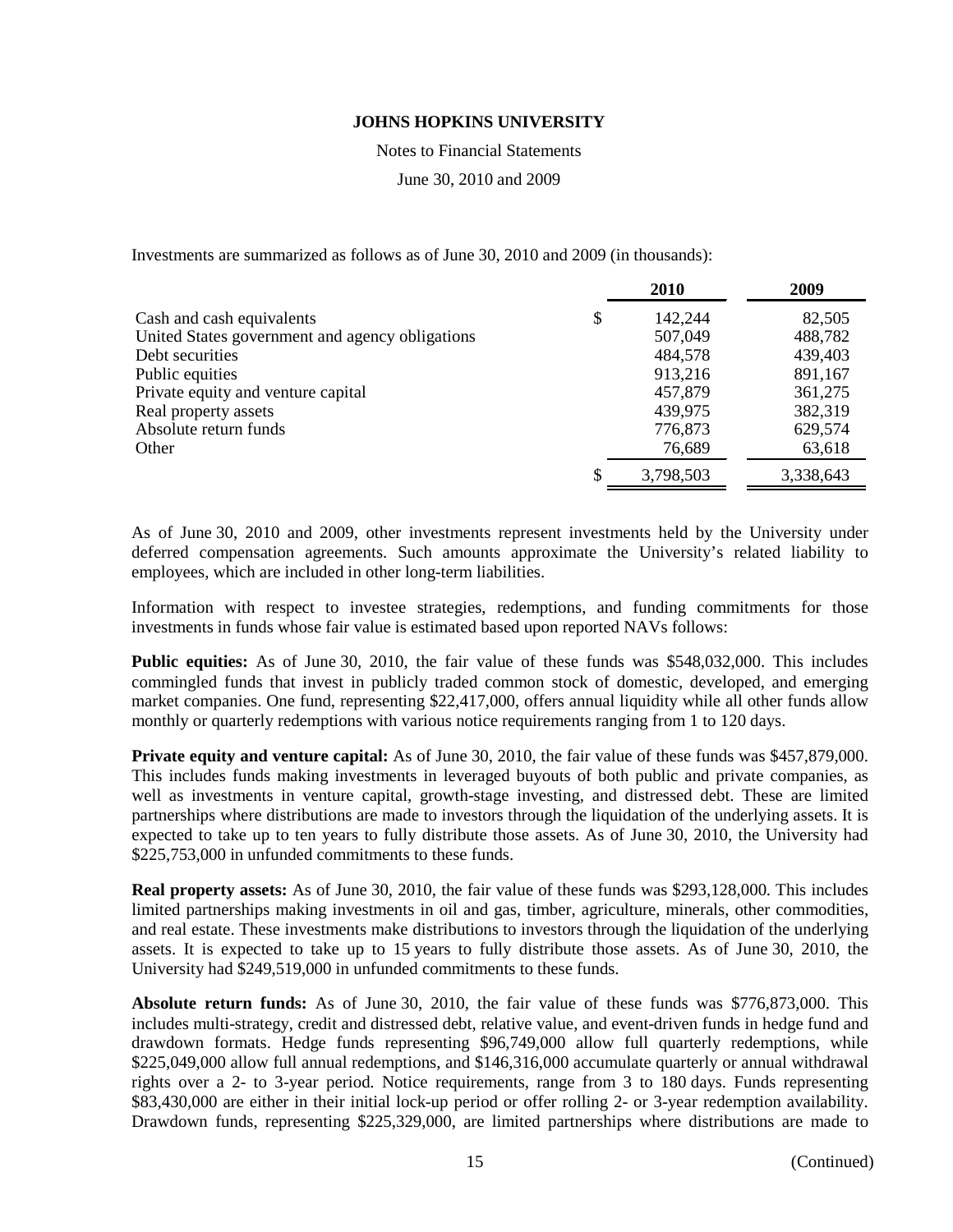Notes to Financial Statements

June 30, 2010 and 2009

investors through the liquidation of the underlying assets. It is expected to take up to ten years to fully distribute these funds. As of June 30, 2010, the University had \$100,551,000 in unfunded commitments to drawdown funds.

Investment return is summarized as follows for the years ended June 30, 2010 and 2009 (in thousands):

|                                                            | <b>2010</b>  | 2009      |
|------------------------------------------------------------|--------------|-----------|
| Dividend and interest income                               | \$<br>57,045 | 49,602    |
| Net realized and unrealized gains (losses)                 | 327,541      | (567,311) |
| External investment management fees and expenses           | (15,302)     | (11, 471) |
| Change in value of interests in trusts and endowment funds |              |           |
| held by others                                             | 5,506        | (17, 418) |
|                                                            | 374,790      | (546,598) |

Investment return is classified in the statements of activities as follows for the years ended June 30, 2010 and 2009 (in thousands):

|                                   | 2010          | 2009       |
|-----------------------------------|---------------|------------|
| Unrestricted net assets:          |               |            |
| Operating                         | \$<br>156,033 | 145,420    |
| Nonoperating                      | 105,578       | (379, 401) |
| Temporarily restricted net assets | 116,558       | (285, 533) |
| Permanently restricted net assets | (3,379)       | (27,084)   |
|                                   | 374,790       | (546, 598) |

### **(6) Fair Value Measurements**

As of June 30, 2010 and 2009, the carrying values of the University's cash and cash equivalents, accounts receivable, contributions receivable, prepaid expenses, deferred charges and other assets, accounts payable, accrued expenses, and certain other liabilities approximate their fair values. An approximate estimate of the fair value of student loan receivables administered by the University under federal government loan programs is not practical because the receivables can only be assigned to the U.S. government or its designees.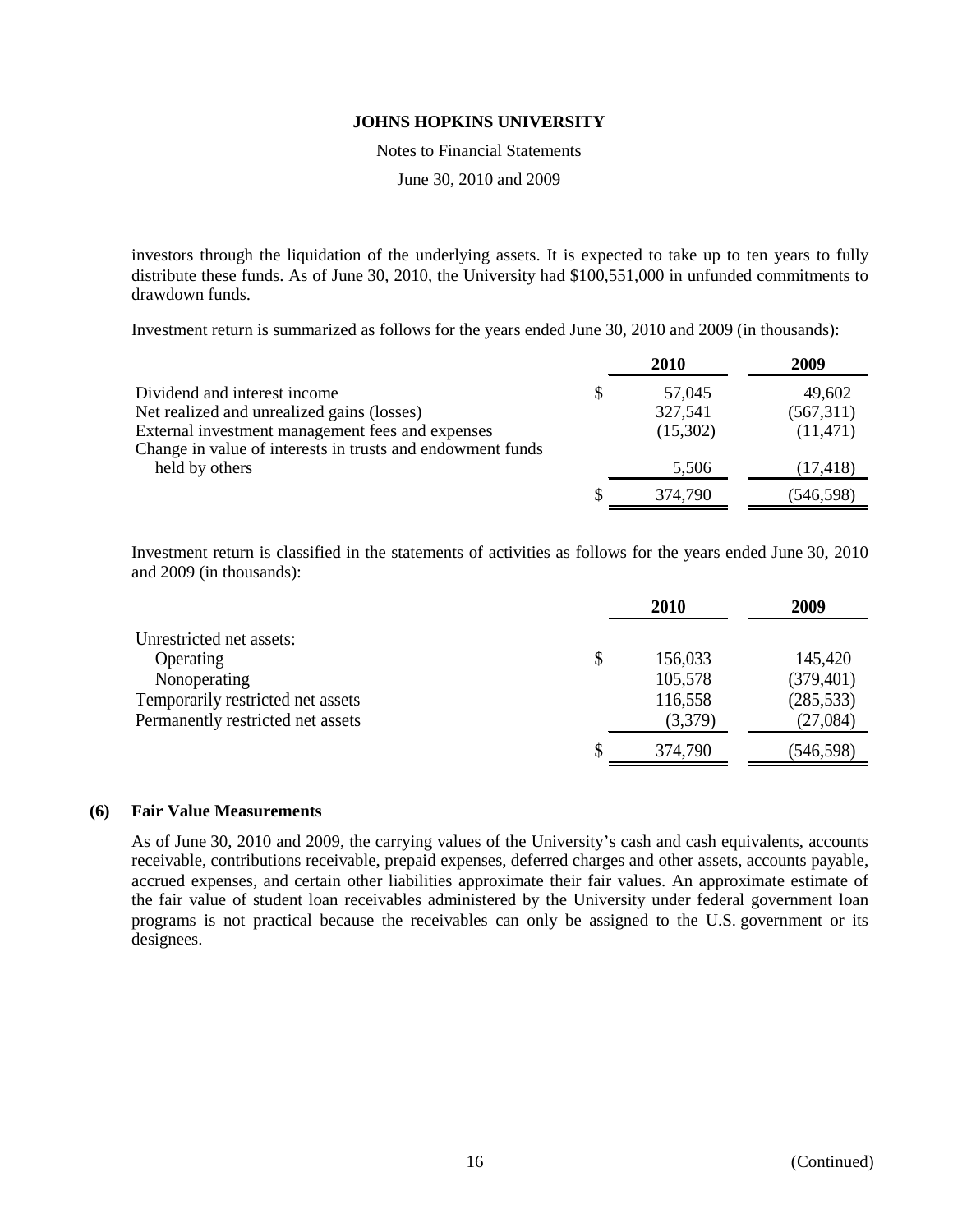Notes to Financial Statements

June 30, 2010 and 2009

The carrying amounts of debt with variable interest rates, including commercial paper, approximate fair value because the rates reflect the current market rates for debt instruments with similar maturities and credit quality. The fair value of fixed rate debt is estimated based upon quoted market prices for publicly traded issues with similar terms and average maturities. The fair value estimates are at a specific point in time, are subjective in nature and involve matters of judgment. The University is not obligated to settle its debt at fair value. The carrying amount and estimated fair value of the University's fixed rate debt is \$954,192,000 and \$1,036,990,000, respectively, in 2010 and \$969,963,000 and \$1,063,021,000, respectively in 2009.

Assets and liabilities that are reported at fair value on a recurring basis are categorized into a fair value hierarchy. Fair value is defined as the price that would be received to sell an asset or paid to transfer a liability in an orderly transaction between market participants at the measurement date. The three levels of the fair value hierarchy are as follows:

- Level 1: Quoted prices in active markets for identical assets or liabilities.
- Level 2: Observable inputs other than Level 1 prices such as quoted prices for similar assets or liabilities; quoted prices in markets that are not active; or other inputs that are observable or can be corroborated by observable market data for substantially the full term of the assets or liabilities.
- Level 3: Unobservable inputs that are supported by little or no market activity and that are significant to the fair value of the asset or liabilities.

Most investments classified in Levels 2 and 3 consist of shares or units in investment funds as opposed to direct interests in the funds' underlying holdings, which may be marketable. Because the NAV reported by each fund is used as a practical expedient to estimate fair value of the University's interest therein, its classification in Level 2 or 3 is based on the University's ability to redeem its interest at or near June 30. If the University has the ability to redeem its interest at NAV or its equivalent within three months of June 30, the investment is classified as Level 2. Investment funds from which the University does not have the ability to redeem within three months of June 30, are classified as Level 3. The classification of investments in the fair value hierarchy is not necessarily an indication of the risks, liquidity, or degree of difficulty in estimating the fair value of each investment's underlying assets and liabilities.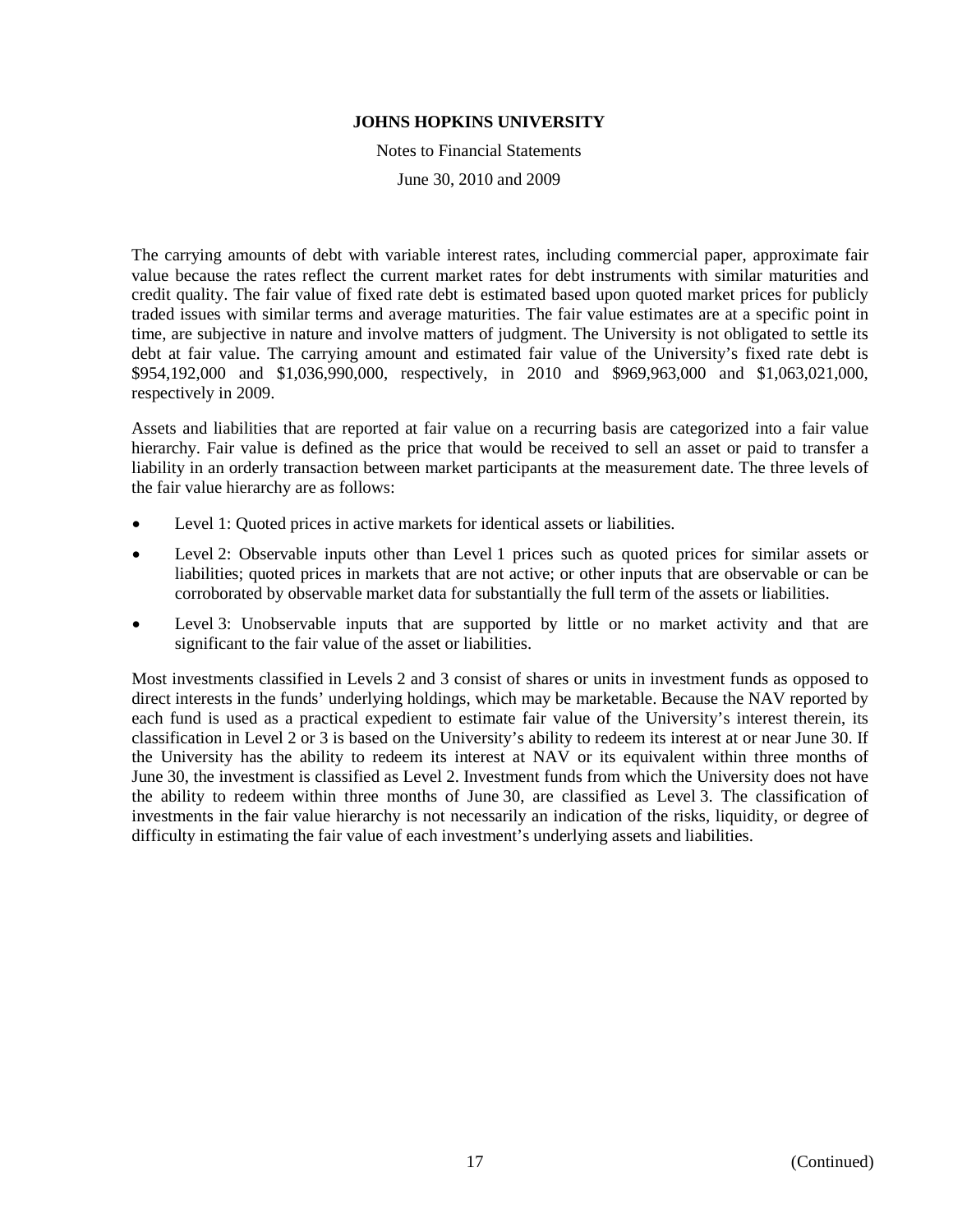Notes to Financial Statements

June 30, 2010 and 2009

The following table presents assets and liabilities that are measured at fair value on a recurring basis as of June 30, 2010 (in thousands):

| <b>Fair value</b><br>as of |           |               |         |           |
|----------------------------|-----------|---------------|---------|-----------|
|                            |           | Level 1       | Level 2 | Level 3   |
|                            |           |               |         |           |
|                            |           |               |         |           |
| \$                         | 142,244   | 142,244       |         |           |
|                            |           |               |         |           |
|                            | 507,049   | 507,049       |         |           |
|                            | 484,578   | 484,578       |         |           |
|                            | 913,216   | 365,184       | 548,032 |           |
|                            |           |               |         |           |
|                            | 457,879   |               |         | 457,879   |
|                            | 439,975   | 13,396        |         | 426,579   |
|                            | 776,873   |               | 96,749  | 680,124   |
|                            | 76,689    | 76,689        |         |           |
|                            | 3,798,503 | 1,589,140     | 644,781 | 1,564,582 |
|                            |           |               |         |           |
|                            | 2,756     | 2,756         |         |           |
|                            |           |               |         |           |
|                            | 94,171    |               | 69,842  | 24,329    |
| \$                         | 3,895,430 | 1,591,896     | 714,623 | 1,588,911 |
|                            |           |               |         |           |
| \$                         | 29,502    |               | 29,502  |           |
|                            |           |               |         |           |
|                            | 72,575    |               | 72,575  |           |
|                            |           |               |         |           |
|                            | 399,981   |               |         | 399,981   |
| \$                         | 502,058   |               | 102,077 | 399,981   |
|                            |           | June 30, 2010 |         |           |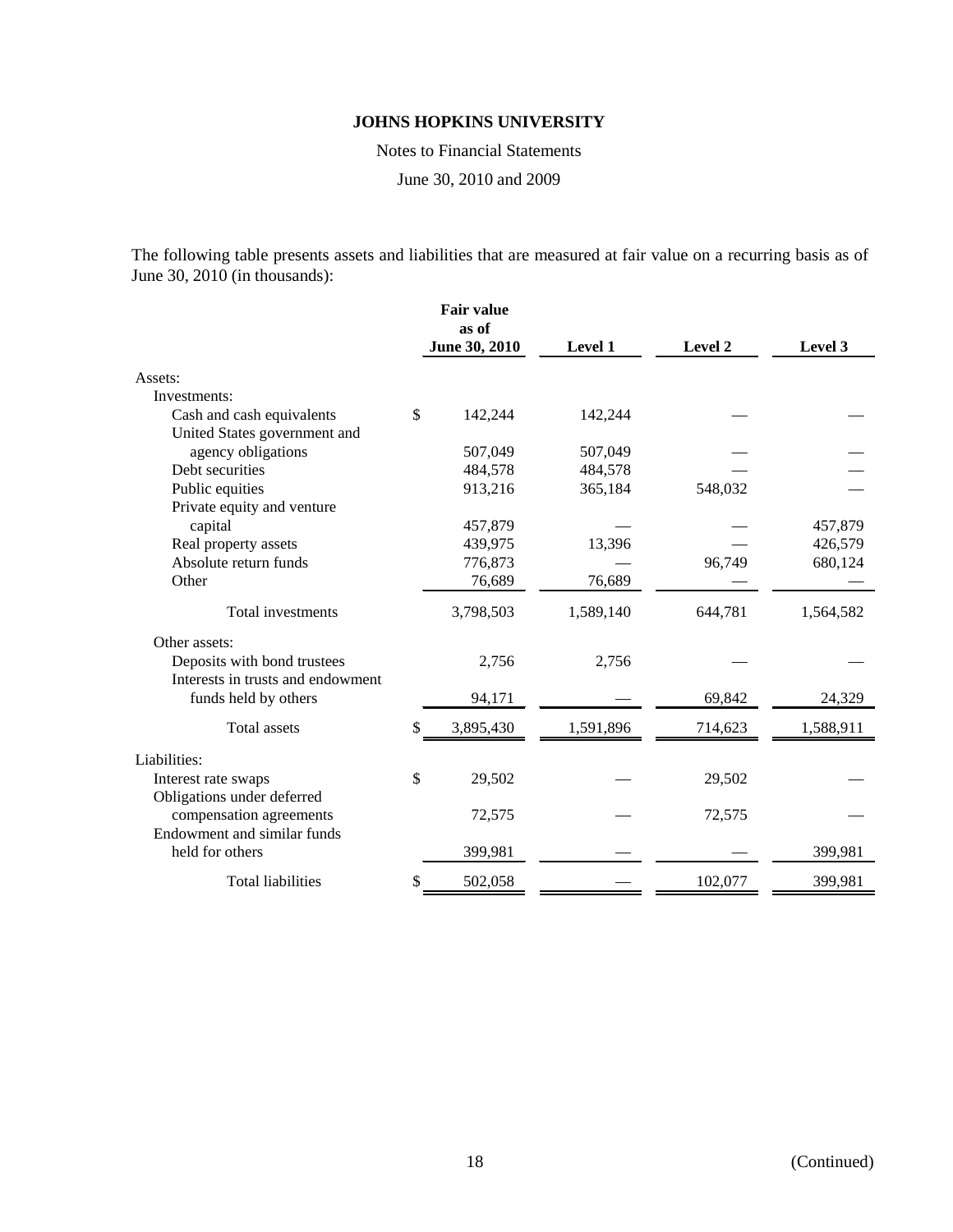Notes to Financial Statements

June 30, 2010 and 2009

The following table presents assets and liabilities that are measured at fair value on a recurring basis as of June 30, 2009 (in thousands):

|                                   | <b>Fair value</b> |           |         |           |
|-----------------------------------|-------------------|-----------|---------|-----------|
|                                   | as of             |           |         |           |
|                                   | June 30, 2009     | Level 1   | Level 2 | Level 3   |
| Assets:                           |                   |           |         |           |
| Investments:                      |                   |           |         |           |
| Cash and cash equivalents         | \$<br>82,505      | 82,505    |         |           |
| United States government and      |                   |           |         |           |
| agency obligations                | 488,782           | 488,782   |         |           |
| Debt securities                   | 439,403           | 439,403   |         |           |
| Public equities                   | 891,167           | 411,272   | 479,895 |           |
| Private equity and venture        |                   |           |         |           |
| capital                           | 361,275           |           |         | 361,275   |
| Real property assets              | 382,319           | 11,122    |         | 371,197   |
| Absolute return funds             | 629,574           |           | 41,095  | 588,479   |
| Other                             | 63,618            | 63,618    |         |           |
| Total investments                 | 3,338,643         | 1,496,702 | 520,990 | 1,320,951 |
| Other assets:                     |                   |           |         |           |
| Deposits with bond trustees       | 11,568            | 11,568    |         |           |
| Interests in trusts and endowment |                   |           |         |           |
| funds held by others              | 90,637            |           | 68,426  | 22,211    |
| <b>Total assets</b>               | \$<br>3,440,848   | 1,508,270 | 589,416 | 1,343,162 |
| Liabilities:                      |                   |           |         |           |
| Interest rate swaps               | \$<br>14,792      |           | 14,792  |           |
| Obligations under deferred        |                   |           |         |           |
| compensation agreements           | 63,618            |           | 63,618  |           |
| Endowment and similar funds       |                   |           |         |           |
| held for others                   | 340,687           |           |         | 340,687   |
| <b>Total liabilities</b>          | \$<br>419,097     |           | 78,410  | 340,687   |

The methods and assumptions used to estimate the fair value of assets are defined in note 1. The methods and assumptions used to estimate the fair value of interest rate swap liabilities are defined in note 8. The fair value of the obligations under deferred compensation agreements are equal to the fair value of the other investment assets which are determined using quoted market prices. The fair value of the endowment and similar funds held by others is determined using the estimated per share price of the Endowment Investment Pool (EIP) at the reporting date multiplied by the number of shares in the EIP held by others.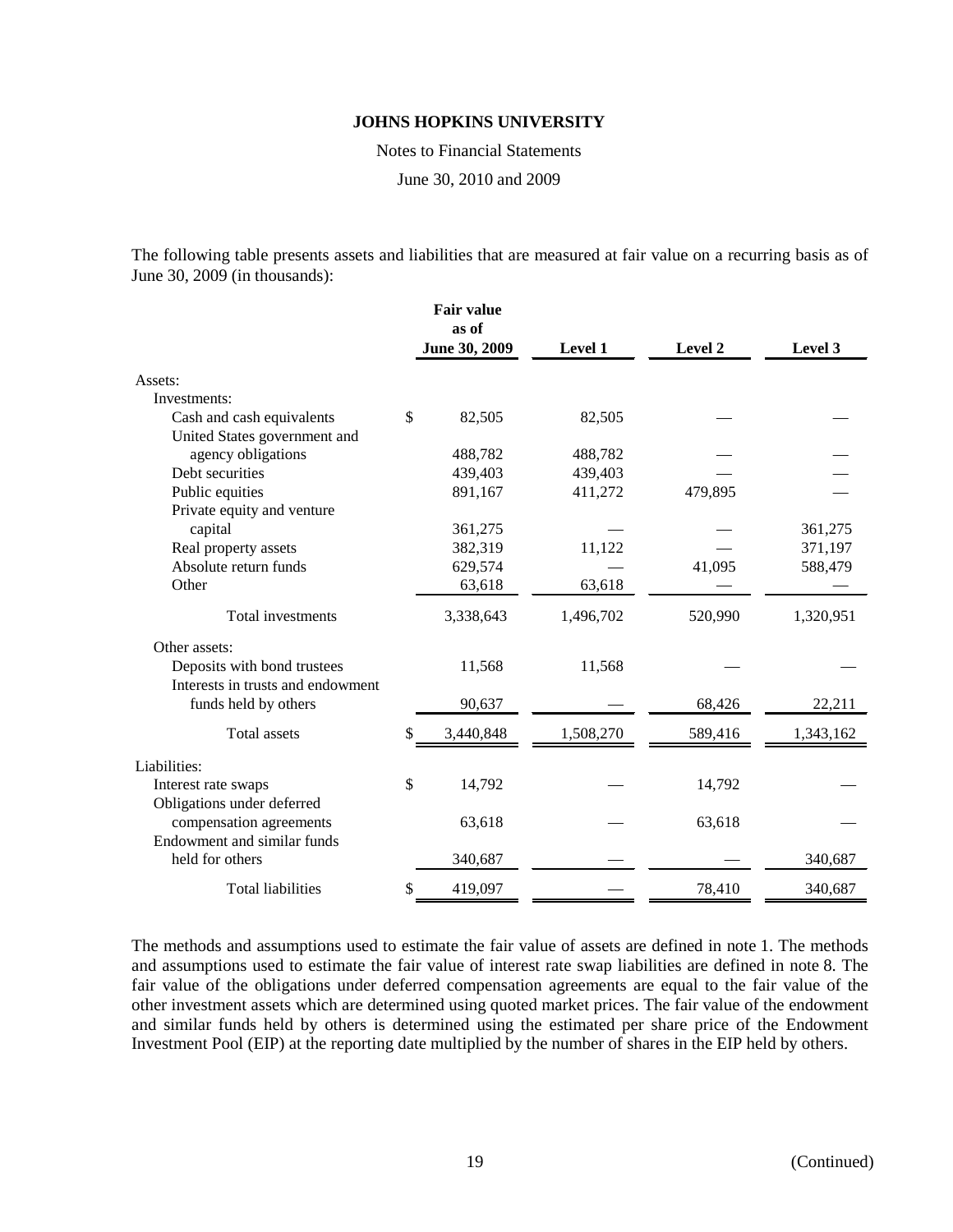Notes to Financial Statements

June 30, 2010 and 2009

The following tables present the University's activity for Level 3 assets and liabilities measured at fair value on a recurring basis for the years ended June 30, 2010 and 2009 (in thousands):

|                                                                              | <b>Private equity</b><br>and venture<br>capital | <b>Real property</b><br>assets | <b>Absolute</b><br>return<br>funds | Interests in<br>trusts and<br>endowments<br>held by<br>others | Total      |
|------------------------------------------------------------------------------|-------------------------------------------------|--------------------------------|------------------------------------|---------------------------------------------------------------|------------|
| Assets:                                                                      |                                                 |                                |                                    |                                                               |            |
| Balance at June 30, 2008                                                     | \$<br>402,407                                   | 355,714                        | 639,722                            | 28,632                                                        | 1,426,475  |
| Dividend and interest<br>income<br>Net realized and                          | 615                                             | 5,043                          | 2,307                              |                                                               | 7,965      |
| unrealized losses                                                            | (85,602)                                        | (64, 014)                      | (102, 302)                         | (5,321)                                                       | (257, 239) |
| Purchases, sales, issuances<br>and settlements, net                          | 43,855                                          | 74,454                         | 48,752                             | (1,100)                                                       | 165,961    |
| Balance at June 30, 2009                                                     | 361,275                                         | 371,197                        | 588,479                            | 22,211                                                        | 1,343,162  |
| Transfers to Level 2<br>Dividend and interest                                |                                                 |                                | (39, 177)                          |                                                               | (39, 177)  |
| income                                                                       | 3,305                                           | 5,399                          | 6,281                              |                                                               | 14,985     |
| Net realized and<br>unrealized gains (losses)<br>Purchases, sales, issuances | 84,726                                          | (3,086)                        | 122,707                            | 2,118                                                         | 206,465    |
| and settlements, net                                                         | 8,573                                           | 53,069                         | 1,834                              |                                                               | 63,476     |
| Balance at June 30, 2010                                                     | \$<br>457,879                                   | 426,579                        | 680,124                            | 24,329                                                        | 1,588,911  |

|                                                  | <b>Endowment</b><br>and similar<br>funds held<br>for others |
|--------------------------------------------------|-------------------------------------------------------------|
| Liabilities:                                     |                                                             |
| Balance at June 30, 2008                         | \$<br>437,183                                               |
| Net realized and unrealized losses               | (88, 684)                                                   |
| Purchases, sales, issuances and settlements, net | (7, 812)                                                    |
| Balance at June 30, 2009                         | 340,687                                                     |
| Net realized and unrealized gains                | 52,922                                                      |
| Purchases, sales, issuances and settlements, net | 6,372                                                       |
| Balance at June 30, 2010                         | 399,981                                                     |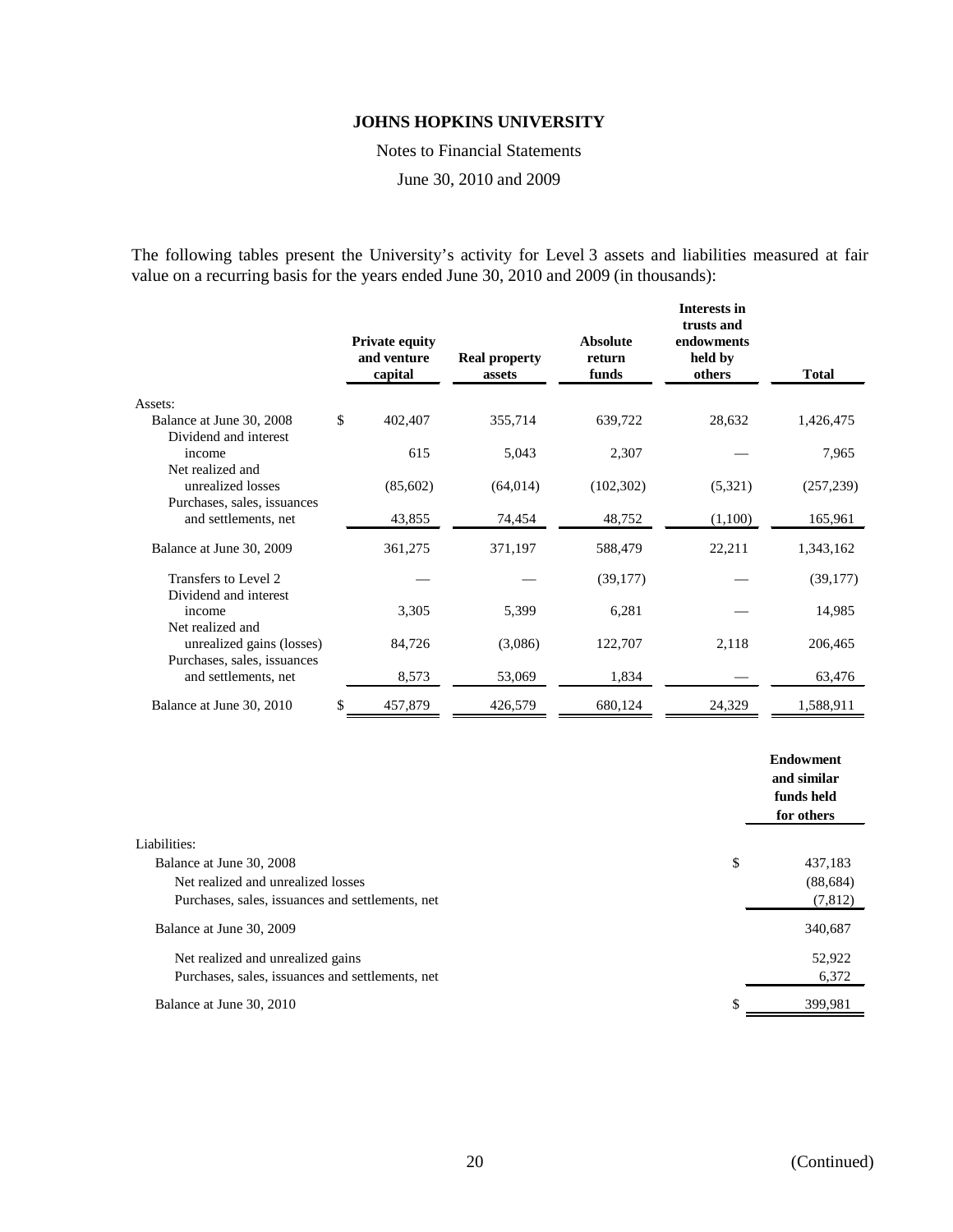Notes to Financial Statements

June 30, 2010 and 2009

### **(7) Investment in Property and Equipment**

Investment in property and equipment, net, is summarized as follows as of June 30, 2010 and 2009 (in thousands):

|                                      | 2010            | 2009      | <b>Range of</b><br>useful lives |
|--------------------------------------|-----------------|-----------|---------------------------------|
| Land                                 | \$<br>76,324    | 59,151    | N/A                             |
| Land improvements                    | 79,489          | 80,200    | 15 years                        |
| Buildings and leasehold improvements | 2,364,496       | 2,267,335 | $10 - 40$ years                 |
| Equipment                            | 609,744         | 561,911   | $7 - 15$ years                  |
| Capitalized software costs           | 106,274         | 105,478   | $3 - 10$ years                  |
| Library collections                  | 215,024         | 203,870   | 25 years                        |
| Construction in progress             | 186,937         | 188,209   | N/A                             |
|                                      | 3,638,288       | 3,466,154 |                                 |
| Less accumulated depreciation        |                 |           |                                 |
| and amortization                     | 1,630,493       | 1,479,120 |                                 |
|                                      | \$<br>2,007,795 | 1,987,034 |                                 |

### **(8) Debt**

Debt is summarized as follows as of June 30, 2010 and 2009 (in thousands):

|                                             | <b>2010</b>     | 2009      |
|---------------------------------------------|-----------------|-----------|
| Bonds payable                               | \$<br>1,023,774 | 1,035,204 |
| Notes payable                               | 116,791         | 124,296   |
| Commercial paper revenue notes – tax-exempt | 266,528         | 258,466   |
| Commercial paper revenue notes – taxable    | 54,488          | 54,488    |
| Capital lease obligations                   | 57.107          | 59,148    |
|                                             | 1,518,688       | 1,531,602 |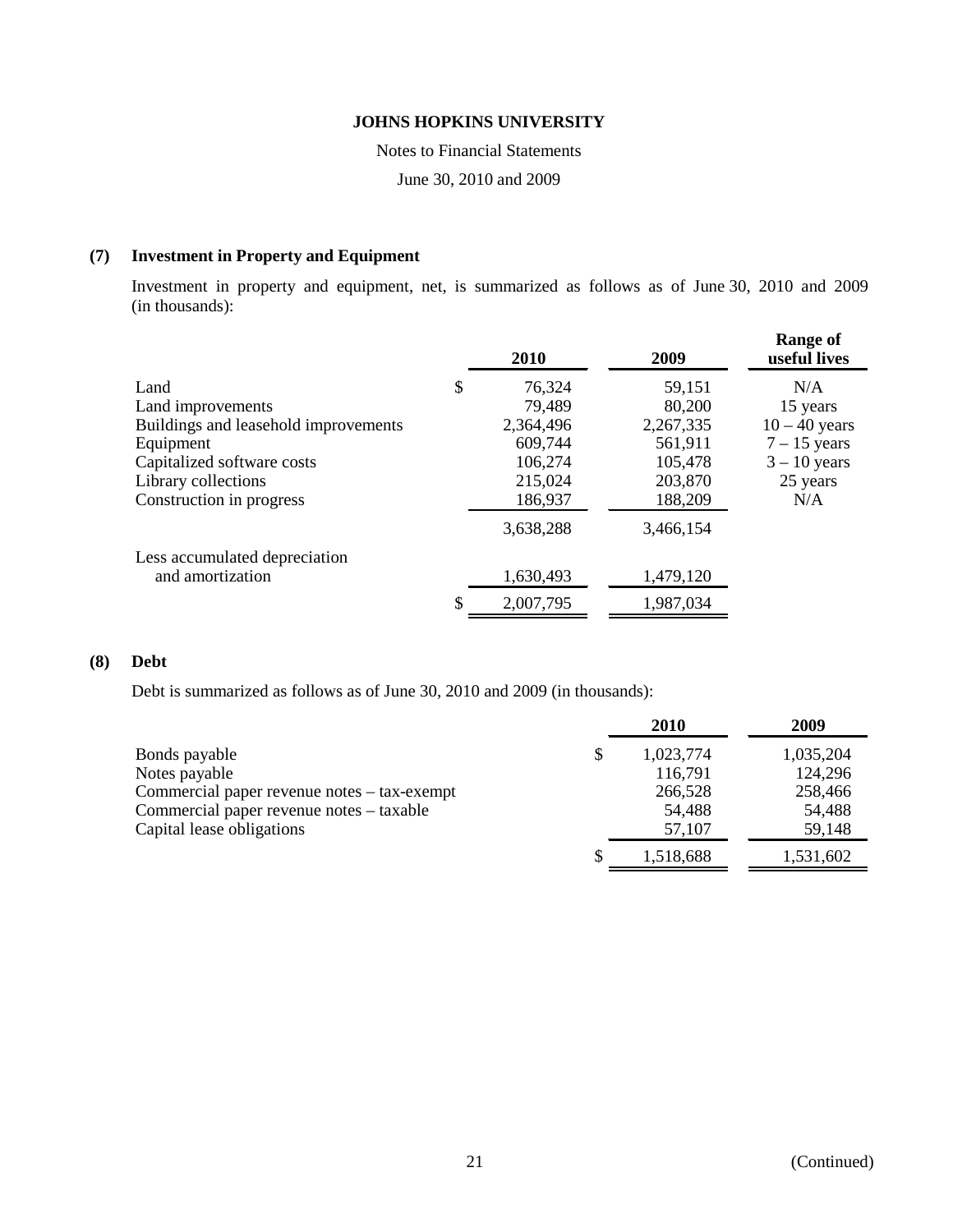Notes to Financial Statements

June 30, 2010 and 2009

### *Bonds Payable*

Bonds payable, except for the Revenue Bonds of 2009A, were issued by Maryland Health and Higher Educational Facilities Authority (MHHEFA), and consist of the following as of June 30, 2010 and 2009 (in thousands):

|                                                                   | 2010      | 2009      |
|-------------------------------------------------------------------|-----------|-----------|
| Refunding Revenue Bonds of 1998, 6.00%                            | \$        | 8,460     |
| Refunding Revenue Bonds of 2001A, 5.00%,                          |           |           |
| due July 2013, including unamortized premium of                   |           |           |
| \$126 in 2010 and \$171 in 2009                                   | 10,901    | 13,241    |
| Refunding Revenue Bonds of 2001B, 5.00% to 5.30%,                 |           |           |
| due July 2041, net of unamortized discount of \$1,293             |           |           |
| in 2010 and \$1,309 in 2009                                       | 84,482    | 84,466    |
| Revenue Bonds of 2002A, 5.00%, due July 2032, net of              |           |           |
| unamortized discount of \$1,403 in 2010 and \$1,437 in 2009       | 105,321   | 105,287   |
| Revenue Bonds of 2004A, 4.625% to 5.00%, due July 2038,           |           |           |
| including unamortized premium of \$1,039 in 2010                  |           |           |
| and \$1,085 in 2009                                               | 93,544    | 93,590    |
| Revenue Bonds of 2005A, variable rate, due July 2036              | 69,265    | 69,265    |
| Revenue Bonds of 2008A, 5.00% to 5.25%, due July 2038,            |           |           |
| including unamortized premium of \$5,541 in 2010 and              |           |           |
| \$5,808 in 2009                                                   | 135,421   | 135,688   |
| Refunding Revenue Bonds of 2008B, variable rate,<br>due July 2027 | 125,085   | 125,480   |
| Revenue Bonds of 2009A, 5.25%, due July 2019, net of              |           |           |
| unamortized discount of \$245 in 2010 and \$273 in 2009           | 399,755   | 399,727   |
|                                                                   |           |           |
|                                                                   | 1,023,774 | 1,035,204 |

In March 2009, the University issued taxable bonds of \$400,000,000 (2009A Series) to increase liquidity.

In August 2008, the University, through MHHEFA, issued fixed rate tax-exempt bonds of \$129,880,000 (Series 2008A) and variable rate tax-exempt bonds of \$125,855,000 (Series 2008B). The proceeds of the Series 2008A Bonds refinanced commercial paper revenue notes of \$49,000,000 and have been used to finance construction and renovations of facilities. Proceeds from the Series 2008B Bonds were used to advance refund the Series 1997 and 1998 Bonds, except for principal on the 1998 Bonds due through July 2010. As a result of this refunding, the University recognized a loss of approximately \$2,324,000 in fiscal 2009 which reflects prepayment costs as well as the write-off of unamortized bond issuance costs and original issue discount and premium associated with the Series 1997 and 1998 Bonds.

The bonds payable outstanding as of June 30, 2010 are unsecured general obligations of the University. The loan agreements generally provide for semi-annual payments of interest and annual payments of principal, except that no principal payments are due on the Refunding Revenue Bonds of 2001B, the Revenue Bonds of 2002A, the Revenue Bonds of 2005A or the Revenue Bonds of 2009A prior to maturity. The Revenue Bonds of 2005A and 2008B bear interest at a variable rate which is reset on a weekly basis (0.23% and 0.18% at June 30, 2010, respectively) and provide for monthly payments of interest. The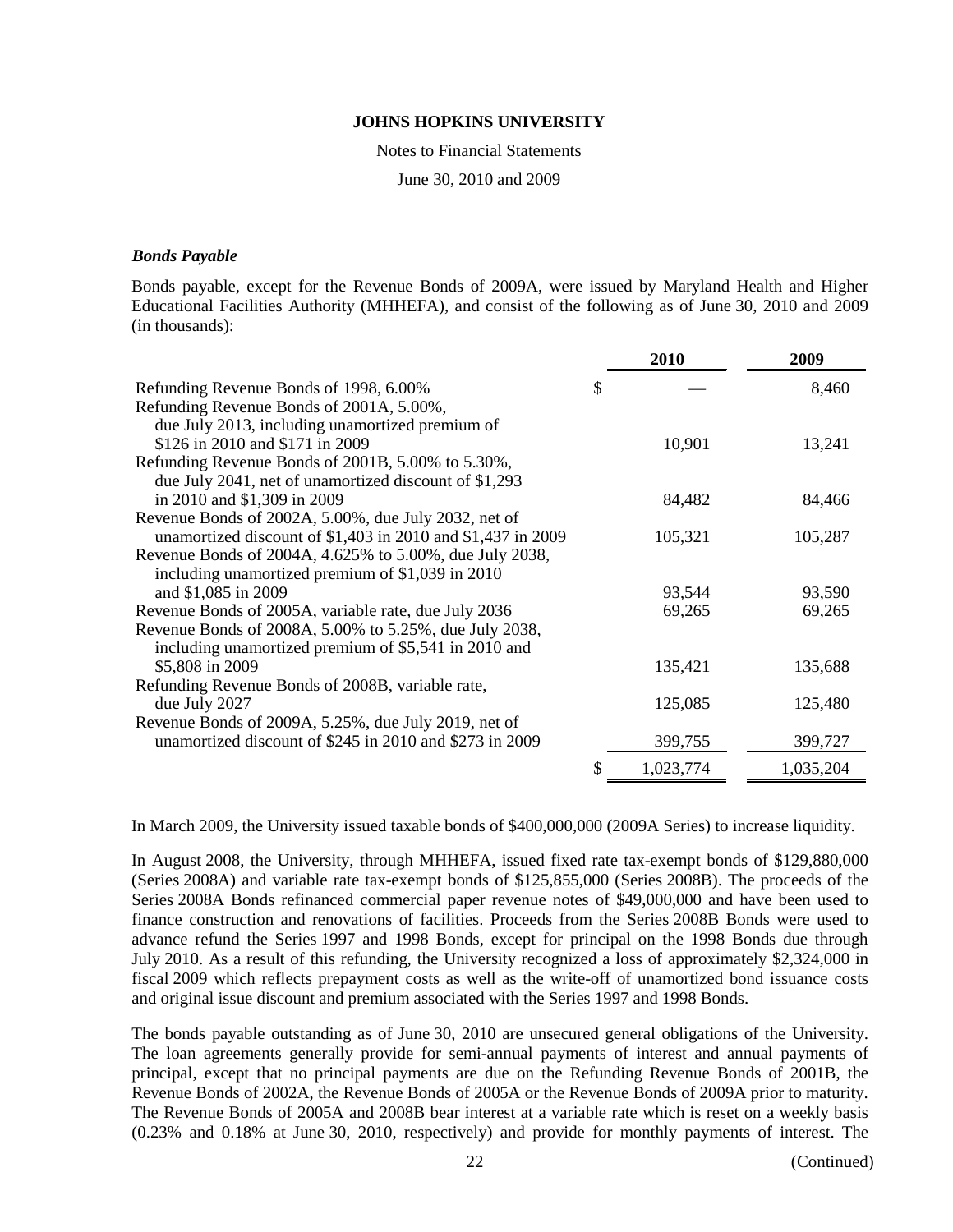Notes to Financial Statements

June 30, 2010 and 2009

Revenue Bonds of 2004A provide for serial principal payments prior to maturity of \$9,100,000, \$10,000,000, \$10,000,000 and \$23,405,000 in 2020, 2024, 2029, and 2033, respectively. The Revenue Bonds of 2008A provide for serial principal payments prior to maturity of \$15,000,000 and \$30,000,000 in 2013 and 2018, respectively.

### *Notes Payable*

Notes payable consist of the following as of June 30, 2010 and 2009 (in thousands):

|                                 | 2010    | 2009    |
|---------------------------------|---------|---------|
| MHHEFA note due June 2013<br>\$ | 4,403   | 4,649   |
| MHHEFA note due November 2015   | 23,741  | 27,224  |
| MHHEFA note due November 2020   | 12,133  | 12,898  |
| MHHEFA note due February 2025   | 3,642   | 3,810   |
| MHHEFA note due July 2026       | 5,211   | 5,358   |
| Note due June 2012, 5.34%       | 577     | 837     |
| Note due December 2019, 8.88%   | 55,544  | 58,921  |
| Note due February 2014, 4.75%   | 8,262   | 8,477   |
| Note due February 2044, 4.75%   | 1,878   | 1,878   |
| Note due March 2017, 2.25%      | 1,400   | 244     |
|                                 | 116,791 | 124,296 |

The MHHEFA notes are part of a pooled loan program. The notes are unsecured general obligations of the University, bear interest at a variable rate  $(0.80\%$  at June 30, 2010) and are due in monthly installments. Under terms of the loan agreements, the University may be required to provide security for the loans in certain circumstances (none as of June 30, 2010 or 2009).

The note due December 2019 is secured by certain of the University's property and is due in annual installments with interest payable monthly. The note due June 2012 is an unsecured general obligation of the University and is due in annual installments (with interest payable semi-annually). Under terms of the related loan agreement, the University may be required to provide security for the loan in certain circumstances (none as of June 30, 2010 or 2009).

The notes due February 2014 and February 2044 are unsecured general obligations of the University and may not be prepaid prior to their respective maturity dates. The note due February 2014 provides for monthly principal and interest payments based on a 25 year amortization schedule with full principal repayment due on the maturity date. The note due February 2044 provides for monthly interest payments until the maturity date at which time the entire amount of the principal and unpaid accrued interest is due.

The note due March 2017 was issued by the Maryland Energy Administration in the principal amount of \$1,500,000 to fund energy efficient improvements. The note is an unsecured obligation of the University and is payable in semi-annual installments.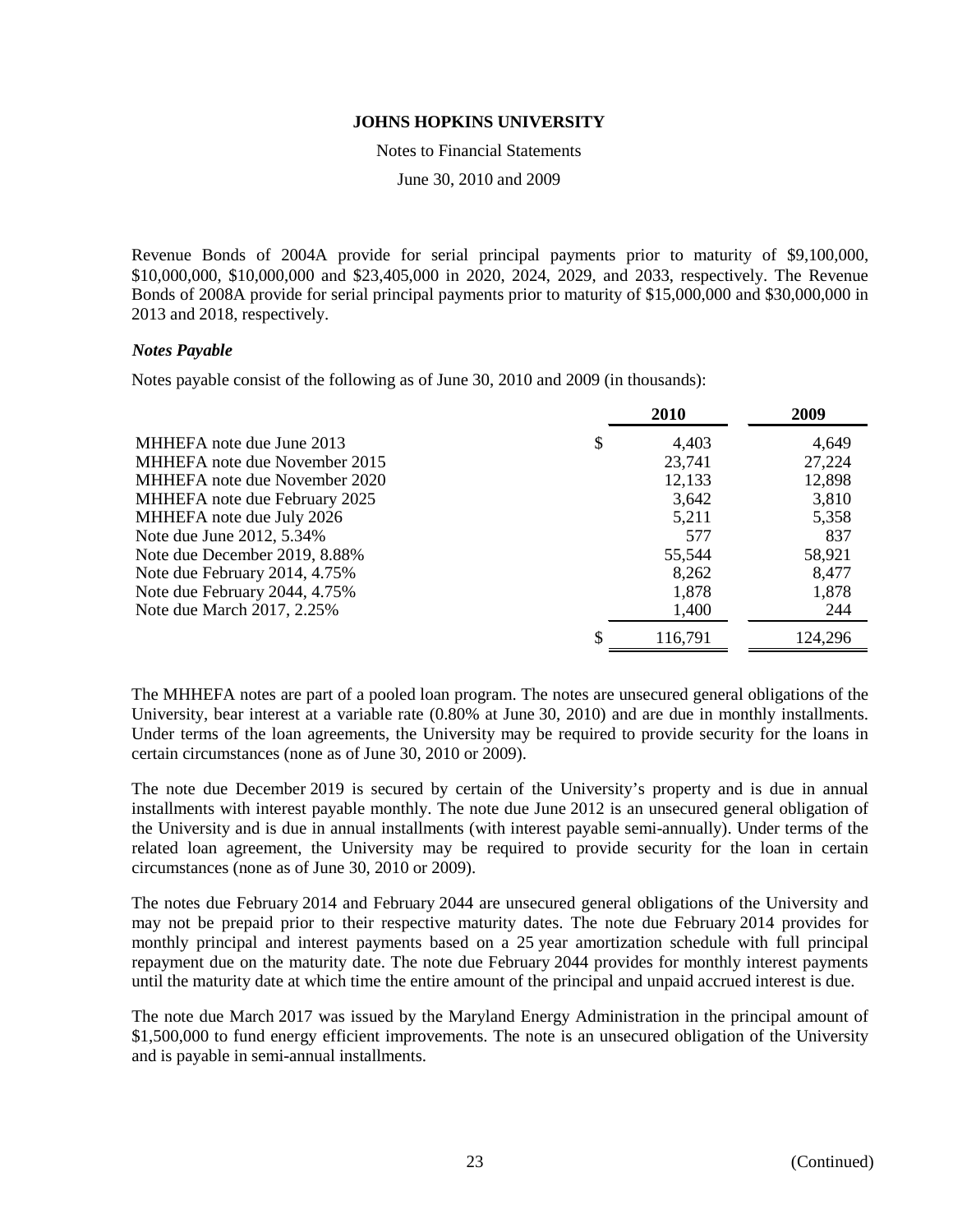Notes to Financial Statements June 30, 2010 and 2009

### *Commercial Paper*

The commercial paper revenue notes were issued by MHHEFA. Under the commercial paper program, the University may have revenue notes outstanding of up to \$400,000,000 to finance and refinance the costs of qualified assets to July 2035. The notes are unsecured, bear interest at rates that are fixed at the date of issue and may have maturities up to 270 days from that date, although it is anticipated that the University will continuously renew maturing notes for a period of up to 120% of the estimated useful lives of the related assets. The notes outstanding at June 30, 2010 bear interest at a weighted average rate of 0.31%.

#### *Interest Costs*

Total interest costs incurred and paid were \$60,812,000 in 2010 and \$47,143,000 in 2009, of which \$4,535,000 in 2010 and \$5,235,000 in 2009 were capitalized. Interest income of \$54,000 in 2010 and \$499,000 in 2009 earned from the investment of the unexpended proceeds of certain tax-exempt borrowings has been applied to reduce the costs of the related assets acquired.

#### *Debt Covenants*

Certain of the University's debt agreements include covenants that require the University to maintain minimum levels of financial ratios. The University was in compliance with its covenant requirements as of June 30, 2010.

### *Other Credit Agreements*

In order to support liquidity requirements under the bond and commercial paper revenue notes programs with MHHEFA, the University has two standby liquidity support agreements with commercial banks in the amount of \$300,000,000 and \$100,000,000. These agreements would provide funds to the University in the event that bonds or commercial paper revenue notes could not be remarketed. Annual fees for the \$300,000,000 and \$100,000,000 agreements are 48 basis points and 45 basis points, respectively. Advances under these agreements are unsecured and bear interest at a rate that varies based on certain market indices. Advances for one agreement are due in 90 days and advances for the other agreement are due by the stated expiration date. There were no borrowings under these agreements during fiscal 2010 and 2009.

The University also had a \$150,000,000 revolving credit agreement with a commercial bank which expired December 2009. There were no borrowings during fiscal 2010 and 2009.

Under terms of a master note agreement with a commercial bank, the University may borrow up to \$100,000,000 under a line of credit for APL working capital purposes. Advances under the line of credit are unsecured, due on demand and bear interest at a rate which varies based on certain market indices. The annual fee for this agreement is 5 basis points and the unused line fee is 15 basis points per annum. There were no borrowings outstanding on the line of credit at June 30, 2010 or 2009.

#### *Interest Rate Swap Agreements*

Under interest rate swap agreements, the University and the counterparties agree to exchange the difference between fixed rate and variable rate interest amounts calculated by reference to specified notional principal amounts during the agreement period. Notional principal amounts are used to express the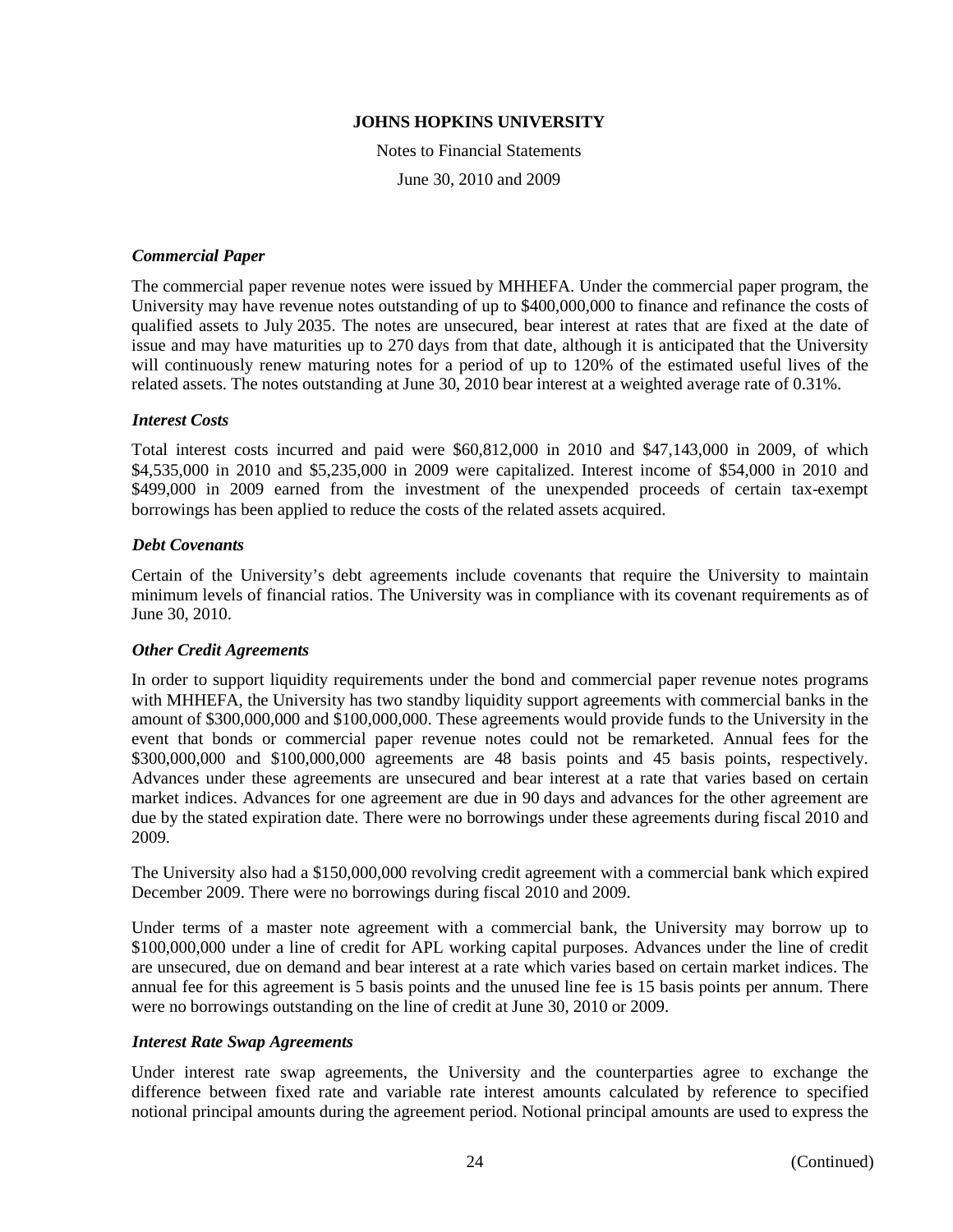Notes to Financial Statements

June 30, 2010 and 2009

volume of these transactions, but the cash requirements and amounts subject to credit risk are substantially less.

Parties to interest rate swap agreements are subject to market risk for changes in interest rates and risk of credit loss in the event of nonperformance by the counterparty. The University is not generally required to post any collateral under these agreements, but collateral is required under certain specified events. As of June 30, 2010 posted collateral amounted to \$7,400,000 and is included in cash and cash equivalents. There was no posted collateral for these agreements as of June 30, 2009.

The University has an interest rate swap agreement to reduce its interest rate risk on the Revenue Bonds of 2005A. This agreement extends through July 2036 and provides for the University to pay a fixed rate of 3.87% and receive a variable rate equal to the Securities Industry and Financial Markets Association (SIFMA) municipal index based on a notional principal amount of \$69,265,000.

In December 2005, the University executed two forward-starting interest rate swaps to reduce its interest rate risk related to the refunding of the callable Refunding Revenue Bonds of 1997 and 1998. The agreement related to the Refunding Revenue Bonds of 1997 had an effective date of July 2007 and terminates in July 2027. The University pays a fixed rate of 3.45% and receives a variable rate equal to 67% of the 1 month LIBOR index based on a current notional amount of \$11,745,000. The agreement related to the Refunding Revenue Bonds of 1998 had an effective date of July 2008 and terminates in July 2020. The University pays a fixed rate of 3.43% and receives a variable rate equal to 67% of the 1 month LIBOR index based on a current notional amount of \$113,735,000.

The University also uses interest rate swap agreements to adjust its debt structure in accordance with its policy guidelines. Under one agreement, which had an effective date of July 2008 and terminates in July 2038, the University pays a fixed rate of 3.90% and receives a variable rate based on a notional amount of \$115,000,000. In July 2010, this swap agreement was restructured. Under the terms of the new agreement, the fixed rate has been amended from 3.90% to 3.02% and the floating rate basis has been amended from the SIFMA municipal index to 70% of the 3 month LIBOR index.

The fair value of each swap is the estimated amount the University would receive or pay to terminate the swap agreement at the reporting date considering current interest rates and credit worthiness of the swap counterparties. The aggregate fair value of the University's interest rate swap agreements as of June 30, 2010 and 2009 was a liability of \$29,502,000 and \$14,792,000, respectively, and is reported as other liabilities. Changes in the fair value of the interest rate swap agreements are reported as nonoperating activities. The change in fair value was a loss of approximately \$14,710,000 and \$11,479,000 in fiscal 2010 and fiscal 2009, respectively.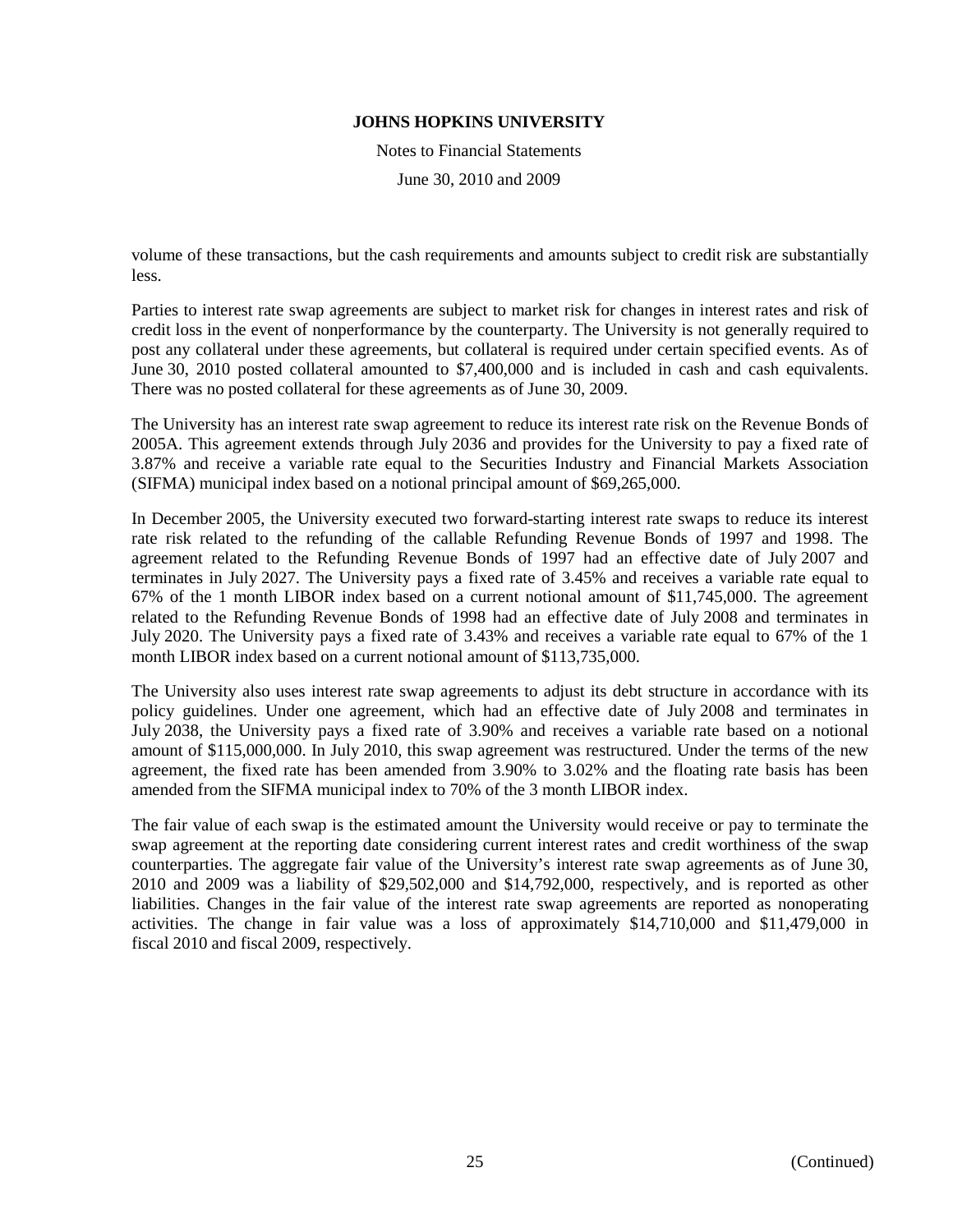#### Notes to Financial Statements

June 30, 2010 and 2009

### *Annual Principal Payments*

The following table summarizes the aggregate annual maturities of bonds payable, notes payable and the maturities of specific commercial paper revenue note tranches, for the five years subsequent to June 30, 2010 (in thousands):

|      |    | <b>Bonds</b><br>payable | <b>Notes</b><br>payable | <b>Commercial</b><br>paper notes | <b>Total</b> |
|------|----|-------------------------|-------------------------|----------------------------------|--------------|
| 2011 | \$ | 11,800                  | 9,524                   | 1,938                            | 23,262       |
| 2012 |    | 12,405                  | 10,239                  | 2,082                            | 24,726       |
| 2013 |    | 31,205                  | 14,355                  | 9,963                            | 55,523       |
| 2014 |    | 10,905                  | 18,549                  | 11,200                           | 40,654       |
| 2015 |    | 11,485                  | 11,858                  | 6,859                            | 30,202       |

### **(9) Net Assets**

Temporarily restricted net assets consist of the following as of June 30, 2010 and 2009 (in thousands):

|                                                            |   | 2010    | 2009    |
|------------------------------------------------------------|---|---------|---------|
| Contributions restricted for departments and divisions     | S | 242,910 | 294,120 |
| Endowment return restricted for departments, divisions and |   |         |         |
| student aid                                                |   | 390,722 | 311,345 |
| Contributions restricted for facilities                    |   | 145,812 | 149,227 |
| Split interest agreements designated for departmental and  |   |         |         |
| divisional support                                         |   | 31,463  | 32,561  |
| Land subject to time and purpose restrictions              |   | 70,000  | 42,300  |
|                                                            |   | 880,907 | 829,553 |

Permanently restricted net assets consist of the following as of June 30, 2010 and 2009 (in thousands) with income available for:

|                                                    | <b>2010</b>          | 2009                 |
|----------------------------------------------------|----------------------|----------------------|
| Departmental and divisional support<br>Student aid | 1,040,370<br>224,115 | 1,007,435<br>216,272 |
|                                                    | 1.264.485            | 1,223,707            |

### **(10) University Endowment**

In August 2008, the FASB issued FASB Staff Position 117-1, *Endowments of Not-for-Profit Organizations: Net Asset Classification of Funds Subject to an Enacted Version of the Uniform Prudent Management of Institutional Funds Act, and Enhanced Disclosures for All Endowment Funds* (FSP 117-1). FSP 117-1 provides guidance on the net asset classification of donor-restricted endowment funds for a nonprofit organization that is subject to an enacted version of the Uniform Prudent Management of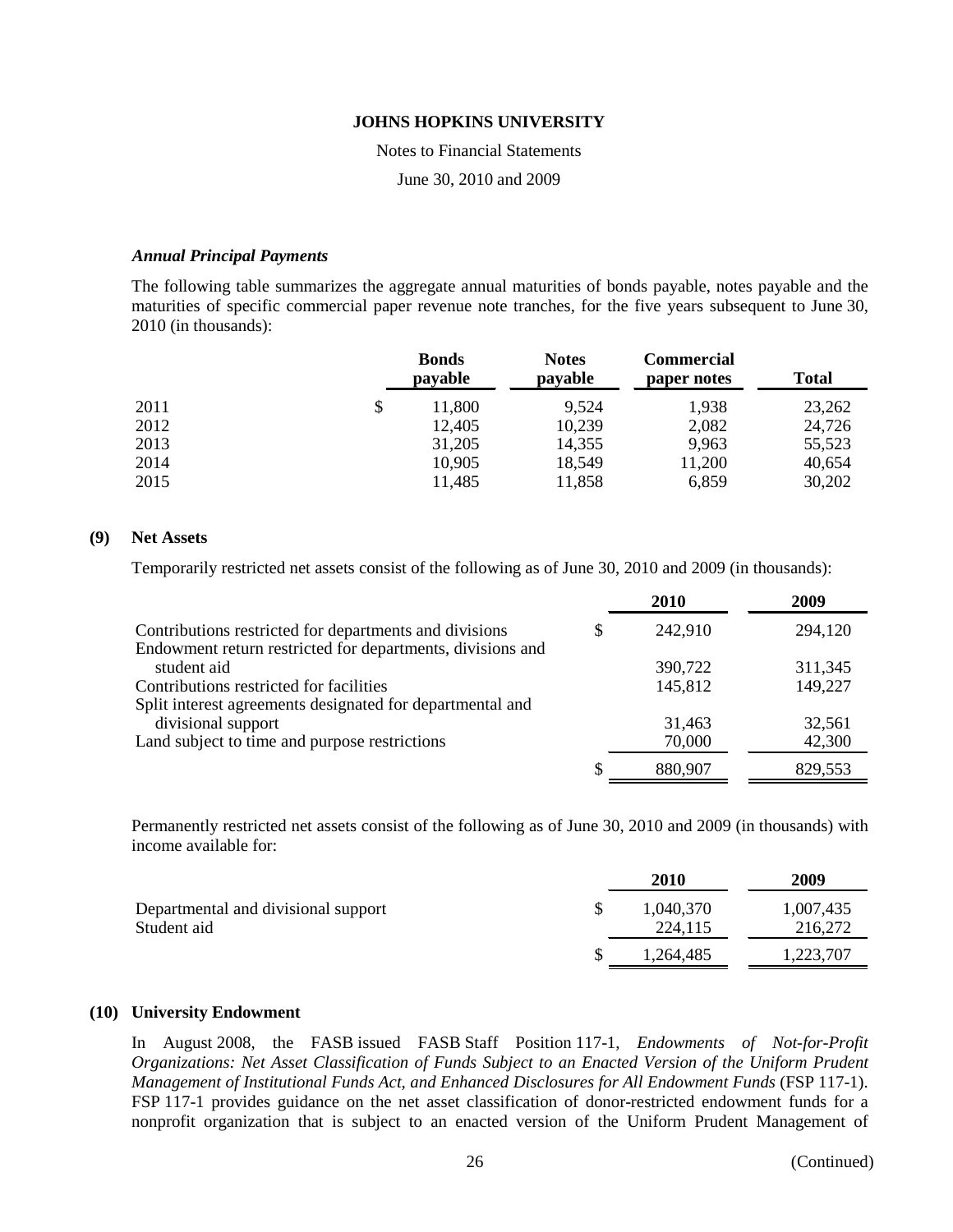Notes to Financial Statements

June 30, 2010 and 2009

Institutional Funds Act (UPMIFA or the Act). UPMIFA was signed into law in Maryland on April 14, 2009 with an immediate effective date and the University adopted FSP 117-1 in fiscal 2009. FSP 117-1 required reclassification of \$557,375,000 of accumulated gains on donor-restricted endowment funds from unrestricted net assets to temporarily restricted net assets until appropriated for expenditure by the University's Board of Trustees.

The University's endowment consists of approximately 3,200 individual funds established for a variety of purposes and includes both donor-restricted endowment funds and funds designated by the Board of Trustees to function as endowments. Net assets associated with endowment funds are classified and reported based on the existence or absence of donor-imposed restrictions.

Subject to the intent of the donor, as approved by the Board of Trustees, the University manages and invests the individual endowment funds in the exercise of ordinary business care and prudence under the facts and circumstances and considering the purposes, factors and other requirements of UPMIFA. The University classifies as permanently restricted net assets (a) the original value of gifts donated which are not wholly expendable on a current basis, (b) the original value of subsequent gifts which are not wholly expendable on a current basis, and (c) accumulations to the permanent endowment which are not expendable on a current basis in accordance with the directions of the applicable donor gift instrument at the time the accumulation is added to the fund. The remaining portion of the donor-restricted endowment fund that is not classified in permanently restricted net assets is classified as temporarily restricted net assets until those amounts are appropriated for expenditure by the Board of Trustees, or, if in an underwater position, as unrestricted net assets.

The University has adopted investment policies for its endowment, including board-designated funds, that attempt to provide a predictable stream of funding in support of the operating budget, while seeking to preserve the real value of the endowment assets over time. The University relies on a total return strategy under which investment returns are achieved through both appreciation (realized and unrealized) and yield (interest and dividends). Investments are diversified by asset class, as well as by investment manager and style, with a focus on achieving long-term return objectives within prudent risk constraints.

Subject to the intent of the donor, the Board of Trustees appropriates for expenditure or accumulates funds in the endowments in the exercise of ordinary business care and prudence under the facts and circumstances and considering the purposes, factors and other requirements of UPMIFA. The annual appropriation is determined in the context of the University's spending rate policy. The current policy, which is based on a long-term investment return assumption as well as an estimated inflation factor, targets the appropriation to be in a range of 4.5% to 5.5% of the prior three years' average value of the endowment.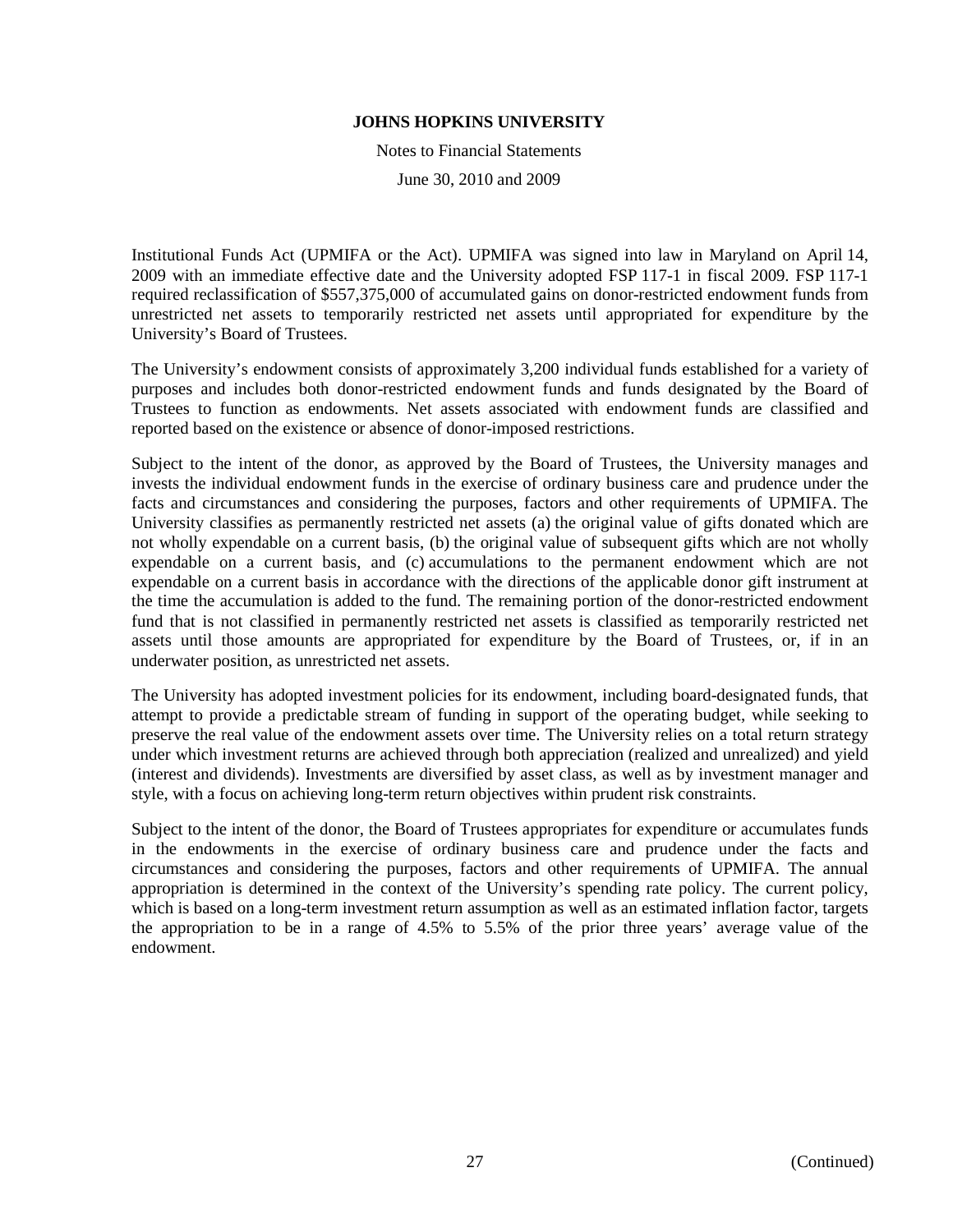Notes to Financial Statements

June 30, 2010 and 2009

Endowment net assets consist of the following as of June 30, 2010 (in thousands):

|                                                                      | <b>Unrestricted</b>        | <b>Temporarily</b><br>restricted | <b>Permanently</b><br>restricted | <b>Total</b>         |
|----------------------------------------------------------------------|----------------------------|----------------------------------|----------------------------------|----------------------|
| Donor-restricted endowment funds<br>Board-designated endowment funds | \$<br>(49, 476)<br>761,213 | 390,722                          | 1.124.206                        | 1,465,452<br>761,213 |
|                                                                      | 711.737                    | 390,722                          | 1,124,206                        | 2,226,665            |

Endowment net assets consist of the following as of June 30, 2009 (in thousands):

|                                                                      |   | <b>Unrestricted</b>   | <b>Temporarily</b><br>restricted | <b>Permanently</b><br>restricted | Total                |
|----------------------------------------------------------------------|---|-----------------------|----------------------------------|----------------------------------|----------------------|
| Donor-restricted endowment funds<br>Board-designated endowment funds |   | (100, 475)<br>678,108 | 311.345                          | 1.094.363                        | 1,305,233<br>678,108 |
|                                                                      | S | 577,633               | 311.345                          | 1,094,363                        | 1,983,341            |

Changes in endowment net assets for the years ended June 30, 2009 and 2010 are as follows (in thousands):

|                                                                                      | <b>Unrestricted</b>               | <b>Temporarily</b><br>restricted | <b>Permanently</b><br>restricted | <b>Total</b>                      |
|--------------------------------------------------------------------------------------|-----------------------------------|----------------------------------|----------------------------------|-----------------------------------|
| Endowment net assets, June 30, 2008<br>Reclassification due to                       | \$<br>1,438,318                   | 13,961                           | 1,038,983                        | 2,491,262                         |
| accounting change                                                                    | (557, 375)                        | 557,375                          |                                  |                                   |
| Endowment net assets<br>after reclassification                                       | 880,943                           | 571,336                          | 1,038,983                        | 2,491,262                         |
| Investment return<br>Contributions and designations<br>Appropriation for expenditure | (259, 788)<br>13,951<br>(57, 473) | (197, 921)<br>365<br>(62, 435)   | (3,223)<br>58,603                | (460, 932)<br>72,919<br>(119,908) |
| Endowment net assets, June 30, 2009                                                  | 577,633                           | 311,345                          | 1,094,363                        | 1,983,341                         |
| Investment return<br>Contributions and designations<br>Appropriation for expenditure | 171,514<br>15,636<br>(53,046)     | 150,728<br>(525)<br>(70,826)     | (17,995)<br>47,838               | 304,247<br>62,949<br>(123, 872)   |
| Endowment net assets, June 30, 2010                                                  | \$<br>711,737                     | 390,722                          | 1,124,206                        | 2,226,665                         |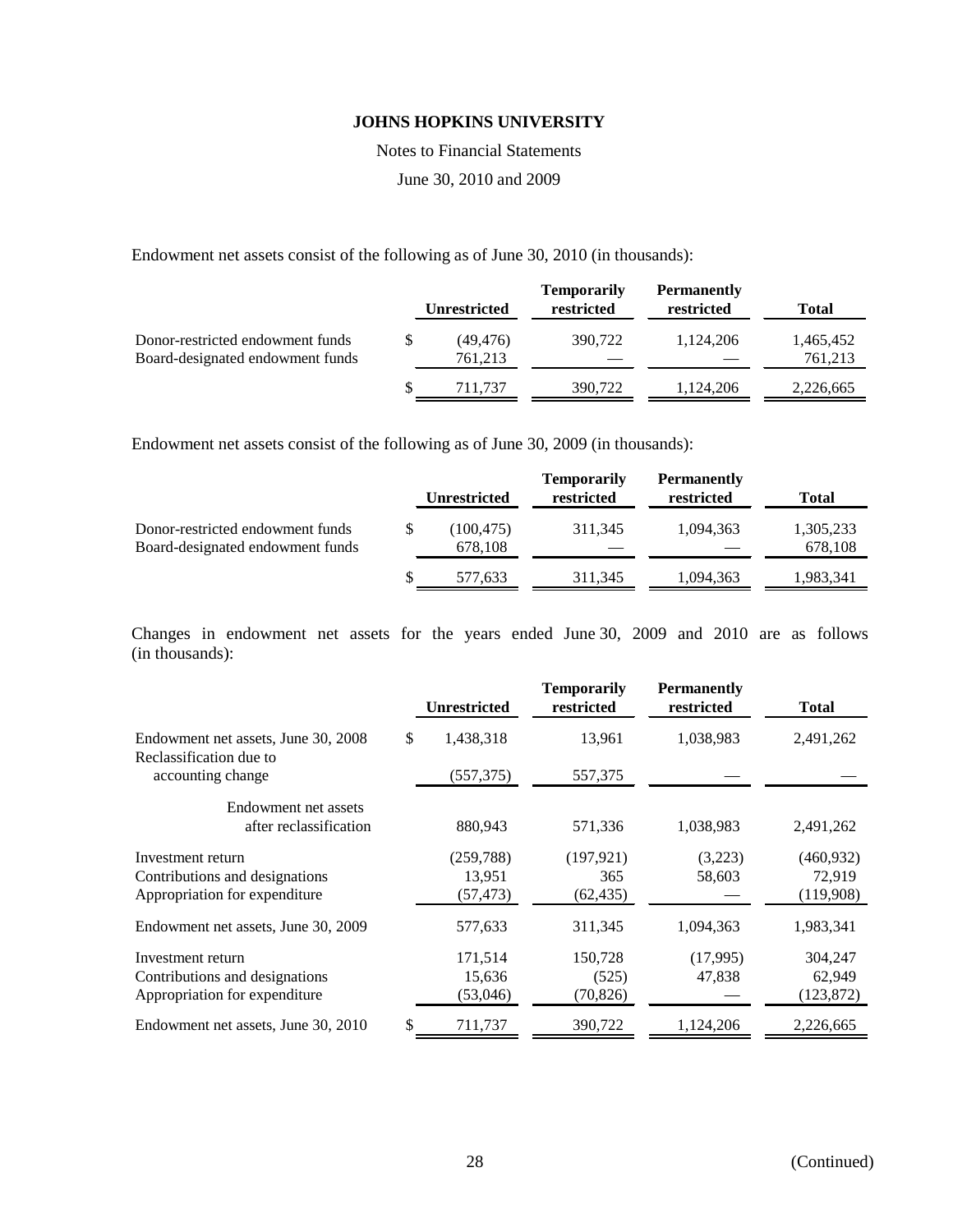Notes to Financial Statements

June 30, 2010 and 2009

### **(11) Affiliated Organizations**

Reimbursements from affiliated institutions consist of the following for the years ended June 30, 2010 and 2009 (in thousands):

|                                       | 2010         | 2009    |
|---------------------------------------|--------------|---------|
| Johns Hopkins Health System           | \$<br>17.567 | 16,616  |
| Johns Hopkins Hospital                | 209,836      | 205,320 |
| Other Johns Hopkins entities          | 91,449       | 85,040  |
| Other affiliated medical institutions | 35,542       | 37,111  |
|                                       | 354,394      | 344,087 |

### *(a) The Johns Hopkins Health System Corporation (JHHS)*

JHHS is incorporated and governed separately from the University and is the parent entity of an academically based health system which includes the Hospital, The Johns Hopkins Bayview Medical Center, Howard County General Hospital and other related organizations. The University and JHHS have established a Board of Johns Hopkins Medicine (JHM) to direct, integrate and coordinate the clinical activities of the two organizations. JHM does not have the authority to incur debt or issue guarantees and its annual budgets require the approval of the boards of trustees of both the University and JHHS.

In both fiscal 2010 and 2009, the University contributed \$5,000,000 to JHHS to support certain JHHS initiatives, including but not limited to JHHS facility renovation and construction, which are reported as operating expenses in the statements of activities. The University contributed an additional \$5,000,000 in fiscal 2010 and 2009, solely to support JHHS construction activities, which are reported as nonoperating expenses in the statements of activities.

### *(b) The Hospital*

The Hospital is a member of JHHS and serves as the primary teaching facility of the University's School of Medicine. Because of the closely related nature of their operations, the University and the Hospital share facilities and provide services to each other to fulfill their purposes more effectively. The sharing of facilities and services is negotiated annually and set forth in a Joint Administrative Agreement (JAA). Costs charged to the Hospital under the JAA, related primarily to the provision of professional medical services from the University, aggregated \$146,700,000 in fiscal 2010 and \$135,534,000 in fiscal 2009 and are included in reimbursements from affiliated institutions in the statements of activities. Costs charged to the University under the JAA, related primarily to rental of space in Hospital facilities under a renewable one-year lease, aggregated \$41,210,000 in fiscal 2010 and \$39,759,000 in fiscal 2009, and are included in operating expenses in the statements of activities.

### *(c) The Johns Hopkins Hospital Endowment Fund*

In July 2007, the University and JHHEFI entered into an agreement whereby JHHEFI transferred approximately \$381,000,000 to the University to invest in the University's EIP and have the University manage these assets on JHHEFI's behalf. The funds were invested with other University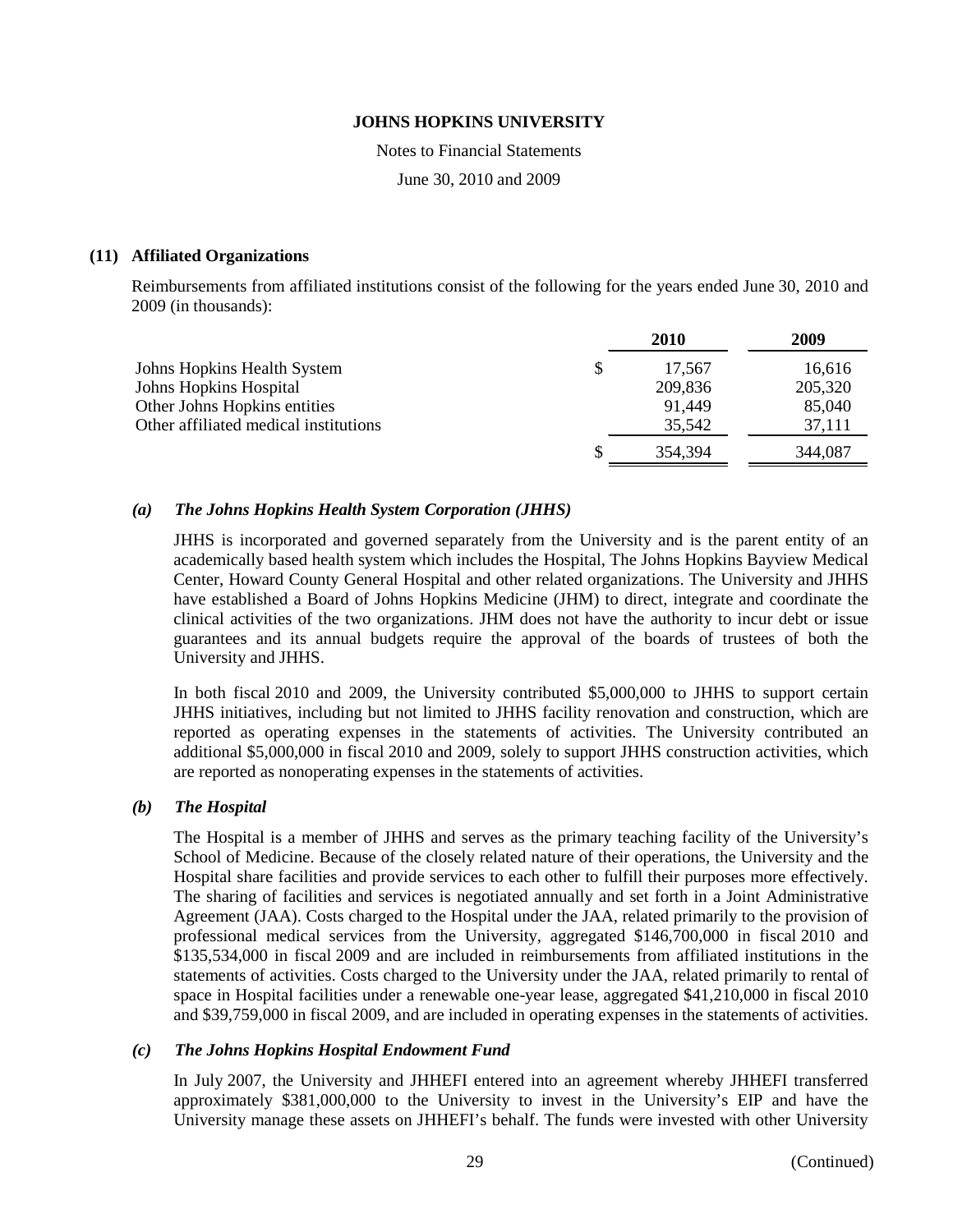Notes to Financial Statements

June 30, 2010 and 2009

assets in the University's name and title, and in accordance with the University's EIP investment policies and objectives. JHHEFI receives payouts as determined by their Board of Trustees and may terminate the agreement upon 180 days written notice with liquidations to be made over a three year period as specified in the agreement. The assets are included in investments in the balance sheets, and a corresponding liability of \$308,482,000 and \$277,394,000 is included in endowment and similar funds held for others as of June 30, 2010 and 2009, respectively.

### *(d) Jointly Owned Entities*

As of June 30, 2010 and 2009, the University and JHHS jointly own several entities which are accounted for on the equity method. The University's aggregate investment in these joint ventures was approximately \$55,294,000 and \$51,170,000 as of June 30, 2010 and 2009, respectively. Equity in earnings of affiliates aggregated approximately \$12,576,000 in fiscal 2010 and \$7,777,000 in fiscal 2009 and is included in other revenues in the statement of activities.

In 2005, one of these entities, JHMI Utilities LLC, was formed to provide utility services for the east Baltimore Campus. The University and Hospital, each owning 50% of JHMI Utilities LLC, provide all of its funding, including debt service, through payments for services received. Utility and telecommunications services provided to the University in fiscal 2010 and 2009 were approximately \$34,122,000 and \$31,828,000, respectively.

Although the University's ownership interest in each of the jointly owned entities is 50%, the University and JHHS have entered into separate agreements whereby certain activities or lines of business within these entities are not shared equally. The following table summarizes the aggregate condensed financial information of the jointly owned entities and the University's proportionate share of the entities as of and for the years ended June 30, 2010 and 2009, respectively (in thousands):

|                    |    |              | 2010                          | 2009         |                               |  |
|--------------------|----|--------------|-------------------------------|--------------|-------------------------------|--|
|                    |    | <b>Total</b> | <b>University</b><br>interest | <b>Total</b> | <b>University</b><br>interest |  |
| Assets             | \$ | 511,051      | 236,288                       | 454,613      | 211,805                       |  |
| Liabilities        |    | 394,333      | 180,994                       | 344,103      | 160,635                       |  |
| Operating revenues |    | 1,236,452    | 480,852                       | 1,076,022    | 402,442                       |  |
| Operating expenses |    | 1,173,086    | 468,276                       | 1,010,008    | 395,601                       |  |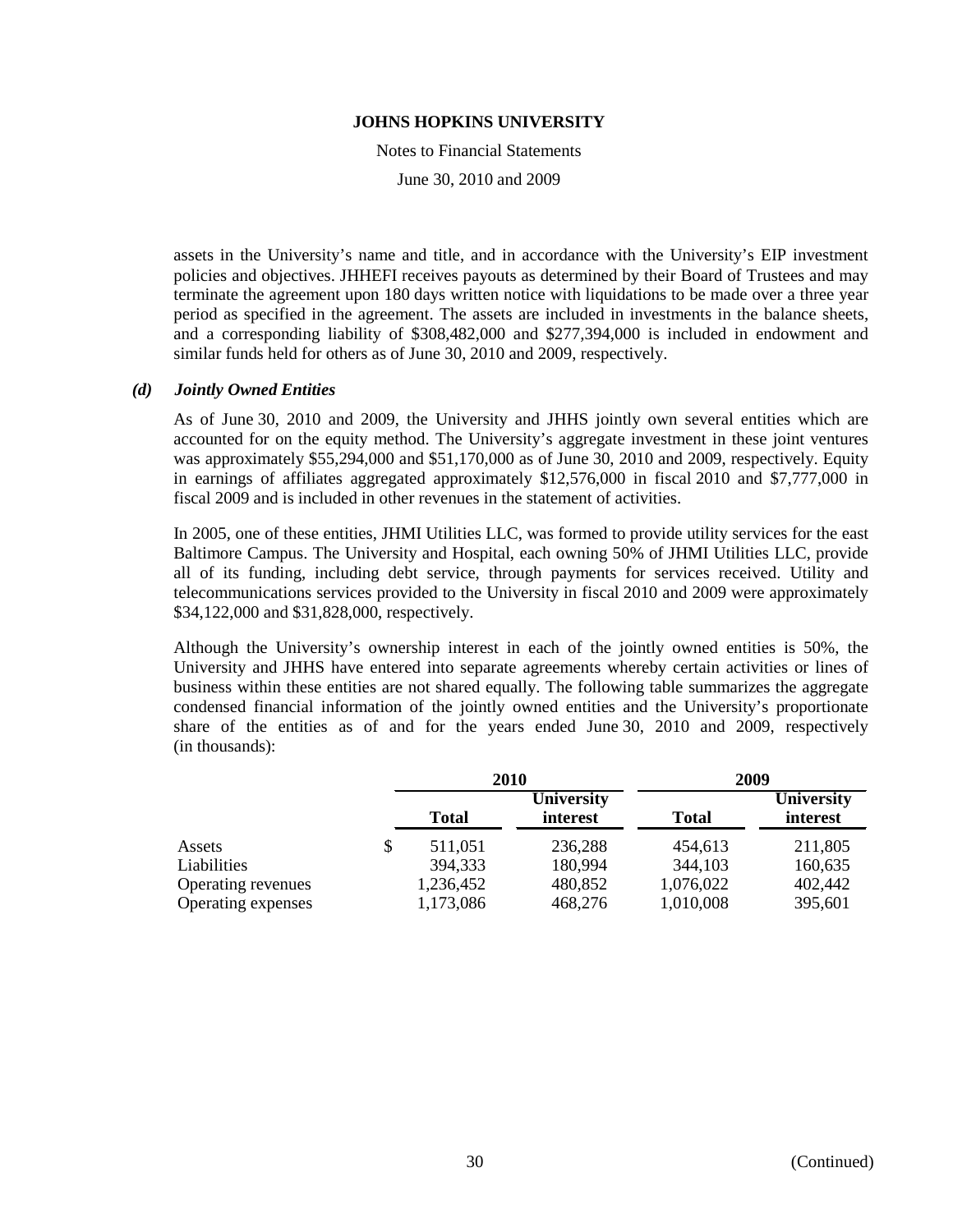Notes to Financial Statements June 30, 2010 and 2009

### **(12) Pension and Postretirement Benefit Plans**

The University has several pension plans that are available to substantially all full-time employees. Most of these plans are defined contribution plans for which the University's policy is to fund pension costs as accrued. The University also has a defined benefit pension plan covering bargaining unit employees and those classified as support staff. Pension expense was \$157,871,000 in fiscal 2010 and \$140,627,000 in fiscal 2009, including \$138,680,000 and \$130,467,000, respectively, related to defined contribution plans. Of the total pension expense, APL's defined contribution plan accounted for \$48,314,000 in fiscal 2010 and \$44,016,000 in fiscal 2009.

The University has retiree benefits plans that provide postretirement medical benefits to employees, including those at APL, who meet specified minimum age and service requirements at the time they retire. The University pays a portion of the cost of participants' medical insurance coverage. The University's portion of the cost for an individual participant depends on various factors, including the age, years of service and time of retirement or retirement eligibility of the participant. The University has established a trust fund for its retiree benefits plans and intends to make contributions to the fund approximately equal to the annual net postretirement benefit cost.

Actuarial losses in 2010 are attributable primarily to the decrease in the discount rate assumption. Actuarial losses in 2009 are attributable primarily to changes in mortality and healthcare trend assumptions.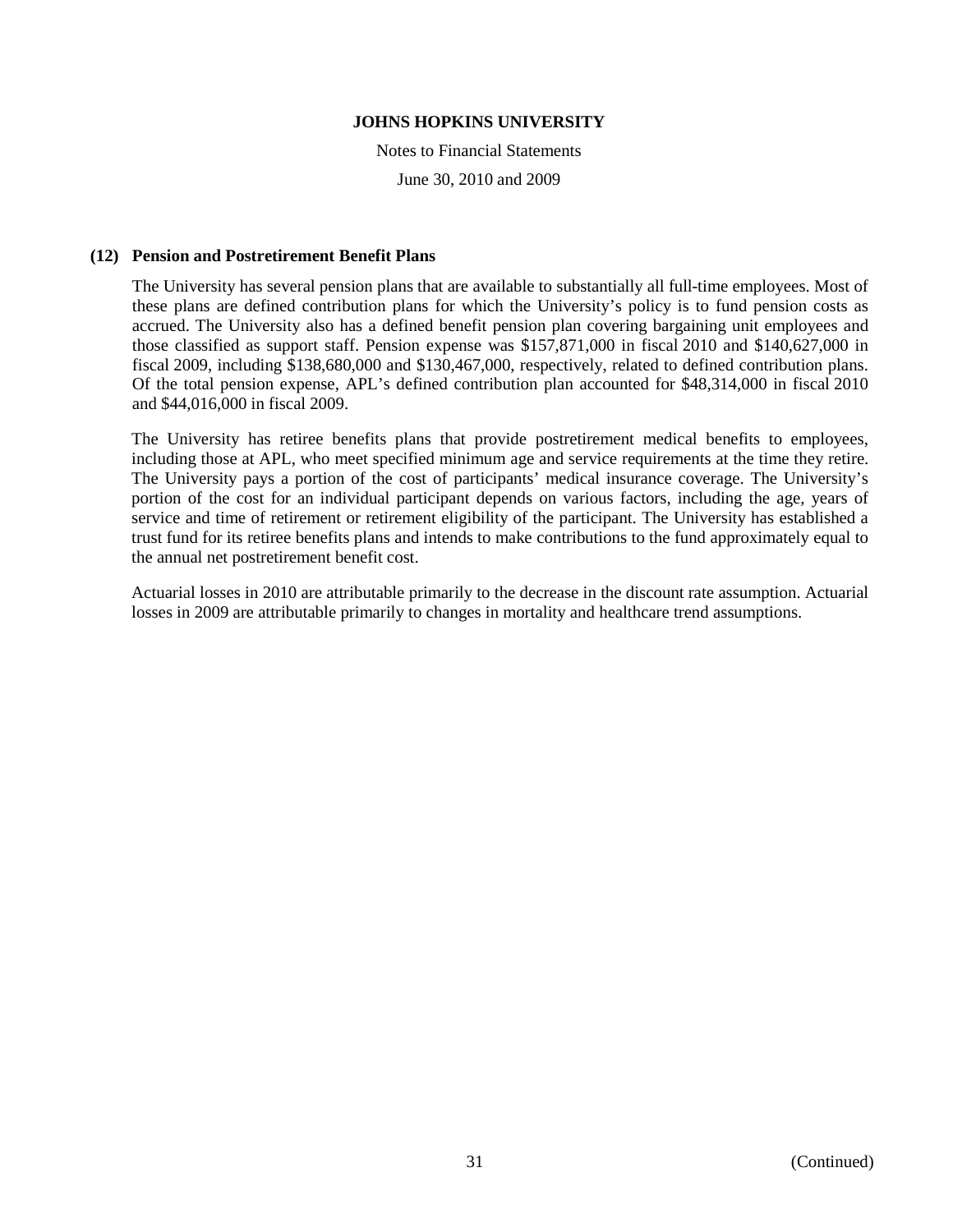Notes to Financial Statements

June 30, 2010 and 2009

The University uses a June 30 measurement date for its defined benefit pension plan and retiree benefit plans. Information relating to the benefit obligation, assets and funded status of the defined benefit pension plan and the postretirement benefit plans as of and for the years ended June 30, 2010 and 2009 is summarized as follows (in thousands):

|                                   | <b>Pension plan</b> |            |           | <b>Postretirement plans</b> |           |
|-----------------------------------|---------------------|------------|-----------|-----------------------------|-----------|
|                                   |                     | 2010       | 2009      | 2010                        | 2009      |
| Change in benefit obligation:     |                     |            |           |                             |           |
| Benefit obligation at beginning   |                     |            |           |                             |           |
| of year                           | \$                  | 301,758    | 280,320   | 213,357                     | 195,286   |
| Service cost                      |                     | 12,534     | 12,236    | 9,527                       | 8,108     |
| Interest cost                     |                     | 20,084     | 18,553    | 14,463                      | 12,886    |
| Participant contributions         |                     |            |           | 5,234                       | 4,759     |
| <b>Actuarial loss</b>             |                     | 81,901     | 953       | 62,827                      | 6,492     |
| Benefits paid                     |                     | (10, 809)  | (10, 304) | (16,252)                    | (15,690)  |
| Medicare subsidies received       |                     |            |           | 1,828                       | 1,516     |
| Benefit obligation at end of year |                     | 405,468    | 301,758   | 290,984                     | 213,357   |
| Change in plan assets:            |                     |            |           |                             |           |
| Fair value of plan assets at      |                     |            |           |                             |           |
| beginning of year                 |                     | 217,584    | 255,977   | 126,912                     | 137,894   |
| Actual return on plan assets      |                     | 26,025     | (37,908)  | 15,070                      | (17,588)  |
| University contributions          |                     | 18,868     | 9,819     | 20,161                      | 16,021    |
| Participant contributions         |                     |            |           | 5,234                       | 4,759     |
| Benefits paid                     |                     | (10, 809)  | (10, 304) | (16, 252)                   | (15,690)  |
| Medicare subsidies received       |                     |            |           | 1,828                       | 1,516     |
| Fair value of plan assets at end  |                     |            |           |                             |           |
| of year                           |                     | 251,668    | 217,584   | 152,953                     | 126,912   |
| Funded status                     |                     |            |           |                             |           |
| recognized as other               |                     |            |           |                             |           |
| long-term liabilities             | \$                  | (153,800)  | (84, 174) | (138, 031)                  | (86, 445) |
| Cumulative amounts recognized in  |                     |            |           |                             |           |
| unrestricted net assets:          |                     |            |           |                             |           |
| Net loss                          | \$                  | (141, 463) | (71, 604) | (120, 324)                  | (65,241)  |
| Prior service cost                |                     | (605)      | (837)     | (13, 429)                   | (14, 822) |
| Transition obligation             |                     |            |           | (4,520)                     | (6,026)   |
| Amount not yet                    |                     |            |           |                             |           |
| recognized as pension             |                     |            |           |                             |           |
| or postretirement                 |                     |            |           |                             |           |
| benefit cost                      | \$                  | (142,068)  | (72, 441) | (138, 273)                  | (86,089)  |
|                                   |                     |            |           |                             |           |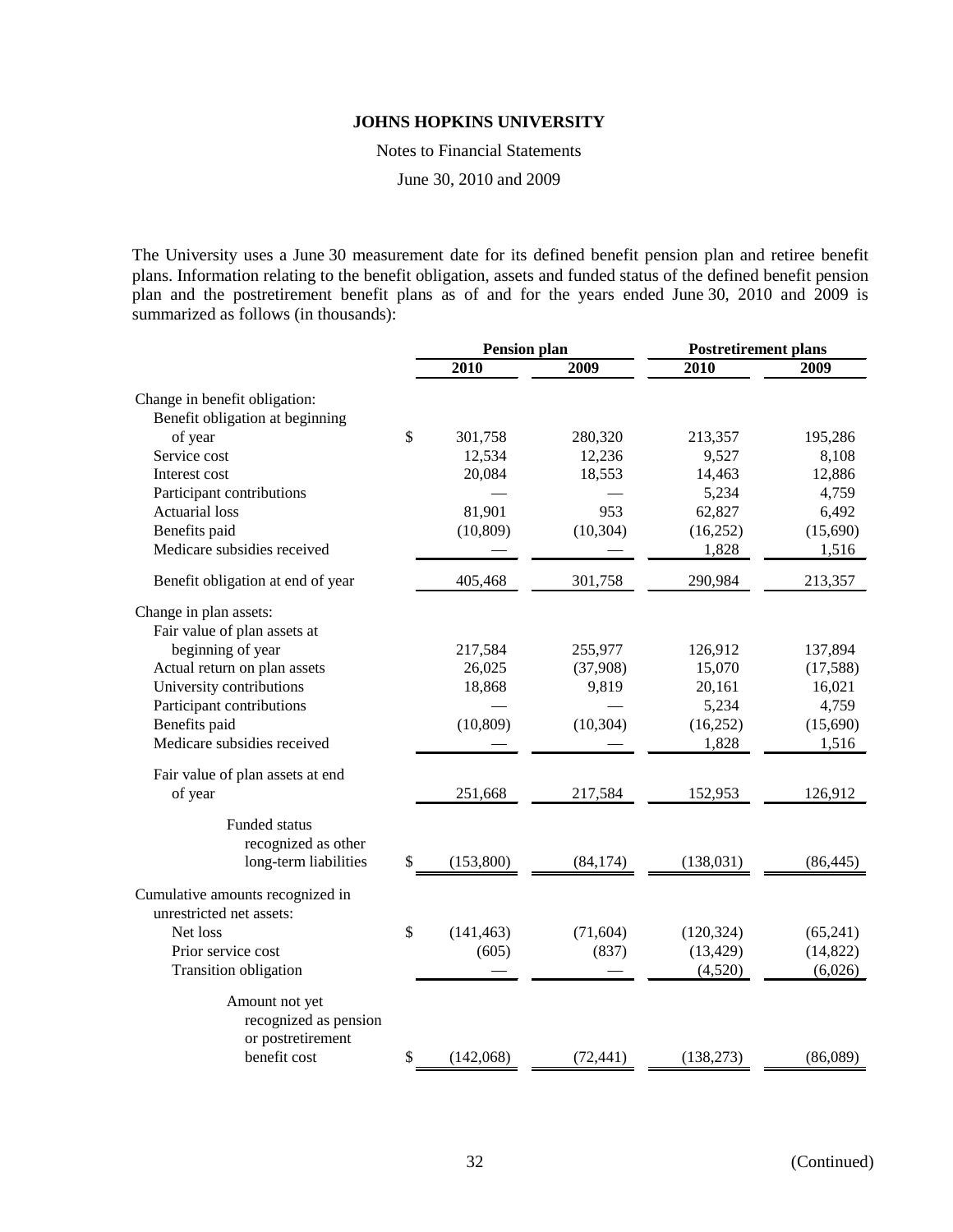Notes to Financial Statements

June 30, 2010 and 2009

The accumulated benefit obligation for the pension plan was \$369,666,000 as of June 30, 2010 and \$276,792,000 as of June 30, 2009.

The table below reflects the changes in plan assets and benefits obligations recognized as nonoperating items for the years ended June 30, 2010 and 2009 (in thousands):

|                                                         | <b>Pension plan</b> |        | <b>Postretirement plans</b> |          |
|---------------------------------------------------------|---------------------|--------|-----------------------------|----------|
|                                                         | 2010                | 2009   | 2010                        | 2009     |
| Net loss for the year<br>Amortization of net transition | \$<br>73,259        | 60,110 | 58,142                      | 33,857   |
| obligation<br>Amortization of prior service             |                     |        | (1,506)                     | (1,506)  |
| cost                                                    | (232)               | (279)  | (1,393)                     | (1, 395) |
| Amortization of net loss                                | (3,400)             |        | (3,059)                     | (867)    |
| Net loss recognized<br>in nonoperating                  |                     |        |                             |          |
| activities                                              | \$<br>69,627        | 59,831 | 52,184                      | 30,089   |

The table below reflects the amortization of amounts expected to be recognized as components of net periodic benefit expense in operating expense during 2011 (in thousands):

|                                                    |    | <b>Pension plan</b> | <b>Postretirement</b><br>plans |
|----------------------------------------------------|----|---------------------|--------------------------------|
| Net loss                                           | \$ | (8,753)             | (5,956)                        |
| Prior service cost<br><b>Transition obligation</b> |    | (232)               | (1, 393)<br>(1,506)            |
|                                                    | S  | (8,985)             | (8, 855)                       |

The net pension cost reported in operating expenses includes the following components for the years ended June 30, 2010 and 2009 (in thousands):

|                                                 | 2010      | 2009     |
|-------------------------------------------------|-----------|----------|
| Service cost                                    | 12,535    | 12,236   |
| Interest cost on accumulated benefit obligation | 20,084    | 18,553   |
| Amortization of prior service cost              | 232       | 279      |
| Expected return on plan assets                  | (17, 383) | (21,249) |
| Amortization of net loss                        | 3,400     |          |
|                                                 | 18,868    | 9,819    |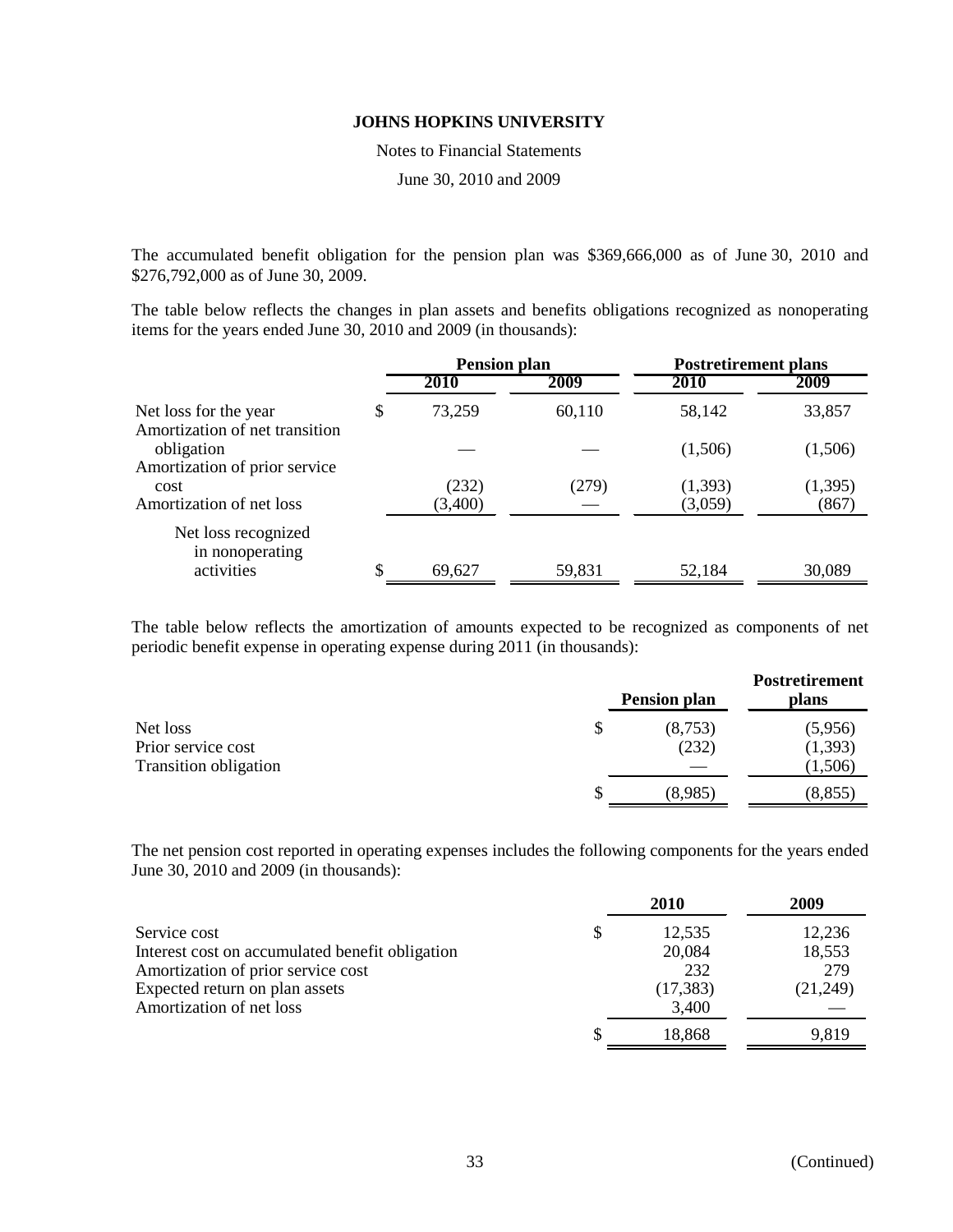Notes to Financial Statements

June 30, 2010 and 2009

The postretirement benefit cost reported in operating expenses includes the following components for the years ended June 30, 2010 and 2009 (in thousands):

|                                                 |   | <b>2010</b> | 2009    |
|-------------------------------------------------|---|-------------|---------|
| Service cost                                    | S | 9,527       | 8,108   |
| Interest cost on accumulated benefit obligation |   | 14,463      | 12,886  |
| Expected return on plan assets                  |   | (10, 385)   | (9,777) |
| Amortization of transition obligation           |   | 1,506       | 1,506   |
| Amortization of prior service cost              |   | 1,393       | 1,395   |
| Amortization of actuarial loss                  |   | 3,059       | 867     |
|                                                 |   | 19,563      | 14,985  |

The weighted average assumptions used to determine benefit obligations and net periodic benefit costs are as follows:

|                                                                                        | <b>Pension plan</b> |       | <b>Postretirement plans</b> |       |
|----------------------------------------------------------------------------------------|---------------------|-------|-----------------------------|-------|
|                                                                                        | 2010                | 2009  | 2010                        | 2009  |
| Weighted average assumptions used<br>to determine benefit obligations<br>at June $30:$ |                     |       |                             |       |
| Discount rate                                                                          | 5.50%               | 6.85% | 5.50%                       | 6.85% |
| Rate of compensation increase                                                          | 4.50                | 4.00  | N/A                         | N/A   |
| Rate of increase in health care                                                        |                     |       |                             |       |
| costs for next year                                                                    | N/A                 | N/A   | 7.70                        | 7.80  |
| Weighted average assumptions used<br>to determine net periodic<br>benefit cost:        |                     |       |                             |       |
| Discount rate                                                                          | 6.85%               | 6.75% | 6.85%                       | 6.75% |
| Expected rate of return on plan                                                        |                     |       |                             |       |
| assets                                                                                 | 8.00                | 8.50  | 8.00                        | 7.00  |
| Rate of compensation increase                                                          | 4.00                | 4.00  | N/A                         | N/A   |
| Rate of increase in health                                                             |                     |       |                             |       |
| care costs                                                                             | N/A                 | N/A   | 7.80                        | 9.00  |

The expected long-term rate of return for the assets of the plans is based on historical and expected long-term future asset class returns. The rate is reviewed annually and adjusted as appropriate to reflect changes in projected market performance or in the targeted asset allocations.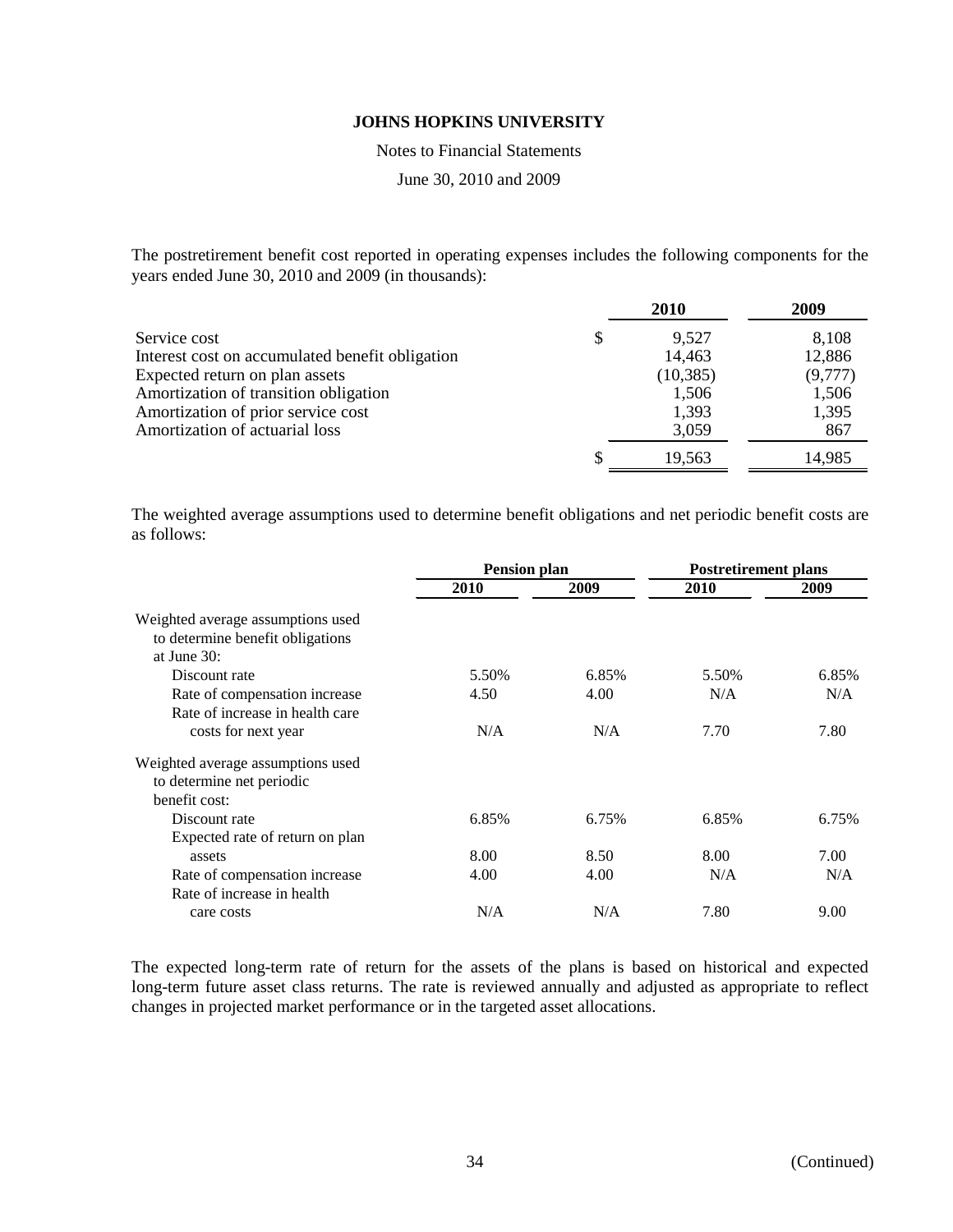Notes to Financial Statements

June 30, 2010 and 2009

The rate of increase in health care costs was assumed to decrease to 4.50% in 2028 and to remain at that level thereafter. Assumed health care cost trend rates have a significant effect on the reported postretirement benefit cost and obligation. A one-percentage point change in the assumed rates used at June 30, 2010, would have the following effects (in thousands):

|                                            | Increase | <b>Decrease</b> |
|--------------------------------------------|----------|-----------------|
| Total service and interest cost components | 2.913    | (2,306)         |
| Postretirement benefit obligation          | 34,997   | (27,674)        |

#### *Plans' Assets*

The purpose of the pension and postretirement medical plans is to meet the retirement benefit obligations of eligible University employees. The plans' assets are invested with the objective of meeting these obligations under the rules stipulated by the Employee Retirement Income Security Act (ERISA).

An asset allocation has been established which endeavors to adequately cover the liability stream posed by the beneficiaries of the Plan and minimize the frequency and amount of plan contributions by the University. The intended benefits of this diversification are reduced risk and improved investment returns.

The University's target asset and actual asset allocations by category as of June 30, 2010 and 2009 are as follows:

|                             |            | Pension plan             |      |            | <b>Postretirement plans</b> |       |
|-----------------------------|------------|--------------------------|------|------------|-----------------------------|-------|
|                             | Target     | <b>Actual allocation</b> |      | Target     | <b>Actual allocation</b>    |       |
|                             | allocation | 2010                     | 2009 | allocation | 2010                        | 2009  |
| Cash and cash equivalents   | $-$ %      | 4%                       | 7%   | $-$ %      | 4%                          | $-$ % |
| U.S. government obligations |            | 10                       |      |            |                             |       |
| Debt securities             | 30         | 27                       | 22   | 35         | 31                          | 29    |
| Public equities             | 50         | 46                       | 52   | 65         | 59                          | 66    |
| Real assets                 |            |                          |      |            |                             |       |
| Absolute return funds       |            |                          |      |            |                             |       |
|                             | 100%       | 100%                     | 100% | 100%       | 100%                        | 100%  |

The following table presents the fair value and categorization within the fair value hierarchy of the assets of the defined benefit pension plan at June 30, 2010 (in thousands):

|                             | <b>Total</b> | Level 1 | Level 2 | Level 3 |
|-----------------------------|--------------|---------|---------|---------|
| Cash and cash equivalents   | \$<br>9,783  | 9,783   |         |         |
| U.S. government obligations | 25,881       | 25,881  |         |         |
| Debt securities             | 67,116       |         | 67,116  |         |
| Public equities             | 116,733      | 35,085  | 81,648  |         |
| Real assets                 | 15,794       | 6,584   |         | 9,210   |
| Absolute return funds       | 16,361       |         | 5,869   | 10,492  |
| Total                       | 251,668      | 77,333  | 154,633 | 19,702  |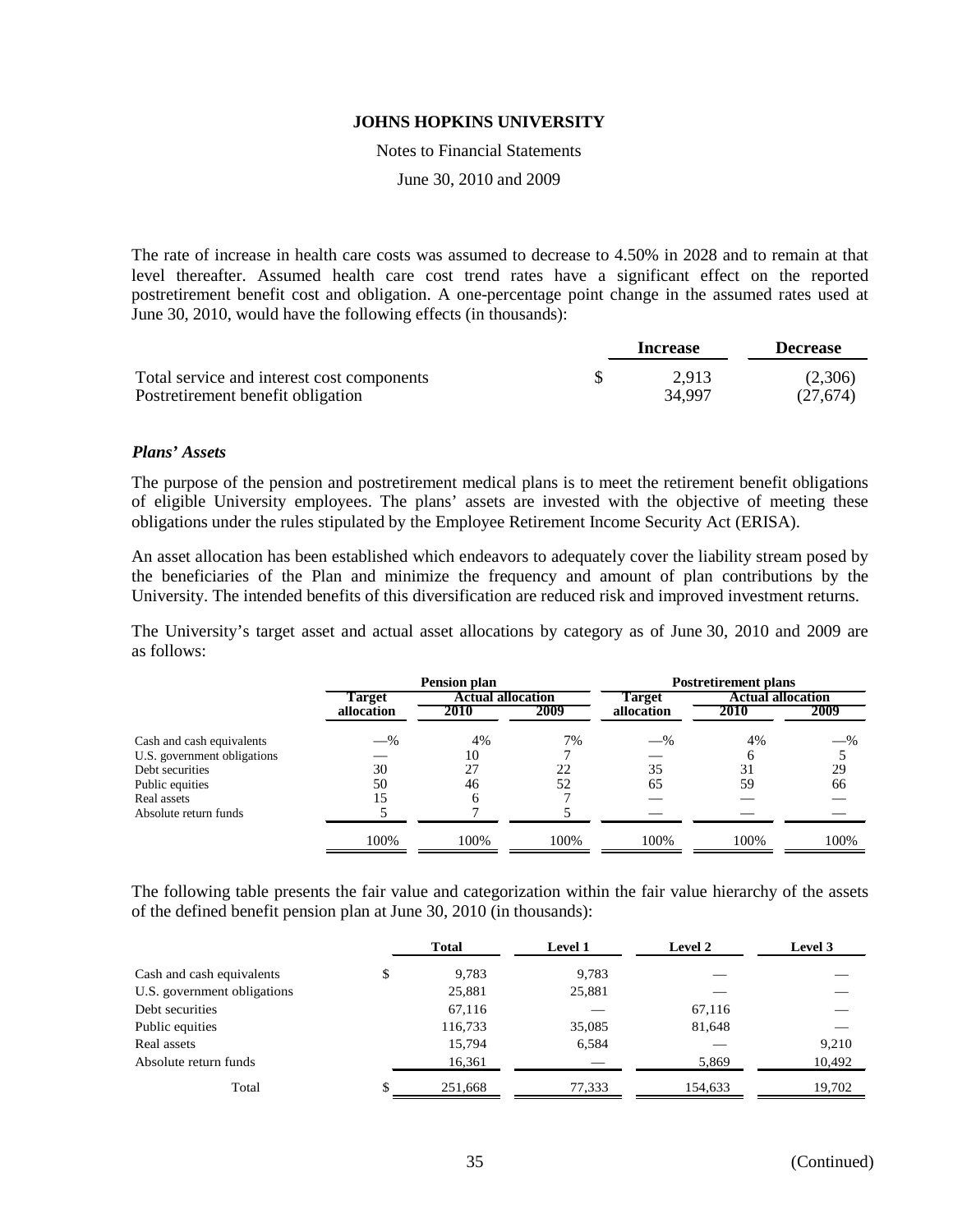Notes to Financial Statements

June 30, 2010 and 2009

The following table presents the fair value and categorization within the fair value hierarchy of the assets of the postretirement plans at June 30, 2010 (in thousands):

|                             | Total   | <b>Level 1</b> | Level 2 | Level 3 |
|-----------------------------|---------|----------------|---------|---------|
| Cash and cash equivalents   | 6,331   | 6,331          |         |         |
| U.S. government obligations | 8,800   | 8,800          |         |         |
| Debt securities             | 48,212  | 3,369          | 44,843  |         |
| Public equities             | 89,610  | 29,319         | 60,291  |         |
| Total                       | 152,953 | 47,819         | 105,134 |         |

The methods and assumptions used to estimate the fair value of each class of the above financial instruments are consistent with those disclosed for the University's long-term investments as discussed in footnote 1(f).

The following table presents the activity for the University's pension plan Level 3 assets for the year ended June 30, 2010 (in thousands):

|                                                                               | <b>Real assets</b> | <b>Absolute</b><br>return funds | <b>Total</b> |
|-------------------------------------------------------------------------------|--------------------|---------------------------------|--------------|
| Balance at June 30, 2009                                                      | 9.654              | 8.624                           | 18,278       |
| Dividend and interest income                                                  | 691                |                                 | 691          |
| Net realized and unrealized gains (losses)<br>Purchases, sales, issuances and | (1,025)            | 1,868                           | 843          |
| settlements, net                                                              | (110)              |                                 | (110)        |
| Balance at June 30, 2010                                                      | 9,210              | 10,492                          | 19,702       |

### *Cash Flows*

The University expects to contribute \$26,769,000 to its postretirement benefit plans in 2011. The University expects to contribute \$30,590,000 to the pension plan in 2011.

The benefits expected to be paid and Medicare subsidies to be received in the five years subsequent to June 30, 2010 and in aggregate for the five years thereafter are as follows (in thousands):

|               | <b>Pension</b><br>plan |         | <b>Postretirement</b><br>plans | <b>Medicare</b><br>subsidies |  |
|---------------|------------------------|---------|--------------------------------|------------------------------|--|
| 2011          | \$                     | 12,705  | 13,096                         | 2,279                        |  |
| 2012          |                        | 13,638  | 13,877                         | 2,529                        |  |
| 2013          |                        | 14,893  | 14,777                         | 2,834                        |  |
| 2014          |                        | 16,002  | 15,713                         | 3,164                        |  |
| 2015          |                        | 17,516  | 16,646                         | 3,540                        |  |
| $2016 - 2020$ |                        | 111,740 | 103,935                        | 17,839                       |  |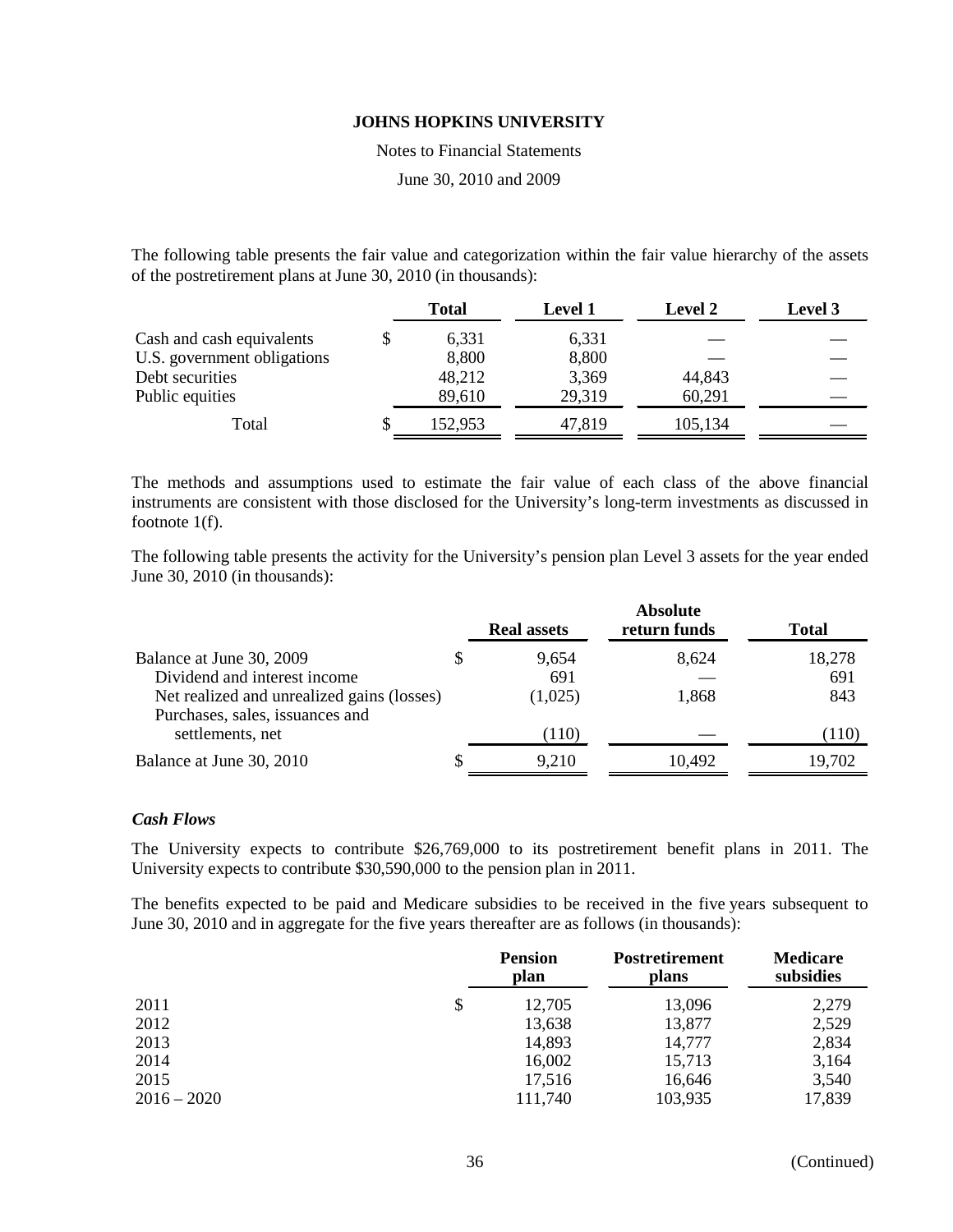Notes to Financial Statements

June 30, 2010 and 2009

### **(13) Functional Expense Information**

Operating expenses by function are summarized as follows for the years ended June 30, 2010 and 2009 (in thousands):

|                                              | 2010            | 2009      |
|----------------------------------------------|-----------------|-----------|
| Instruction, research and clinical practice: |                 |           |
| Academic and support divisions               | \$<br>2,430,100 | 2,312,983 |
| APL contracts                                | 1,016,423       | 909,705   |
| Student services                             | 76,541          | 73,999    |
| <b>Libraries</b>                             | 37,638          | 39,465    |
| General services and administration          | 364,803         | 363,601   |
| Auxiliary enterprises                        | 93,873          | 90,109    |
|                                              | 4,019,378       | 3,789,862 |

Costs related to the operation and maintenance of property, including depreciation of property and equipment and interest on related debt, are allocated to program and supporting activities based upon periodic inventories of facilities.

### **(14) Lease Commitments**

The University leases certain facilities from the Hospital under a renewable one-year lease which provides for a rent equal to the cost to the Hospital of providing and maintaining the facilities. This lease has been renewed for the year ending June 30, 2011.

The University leases other facilities used in its academic and research operations under long-term operating leases expiring at various dates to 2025, subject to renewal options in certain cases. Certain of these facilities are leased from affiliated entities.

The aggregate annual minimum guaranteed rents to be paid to the expiration of the initial terms of these leases, excluding the rentals to the Hospital under the JAA, are as follows as of June 30, 2010 (in thousands):

|                   | <b>Affiliates</b> | <b>Others</b> | <b>Total</b> |  |
|-------------------|-------------------|---------------|--------------|--|
| 2011              | \$<br>11,484      | 26,641        | 38,125       |  |
| 2012              | 10,654            | 25,066        | 35,720       |  |
| 2013              | 3,542             | 21,526        | 25,068       |  |
| 2014              | 3,158             | 17,522        | 20,680       |  |
| 2015              | 2,909             | 16,225        | 19,134       |  |
| <b>After 2015</b> | 3,655             | 64,366        | 68,021       |  |
|                   | \$<br>35,402      | 171,346       | 206,748      |  |

Rental expense for the long-term operating leases was \$42,496,000 in fiscal year 2010 and \$38,482,000 in fiscal year 2009.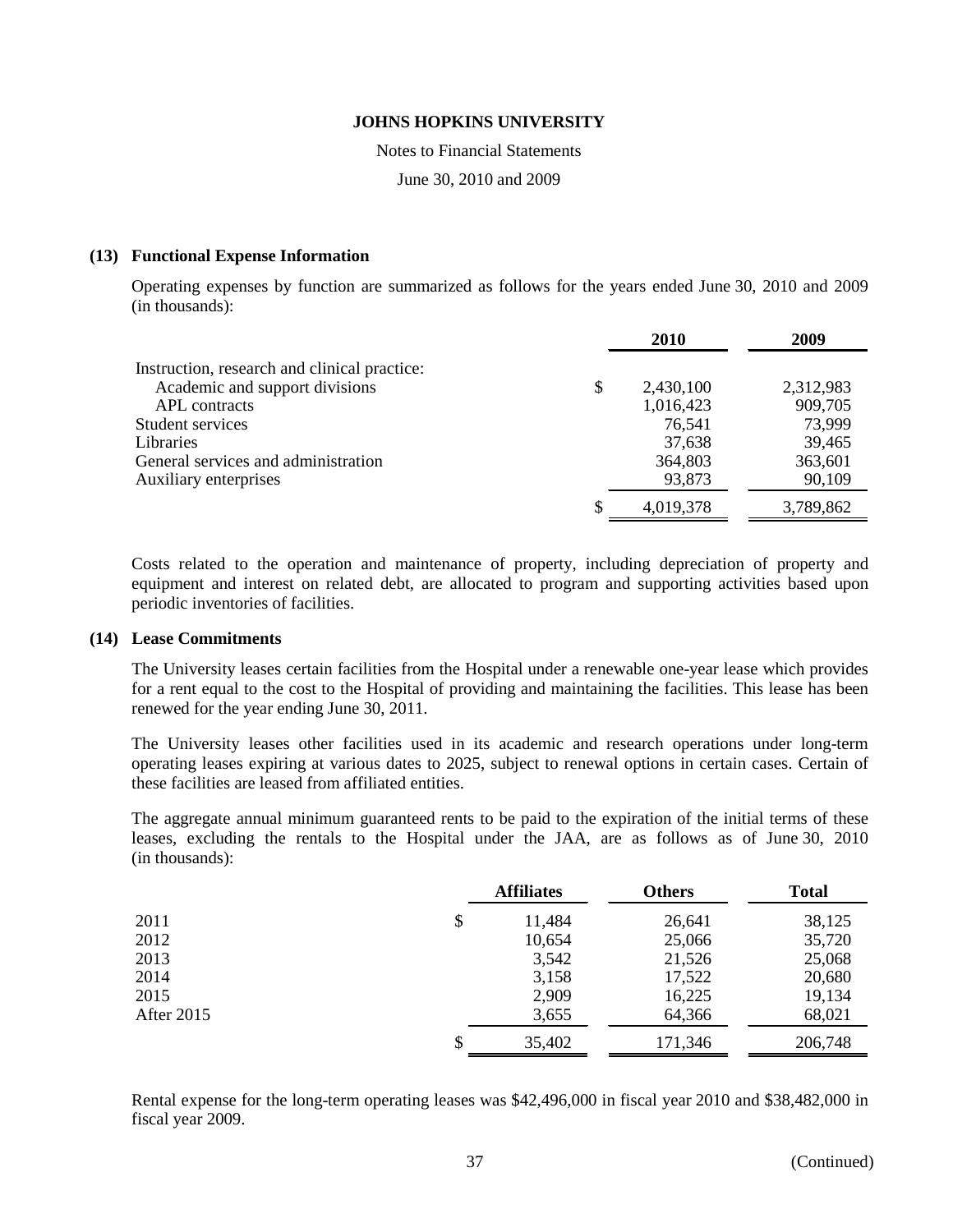Notes to Financial Statements

June 30, 2010 and 2009

The University also leases building and leasehold improvements and certain equipment under capital leases. The following is a summary of minimum lease payments for these leases as of June 30, 2010 (in thousands):

| 2011                                        | \$ | 6,282   |  |
|---------------------------------------------|----|---------|--|
| 2012                                        |    | 5,612   |  |
| 2013                                        |    | 5,775   |  |
| 2014                                        |    | 5,942   |  |
| 2015                                        |    | 6,114   |  |
| After 2015                                  |    | 75,975  |  |
| Minimum lease payments                      |    | 105,700 |  |
| Less imputed interest (at rates from 3.89%) |    |         |  |
| to $8.41\%$ )                               |    | 48,593  |  |
| Present value of minimum                    |    |         |  |
| lease payments                              | \$ | 57,107  |  |

As of June 30, 2010, the gross amount of assets and accumulated depreciation thereon accounted for as capital leases and included in property and equipment amounted to \$63,416,000 and \$13,812,000, respectively.

### **(15) Other Commitments and Contingencies**

The University has the following additional commitments and guarantees relating to affiliated organizations:

- The University has guaranteed payment of principal and interest on the Series 2005B Bonds issued by MHHEFA for JHMI Utilities LLC. JHMI Utilities LLC is equally owned by the Hospital and the University. The proceeds of the 2005B Bonds (\$24,300,000) and the Hospital guaranteed 2005A Bonds (\$24,545,000) financed the construction, renovation and equipping of a central power plant serving primarily the facilities of the Hospital and University in east Baltimore. The University's guarantee continues until maturity of the bonds in 2035.
- The University and the Hospital have also provided guarantees of principal and interest payments related to loans granted to JHMI Utilities LLC under the MHHEFA Pooled Loan Program. These loans were primarily used to provide additional financing for the central power plant project. As of June 30, 2010, the University's guarantee amounted to \$28,900,000 and the Hospital's guarantee amounted to \$25,961,000. The University's guarantees continue until maturity of the loans in 2017.
- The University has guaranteed payment of a specified percentage of annual debt service payments (up to an annual maximum of \$385,000) due under a loan issued by MHHEFA to JHHS to finance the acquisition of Howard County General Hospital. This guarantee continues until maturity of the loan in 2033.